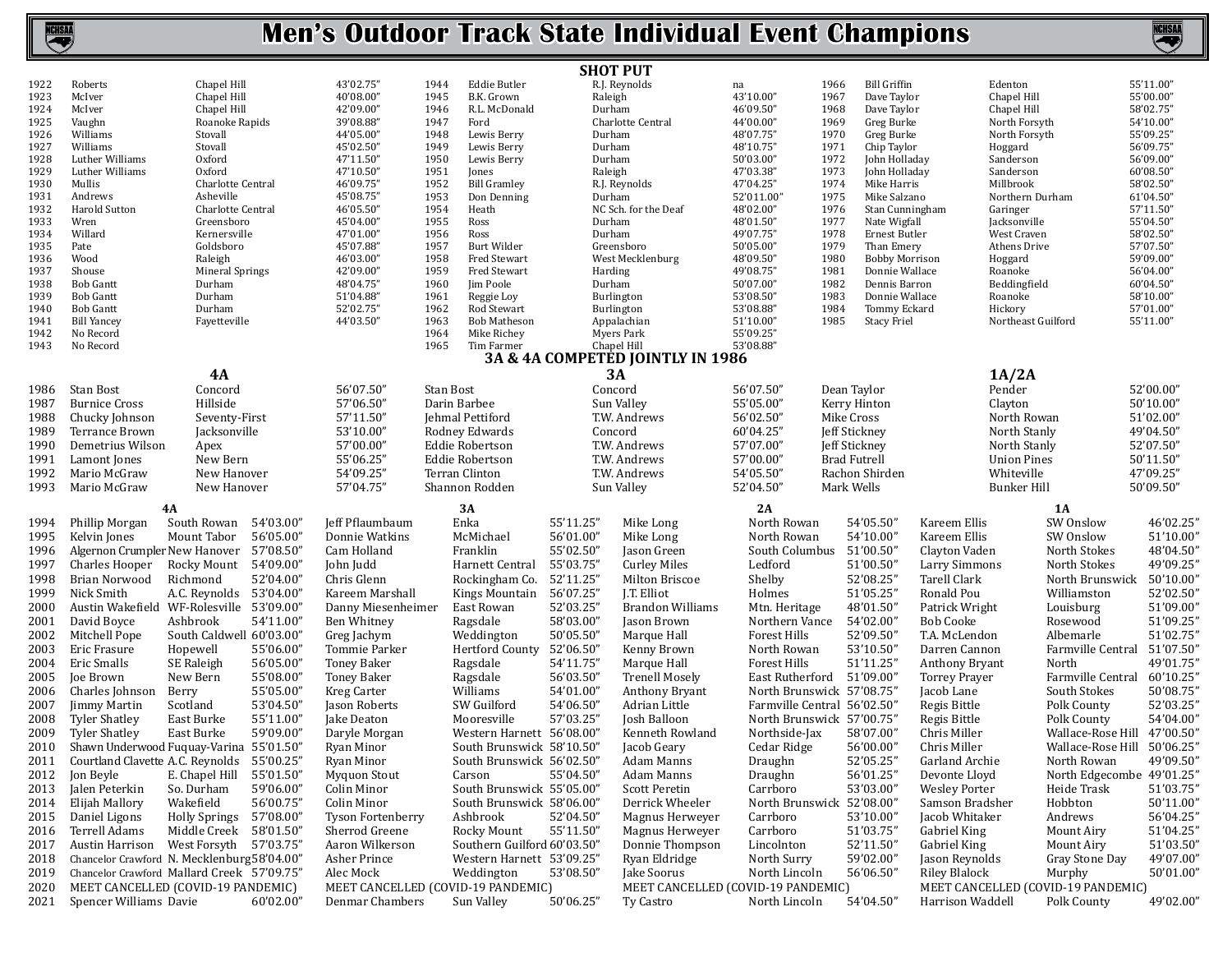

|              |                                      |                                                                     |                                                       |                      |                                    | <b>DISCUS</b>            |                                                  |                            |              |                                     |                                      |                                |                                                  |                          |
|--------------|--------------------------------------|---------------------------------------------------------------------|-------------------------------------------------------|----------------------|------------------------------------|--------------------------|--------------------------------------------------|----------------------------|--------------|-------------------------------------|--------------------------------------|--------------------------------|--------------------------------------------------|--------------------------|
| 1921         | Daniels                              | R.J. Reynolds                                                       | 105'03.00"                                            | 1943                 | Donald Clayton                     |                          | Fayetteville                                     | na                         | 1965         | Tim Farmer                          |                                      | Chapel Hill                    |                                                  | 160'00.75"               |
| 1922         | Garrett                              | Burlington                                                          | 106'05.00"                                            | 1944                 | Sanderford                         | Raleigh                  |                                                  | 105'10.40"                 | 1966         | Nick Karres                         |                                      | Myers Park                     |                                                  | 154'03.00"               |
| 1923<br>1924 | McIver                               | Chapel Hill                                                         | 99'06.00"                                             | 1945                 | R.L. McDonald<br>R.L. McDonald     | Durham                   |                                                  | 121'04.00"<br>122'05.00"   | 1967<br>1968 | Nick Karres                         |                                      | Myers Park                     |                                                  | 161'00.00"               |
| 1925         | McIver<br>Goodwin                    | Chapel Hill<br>Greensboro                                           | 95'08.00"<br>100'04.50"                               | 1946<br>1947         | Jimmy Cain                         | Durham<br>Raleigh        |                                                  | 109'08.00"                 | 1969         | Dave Taylor<br>Umstead              |                                      | Chapel Hill<br>Hillside        |                                                  | 171'08.00"<br>158'06.00" |
| 1926         | 0'Brien                              | R.J. Reynolds                                                       | 102'11.00"                                            | 1948                 | Bobby Byrd                         | Durham                   |                                                  | 114'00.75'                 | 1970         | Salisbury                           |                                      | Myers Park                     |                                                  | 155'00.00"               |
| 1927         | Theron Brown                         | Greensboro                                                          | 124'01.50"                                            | 1949                 | Whitfield                          | Durham                   |                                                  | 119'02.75'                 | 1971         | Randy Smith                         |                                      | Cary                           |                                                  | 160'00.00"               |
| 1928         | Theron Brown                         | Greensboro                                                          | 123'09.00"                                            | 1950                 | Packett                            | Marion                   |                                                  | 139'08.00"                 | 1972         | Lebaron Carruthers                  |                                      | Sanderson                      |                                                  | 168'01.00"               |
| 1929         | Mullis                               | Charlotte Central                                                   | 122'10.25"                                            | 1951                 | Harold Sykes                       | Durham                   |                                                  | 141'09.38"                 | 1973         | Gil Vance                           |                                      | Grimsley                       |                                                  | 165'10.00"               |
| 1930         | Mullis                               | Charlotte Central                                                   | 126'00.50"                                            | 1952                 | Don Denning                        | Durham                   |                                                  | 135'00.50"                 | 1974         | <b>Billy Pearce</b>                 |                                      | Vaiden Whitley                 |                                                  | 165'00.00"               |
| 1931<br>1932 | Andrews                              | Asheville                                                           | 117'03.00"<br>111'11.00"                              | 1953<br>1954         | <b>Bill Gramley</b>                |                          | R.J. Reynolds                                    | 150'10.63"                 | 1975<br>1976 | David Underhill                     |                                      | Vaiden Whitley<br>West Forsyth |                                                  | 157'04.00"               |
| 1933         | Harold Sutton<br>Wren                | Charlotte Central<br>Greensboro                                     | na                                                    | 1955                 | Rogers<br>Warren Lacock            | Durham<br>Durham         |                                                  | 133'01.00'<br>143'11.50"   | 1977         | Robert Bailey<br>Nate Wigfall       |                                      | Jacksonville                   |                                                  | 169'09.00"<br>167'09.00" |
| 1934         | Willard                              | Kernersville                                                        | 111'00.00"                                            | 1956                 | Bartlett                           | Asheville                |                                                  | 150'07.00"                 | 1978         | Mike Rodriguez                      |                                      | Garinger                       |                                                  | 172'05.00"               |
| 1935         | Childress                            | R.J. Reynolds                                                       | 109'05.00"                                            | 1957                 | Jim Martin                         | Broughton                |                                                  | 130'04.00"                 | 1979         | Than Emery                          |                                      | Athens Drive                   |                                                  | 161'05.00"               |
| 1936         | Childress                            | R.J. Reynolds                                                       | 120'01.00"                                            | 1958                 | Marvin Peele                       | Rankin                   |                                                  | 141'05.00'                 | 1980         | Than Emery                          |                                      | Athens Drive                   |                                                  | 171'04.00"               |
| 1937         | Darnell                              | R.J. Reynolds                                                       | na                                                    | 1959                 | <b>Bobby Beasley</b>               | Durham                   |                                                  | 130'07.00'                 | 1981         | William Lovick                      |                                      | New Bern                       |                                                  | 163'04.00"               |
| 1938         | <b>Bob Gantt</b>                     | Durham                                                              | 121'05.00"                                            | 1960                 | Bob Jamieson, Jr.                  | Grimsley                 |                                                  | 153'03.00'                 | 1982         | Daniel Adams                        |                                      | Garner                         |                                                  | 157'08.00"               |
| 1939<br>1940 | <b>Bob Gantt</b><br><b>Bob Gantt</b> | Durham<br>Durham                                                    | 126'00.50"<br>133'04.00"                              | 1961<br>1962         | <b>Steve Parker</b><br>Rod Stewart | Durham<br>Burlington     |                                                  | 146'06.75'<br>149'06.25"   | 1983<br>1984 | Reuben Davis<br><b>Stanley Monk</b> |                                      | Grimsley<br>White Oak          |                                                  | 165'01.00"<br>170'02.00" |
| 1941         | <b>Bill Yancey</b>                   | Fayetteville                                                        | 112'04.75"                                            | 1963                 | Flake Campbell                     |                          | Myers Park                                       | 157'07.00"                 | 1985         | <b>Stacy Friel</b>                  |                                      | Northeast Guilford             |                                                  | 164'02.00"               |
| 1942         | No Record                            |                                                                     |                                                       | 1964                 | Flake Campbell                     |                          | Myers Park                                       | 163'03.00"                 |              |                                     |                                      |                                |                                                  |                          |
|              |                                      |                                                                     |                                                       |                      |                                    |                          | 3A & 4A COMPETED JOINTLY IN 1986                 |                            |              |                                     |                                      |                                |                                                  |                          |
|              |                                      | 4A                                                                  |                                                       |                      |                                    | 3A                       |                                                  |                            |              |                                     |                                      | 1A/2A                          |                                                  |                          |
| 1986         | Ed Reid                              | Olympic                                                             | 162'10.00"                                            | Ed Reid              |                                    | Olympic                  |                                                  | 162'10.00"                 | Derrick Sims |                                     |                                      | North Rowan                    |                                                  | 148'10.00"               |
| 1987         | Vernon Grier                         | Garinger                                                            | 161'01.00"                                            |                      | Harlis Meaders                     |                          | Sun Valley                                       | 146'06.00"                 |              | Travis Stephenson                   |                                      | Clayton                        |                                                  | 155'07.00"               |
| 1988         | Vernon Grier                         | Garinger                                                            | 166'07.00"                                            | Mike Gilchrist       |                                    |                          | T.W. Andrews                                     | 154'11.00"                 |              | Travis Stephenson                   |                                      | Clayton                        |                                                  | 157'05.00"               |
| 1989         | Montez Jones                         | West Mecklenburg                                                    | 170'02.00"                                            | <b>Scott Youmans</b> |                                    |                          | Eastern Guilford                                 | 159'01.00"                 |              | Brian Shumaker                      |                                      | Bandys                         |                                                  | 155'05.00"               |
| 1990         | James White                          | Northeastern                                                        | 149'11.00"                                            |                      | Kenneth Banks                      |                          | Northwest Cabarrus                               | 160'06.00"                 | Doug Linen   |                                     |                                      | East Duplin                    |                                                  | 158'07.00"               |
| 1991         | Demond Smith                         | <b>Purnell Swett</b>                                                | 159'07.00"                                            | Mark Carter          |                                    |                          | A.L. Brown                                       | 171'06.00"                 | Marcus Jones |                                     |                                      | Southwest Onslow               |                                                  | 148'06.00"               |
| 1992         | Ben Huff                             | Providence                                                          | 166'08.00"                                            | Charlie Miller       |                                    |                          | East Henderson                                   | 159'08.00"                 | Marcus Jones |                                     |                                      | Southwest Onslow               |                                                  | 161'05.00"               |
|              |                                      |                                                                     |                                                       |                      |                                    |                          |                                                  |                            |              |                                     |                                      |                                |                                                  |                          |
| 1993         | Ben Huff                             | Providence                                                          | 182'00.00"                                            |                      | Jeff Pflaumbaum                    | Enka                     |                                                  | 150'10.00"                 | Dan Keltner  |                                     |                                      | Farmville Central              |                                                  | 166'06.00"               |
|              |                                      |                                                                     |                                                       |                      |                                    |                          |                                                  |                            |              |                                     |                                      |                                |                                                  |                          |
|              | 4A                                   |                                                                     |                                                       |                      | 3A                                 |                          |                                                  | 2A                         |              |                                     |                                      |                                | 1A                                               |                          |
| 1994         |                                      | Algernon Crumpler New Hanover 160'05.00"                            | Jeff Pflaumbaum                                       |                      | Enka                               | 180'10.00"               | Donald Tolley                                    | Clayton                    |              | 142'11.00"                          | Steve Whitt                          |                                | Surry Central                                    | 148'09.00"               |
| 1995         |                                      | Algernon Crumpler New Hanover 159'11.00"                            | Jeremy Cauble                                         |                      | East Rowan                         | 158'08.00"               | Jeff Chambers                                    | North Rowan                |              | 152'05.00"                          | Dominique Hill                       |                                | Pamlico                                          | 138'02.75"               |
| 1996         |                                      | Algernon Crumpler New Hanover 161'07.00"                            | Larry Brock                                           |                      | South Brunswick 164'02.00'         |                          | Zac Cohen                                        | West Rowan                 |              | 172'07.00"                          | Clayton Vaden                        |                                | North Stokes                                     | 139'05.75"               |
| 1997<br>1998 |                                      | Duston Obermeyer E. Mecklenburg 163'07.00"                          | Merceda Perry                                         |                      | Asheboro<br>East Rowan             | 176'06.00"<br>171'08.00" | Jeff Chambers                                    | North Rowan<br>Reidsville  |              | 149'06.00"<br>159'10.00"            | Reggie Ingram<br><b>Tarell Clark</b> |                                | East Montgomery 146'05.00"                       |                          |
|              |                                      | Dennis Caldwell Mount Tabor 176'00.00"                              | Ike Oglesby<br>Kareem Marshall                        |                      |                                    |                          | Joseph Moore                                     | Northern Vance             |              | 149'07.00"                          |                                      |                                | North Brunswick 142'00.00"                       |                          |
| 1999         |                                      | Nathan Hedgepeth Leesville Road 149'00.00"                          |                                                       |                      | Kings Mountain 151'07.00"          |                          | Jason Brown                                      | Northern Vance             |              | 149'10.00"                          | Nicky McNeil                         |                                | North Brunswick 138'03.50"<br>Camden             | 141'09.25"               |
| 2000<br>2001 | Akeem Hale                           | Austin Wakefield WF-Rolesville 153'10.00"<br>167'09.00"<br>Scotland | Timothy Holloway<br>Timothy Holloway                  |                      | Fugauy-Varina                      | 159'05.00"<br>156'09.00" | Jason Brown<br>Jason Stepp                       | North Henderson 157'08.00" |              |                                     | Nick Cowell                          |                                | Camden                                           | 141'09.25"               |
|              | Anthony Greer                        | 159'03.00"                                                          | Kendall High                                          |                      | Fuqauy-Varina<br>West Rowan        | 155'02.00"               | David Bowes                                      | Graham                     |              | 159'10.00"                          | Nick Cowell<br>Andrea Wooten         |                                | Farmville Central 141'00.50"                     |                          |
| 2002<br>2003 |                                      | Hoggard<br>Brandon Manshack S. Mecklenburg 161'07.00"               | Tommie Parker                                         |                      | Hertford County 154'00.00"         |                          | Marque Hall                                      | Forest Hills               |              | 150'00.00"                          | Robert Brady                         |                                | Farmville Central 139'00.00'                     |                          |
| 2004         | Adam Nagy                            | Mount Tabor<br>157'01.00"                                           | Lonnie Phifer                                         |                      | Ben L. Smith                       | 162'04.00"               | Ashkan Bashardoost                               | Western                    |              | 160'01.00"                          | Robert Brady                         |                                | Farmville Central 157.03.00'                     |                          |
| 2005         | Adam Nagy                            | 158'04.00"<br>Mount Tabor                                           | Erik Raabe                                            |                      | T.C. Roberson                      | 164'01.00'               | Dexter Epps                                      | Bunn                       |              | 155'04'00"                          | John Ferguson                        |                                | South Stokes                                     | 139'04.00'               |
| 2006         | Robert Boulware R.J. Reynolds        | 158'04.00"                                                          | Cody Lawson                                           |                      | T.C. Roberson                      | 150'04.00'               | Corei Plummer                                    | Southern Vance             |              | 166'06.00"                          | David Walker                         |                                | Hendersonville                                   | 141'00.00"               |
| 2007         | <b>Jimmy Martin</b>                  | Scotland<br>152'06.00"                                              | Jake Deaton                                           |                      | Mooresville                        | 143'05.00'               | Cornelius Watkins                                | Swansboro                  |              | 156'07.00"                          | Ahmad Garrison                       |                                | Topsail                                          | 159'06.00'               |
| 2008         | Giavonni Scott                       | 156'05.00"<br>Ardrey Kell                                           | <b>Jake Deaton</b>                                    |                      | Mooresville                        | 166'07.00'               | Cornelius Watkins                                | Swansboro                  |              | 168'06.00"                          | Rashad Gray                          |                                | South Stokes                                     | 150'04.00"               |
| 2009         | Chris Barfield<br>Cary               | 161'00.00"                                                          | Tarik Norman                                          |                      | Jacksonville                       | 161'03.00'               | Andrew Byrd                                      | Orange                     |              | 181'01.00"                          | Dominique Drake                      |                                | West Montgomery 144'01.00"                       |                          |
| 2010         | Courtland Clavette A.C. Reynolds     | 172'00.00"                                                          | Tavis Bailey                                          |                      | A.L. Brown                         | 185'01.00"               | Marcus Johnson                                   | Tarboro                    |              | 159'08.00"                          | Connor Hansen                        |                                | Heide Trask                                      | 137'07.00"               |
| 2011         | Courtland Clavette A.C. Reynolds     | 184'03.00'                                                          | Ahmad Norman                                          |                      | Jacksonville                       | 162'10.00'               | Adam Manns                                       | Draughn                    |              | 167'00.00"                          | Garland Archie                       |                                | North Rowan                                      | 144'07.00'               |
| 2012         | Jon Beyle                            | E. Chapel Hill 161'03.00"                                           | Kyle Trevor                                           |                      | Hunt                               | 153'07.00"               | Adam Manns                                       | Draughn                    |              | 160'08.00"                          | Wyatt Grillo                         |                                | Chathm Central                                   | 152'03.00"               |
| 2013         | <b>Winston Craig</b>                 | Ragsdale<br>182'01.00"                                              | Mateius Brown                                         |                      | Western Harnett 155'09.00"         |                          | <b>Scott Peretin</b>                             | Carrboro                   |              | 152'11.00"                          | Joshua Smith                         |                                | Heide Trask                                      | 147'01.00"               |
| 2014         | Ryan Davis                           | Pine Forest<br>161'05.00"                                           | Mateius Brown                                         |                      | Western Harnett 169'06.00"         |                          | Chris Bumgarner                                  | Draughn                    |              | 160'00.00"                          | Samson Bradsher                      |                                | Hobbton                                          | 144'07.00"               |
| 2015         | Terrell Adams                        | Middle Creek 165'01.00"                                             | <b>Tyson Fortenberry</b>                              |                      | Ashbrook                           | 153'02.00"               | Magnus Herweyer                                  | Carrboro                   |              | 178'07.00"                          | Jacob Whitaker                       |                                | Andrews                                          | 151'09.25"               |
| 2016         | Terrell Adams                        | Middle Creek<br>189'03.00"                                          | Tyson Fortenberry                                     |                      | Ashbrook                           | 161'01.00"               | Magnus Herweyer                                  | Carrboro                   |              | 155'08.00"                          | Gabriel King                         |                                | Mount Airy                                       | 156'01.00"               |
| 2017         |                                      | Austin Harrison West Forsyth 169'06.00"                             | Sherrod Greene                                        |                      | Rocky Mount                        | 154.09.50"               | Zane Johnson                                     | Forbush                    |              | 148'09.00"                          | Gabriel King                         |                                | Mount Airy                                       | 147'09.00"               |
| 2018         |                                      | Chancelor Crawford N. Mecklenburg 170'03.00"                        | Asher Prince                                          |                      | Western Harnett 175'07.00"         |                          | <b>Blake Stephens</b>                            | North Davidson             |              | 157'10.00"                          | Matthew Swepson                      |                                | Research Triangle 140'09.00"                     |                          |
| 2019         |                                      | Chancelor Crawford Mallard Creek 174'08.00"                         | Lyndon Strickland                                     |                      | Alexander Central 176'06.00"       |                          | Jake Soorus                                      | North Lincoln              |              | 175'11.00"                          | Matthew Swepson                      |                                | Research Triangle 149'08.00"                     |                          |
| 2020<br>2021 | MEET CANCELLED (COVID-19 PANDEMIC)   | Brayden Radhuber N. Mecklenburg 179'02.00"                          | MEET CANCELLED (COVID-19 PANDEMIC)<br>Denmar Chambers |                      | Sun Valley                         | 158'07.00"               | MEET CANCELLED (COVID-19 PANDEMIC)<br>Noah Rooks | East Burke                 |              | 163'00.00"                          | Jake McTaggart                       |                                | MEET CANCELLED (COVID-19 PANDEMIC)<br>Hayesville | 154'05.00"               |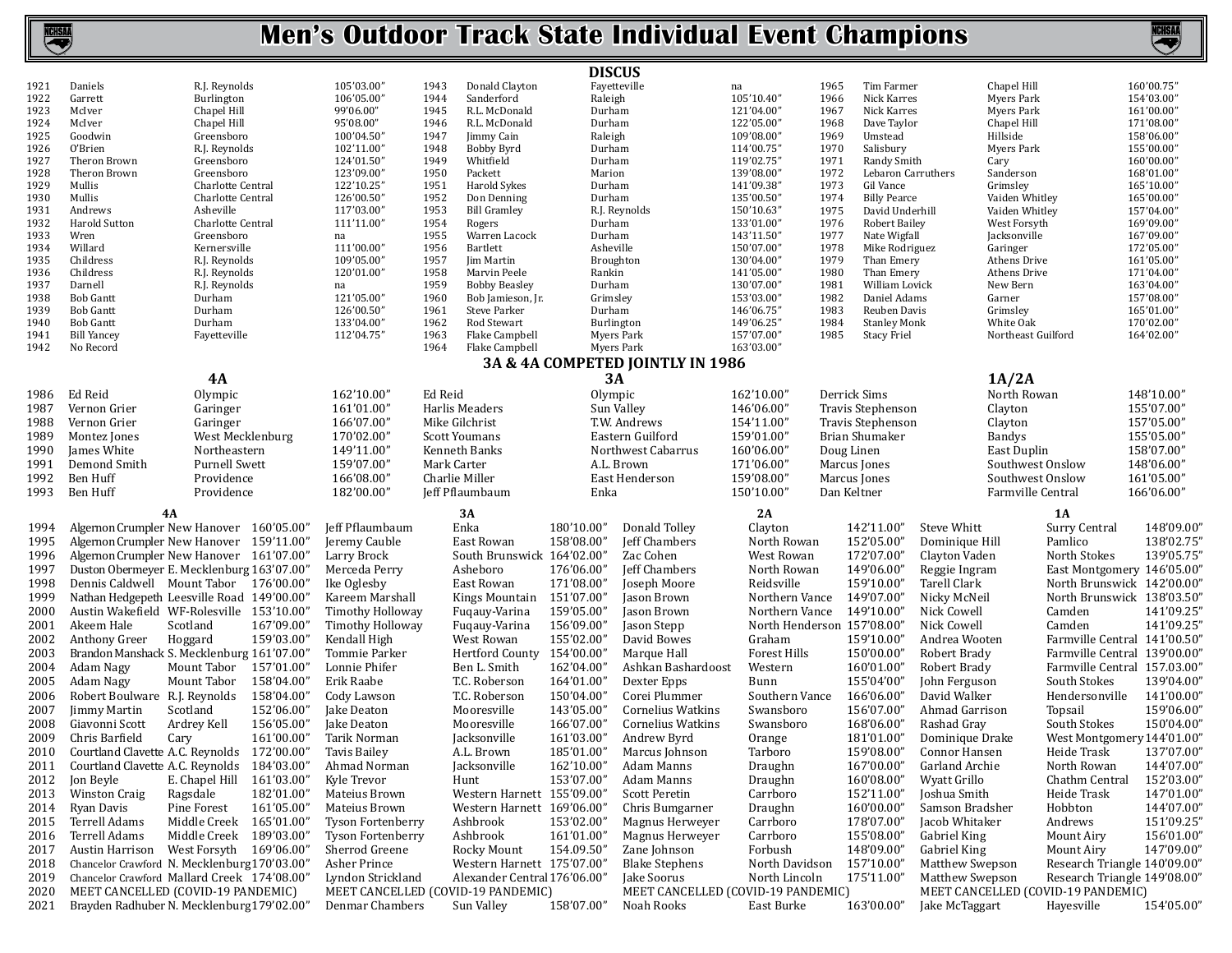

**NCHSM** 

|              |                                              |                                        |                        |                                    |              |                           |                  | <b>LONG JUMP</b>                                     |    |                              |                 |                                      |                         |                     |                                    |                        |
|--------------|----------------------------------------------|----------------------------------------|------------------------|------------------------------------|--------------|---------------------------|------------------|------------------------------------------------------|----|------------------------------|-----------------|--------------------------------------|-------------------------|---------------------|------------------------------------|------------------------|
| 1922         | Thomas                                       | Charlotte Central                      |                        | 19'05.50"                          | 1944         | Laddie Terrell            | Raleigh          |                                                      |    | 20'05.25"                    | 1966            | David Anderson                       |                         | Ahoskie             |                                    | 21'03.50"              |
| 1923         | Isley                                        | Friendship                             |                        | 18'09.50"                          | 1945         | Laddie Terrell            | Raleigh          |                                                      |    | 19'02.50"                    | 1967            | Mike Lemmons                         |                         | Hendersonville      |                                    | 21'11.00"              |
| 1924         | Jack McDowell                                | Rockingham                             |                        | 18'08.75"                          | 1946         | Warren                    | Durham           |                                                      |    | 20'05.00"                    | 1968            | Parsons                              |                         | Cary                |                                    | 23'06.75"              |
| 1925         | Packer                                       | High Point Central                     |                        | 19'08.00"                          | 1947         | Wiggs                     |                  | Fayetteville                                         |    | 20'01.50"                    | 1969            | Don Lucas                            |                         | Scotland            |                                    | 22'07.25"              |
| 1926         | Fort                                         | Charlotte Central                      |                        | 20'10.00"                          | 1948         | Holder                    |                  | Charlotte Central                                    |    | 20'03.75"                    | 1970            | Malone                               |                         | Millbrook           |                                    | 22'11.00"              |
| 1927         | Neiman                                       | Charlotte Central                      |                        | 21'02.50"                          | 1949         | Wooten                    |                  | Fayetteville                                         |    | 21'03.00"                    | 1971            | James Godwin                         |                         | Cape Fear           |                                    | 23'11.00"              |
| 1928<br>1929 | Theron Brown<br>Woodside                     | Greensboro                             |                        | 20'10.00"                          | 1950         | Warlick                   | Marion           |                                                      |    | 19'10.25"                    | 1972<br>1973    | <b>Calvin Moore</b>                  |                         | J.H.Rose            |                                    | 22'10.50"              |
| 1930         | Moffit                                       | Charlotte Central<br><b>High Point</b> |                        | 20'10.50"<br>20'04.25"             | 1951<br>1952 | Long<br>Matthews          | Durham<br>Angier |                                                      |    | 21'08.50"<br>21'02.67"       | 1974            | Swade Carroll<br><b>Carter Suggs</b> |                         | Garner<br>Tarboro   |                                    | 22'11.75"<br>23'01.00" |
| 1931         | Guy Soule                                    | Charlotte Central                      |                        | 22'01.00"                          | 1953         | Dickie Barber             |                  | Hillsborough                                         |    | 21'02.50"                    | 1975            | Lonnie Hardy                         |                         | West Brunswick      |                                    | 23'10.00"              |
| 1932         | Guy Soule                                    | Charlotte Central                      |                        | 21'08.75"                          | 1954         | <b>Brawley</b>            | Durham           |                                                      |    | 20'00.50"                    | 1976            | Andrew Golden                        |                         | High Point Central  |                                    | 22'09.00"              |
| 1933         | Pickard                                      | Charlotte Central                      |                        | 21'06.75"                          | 1955         | <b>Brawley</b>            | Durham           |                                                      |    | 21'11.00"                    | 1977            | Greg Artis                           |                         | Fike                |                                    | 24'08.00"              |
| 1934         | Holder                                       | Charlotte Central                      |                        | 21'03.63"                          | 1956         | Dunson                    | Durham           |                                                      |    | 21'08.00"                    | 1978            | Eddi McGill                          |                         | Enka                |                                    | 23'10.00"              |
| 1935         | Swinson                                      | Charlotte Central                      |                        | 21'01.50"                          | 1957         | <b>Bob Williams</b>       |                  | Broughton                                            |    | 21'08.00"                    | 1979            | Kelvin Bryant                        |                         | Tarboro             |                                    | 24'00.00"              |
| 1936         | Potts                                        | <b>High Point</b>                      |                        | 21'00.25"                          | 1958         | Larry Jones               | Durham           |                                                      |    | 21'00.00"                    | 1980            | Chris Michaels                       |                         | R-S Central         |                                    | 22'08.50"              |
| 1937         | <b>Bill Vogler</b>                           | R.J. Reynolds                          |                        | 20'08.75"                          | 1959         | <b>Bill Croom</b>         | Durham           |                                                      |    | 21'02.75"                    | 1981            | Greg Neal                            |                         | Northern Durham     |                                    | 24'04.00"              |
| 1938         | <b>Bill Mengel</b>                           | Chapel Hill                            |                        | 20'06.75"                          | 1960         | Gregory Steele            |                  | Jacksonville                                         |    | 22'07.00"                    | 1982            | Jimmy Allen                          |                         | <b>Forest Hills</b> |                                    | 23'10.75"              |
| 1939         | Joe Taylor                                   | Durham                                 |                        | 21'07.50"                          | 1961         | Gregory Steele            |                  | Jacksonville                                         | na |                              | 1983            | Maurice Monk                         |                         | Jacksonville        |                                    | 23'10.50"              |
| 1940         | Little                                       | Charlotte Central                      |                        | 20'09.25"                          | 1962         | No Record                 |                  |                                                      |    |                              | 1984            | Danny Peebles                        |                         | <b>Broughton</b>    |                                    | 24'05.75"              |
| 1941         | Ausbon                                       | Durham                                 |                        | 20'08.00"                          | 1963         | Evans                     |                  | Millbrook                                            |    | 21'11.00"                    | 1985            | Tarrell Carpenter                    |                         | Hoke                |                                    | 24'05.00"              |
| 1942         | No Record                                    |                                        |                        |                                    | 1964         | Clem Williams             |                  | Millbrook                                            |    | 22'05.00"                    |                 |                                      |                         |                     |                                    |                        |
| 1943         | No Record                                    |                                        |                        |                                    | 1965         | Clem Williams             |                  | Millbrook                                            |    | 21'03.75"                    |                 |                                      |                         |                     |                                    |                        |
|              |                                              |                                        |                        |                                    |              |                           |                  | 3A & 4A COMPETED JOINTLY IN 1986                     |    |                              |                 |                                      |                         |                     |                                    |                        |
|              |                                              | 4A                                     |                        |                                    |              |                           |                  | 3A                                                   |    |                              |                 |                                      |                         | 1A/2A               |                                    |                        |
| 1986         | Tarrell Carpenter                            | <b>Hoke County</b>                     |                        | 23'09.00"                          |              | Tarrell Carpenter         |                  | <b>Hoke County</b>                                   |    | 23'09.00"                    | Cliff Etheridge |                                      |                         | Hendersonville      |                                    | 25'00.00"              |
| 1987         | Tracey Johnson                               | J.H. Rose                              |                        | 23'00.00"                          |              | Randy Jordan              |                  | <b>Warren County</b>                                 |    | 24'01.25"                    | Cliff Etheridge |                                      |                         | Hendersonville      |                                    | 23'06.50"              |
| 1988         | Russell McClain                              |                                        | Northern Durham        | 23'10.75"                          |              | Randy Jordan              |                  | <b>Warren County</b>                                 |    | 23'10.75"                    | Tyrone Joyner   |                                      |                         | Farmville Central   |                                    | 23'07.50"              |
| 1989         | <b>Tyrell Taitt</b>                          | Scotland                               |                        | 24'00.50"                          | J.J. Walker  |                           |                  | Southern Alamance                                    |    | 23'02.50"                    |                 | Robert Cunningham                    |                         | Whiteville          |                                    | 23'04.00"              |
| 1990         | Kerry Kennedy                                | Millbrook                              |                        | 24'02.25"                          | Eric Alford  |                           |                  | <b>High Point Central</b>                            |    | 23'11.50"                    | Robert Lee      |                                      |                         | Clinton             |                                    | 22'08.00"              |
| 1991         | Leon Johnson                                 | Freedom                                |                        | 23'08.75"                          | Eric Alford  |                           |                  | <b>High Point Central</b>                            |    | 25'00.75"                    | Robert Lee      |                                      |                         | Clinton             |                                    | 23'04.00"              |
| 1992         | Leon Johnson                                 | Freedom                                |                        | 24'07.75"                          |              | Fred Richardson           |                  | Western Guilford                                     |    | 22'09.50"                    |                 | Aaron Roberson                       |                         | North Pitt          |                                    | 22'06.50"              |
| 1993         | Kishara Hamilton                             | Fike                                   |                        | 23'09.25"                          |              | Jermaine Mayo             |                  | Salisbury                                            |    | 23'00.50"                    | Eric Riddick    |                                      |                         | Richlands           |                                    | 22'09.75"              |
|              |                                              |                                        |                        |                                    |              |                           |                  |                                                      |    |                              |                 |                                      |                         |                     |                                    |                        |
|              |                                              | 4A                                     |                        |                                    |              | 3A                        |                  |                                                      |    | 2A                           |                 |                                      |                         |                     | <b>1A</b>                          |                        |
| 1994         | Reggie Love                                  | Hillside                               | 22'02.25"              | Kishara Hamilton                   |              | Fike                      | 23'09.50"        | Quincy Foster                                        |    | Hendersonville               |                 | 23'03.25"                            | Eric Riddick            |                     | Richlands                          | 23'04.00"              |
| 1995         | Marcus O'Neal                                | Dudley                                 | 23'03.50"              | Mike Lavendar                      |              | Hunt                      | 24'00.00"        | Kalunta Harris                                       |    | Ayden-Grifton                |                 | 22'11.25"                            | <b>Brandon Prevette</b> |                     | West Davidson                      | 22'04.25"              |
| 1996         | Marcus O'Neal                                | Dudley                                 | 23'08.00"              | Tommie Patrick                     |              | Southern Vance            | 23'03.50"        | Greg Yeldell                                         |    | North Rowan                  |                 | 23'06.00"                            | <b>Brandon Prevette</b> |                     | West Davidson                      | 22'01.30"              |
| 1997         | Jamorva FunderburkeN. Mecklenburg24'08.00"   |                                        |                        | William Montgomery                 |              | T.C. Roberson             | 23'05.00'        | Greg Yeldell                                         |    | North Rowan                  |                 | 23'08.25"                            | <b>Brian Waters</b>     |                     | SW Onslow                          | 22'00.00"              |
| 1998         | Jamorva Funderburke N. Mecklenburg 23'10.00" |                                        |                        | William Montgomery                 |              | T.C. Roberson             | 24'11.00"        | Greg Yeldell                                         |    | North Rowan                  |                 | 23'02.00"                            | Steve Enoch             |                     | Cummings                           | 23'04.00"              |
| 1999         | Charles Hawkins Seventy-First 23'04.00"      |                                        |                        | Justin McCorkle                    |              | Harding                   | 23'00.00'        | Alvin Gibson                                         |    | Newton-Conover 22'03.50"     |                 |                                      | Steve Enoch             |                     | Cummings                           | 23'05.50"              |
| 2000         | Sean White                                   | So. Wayne                              | 23'11.00"              | Justin McCorkle                    |              | Harding                   | 24'03.50"        | James Smith                                          |    | South Columbus 22'11.00"     |                 |                                      | Alex Midgette           |                     | Pamlico                            | 22'08.25"              |
| 2001         | A.J. Davis                                   | No. Durham                             | 24'10.50"              | B.J. Eddie                         |              | Fike                      | 22'08.00"        | Derreck Bryant                                       |    | High Point Central 22'03.00" |                 |                                      | Robert Tillman          |                     | South Robeson                      | 22'04.50"              |
| 2002         | A.J. Davis                                   | No. Durham                             | 24'07.00"              | Manny Lawson                       |              | Eastern Wayne             | 22'06.75'        | Robert Tillman                                       |    | South Robeson                |                 | 23'05.00"                            | Darius Scott            |                     | Albemarle                          | 23'02.00"              |
| 2003         | Darryl Barnett                               | Hoke County                            | 23'05.50"              | <b>Bobby Cox</b>                   |              | West Craven               | 22'07.50'        | Robert Tillman                                       |    | South Robeson                |                 | 24'04.00"                            | Marcus Vance            |                     | Hendersonville                     | 23'00.50"              |
| 2004         | Dexter Adams                                 | Page                                   | 23'07.00"              | Deangelo Ruffin                    |              | South Johnston            | 22'09.50'        | <b>Brandon Cathcart</b>                              |    | Salisbury                    |                 | 24'02.50"                            | Philip Hardman          |                     | Heide Trask                        | 22'09.50"              |
| 2005         | <b>Trenton Guy</b>                           | West Charlotte 23'10.50"               |                        | Deangelo Ruffin                    |              | South Johnston            | 22'02.75'        | <b>Brandon Cathcart</b>                              |    | Salisbury                    |                 | 23'05.00"                            | James Simmons           |                     | North Stokes                       | 22'01.50"              |
| 2006         | Brandon Banks                                | Garner                                 | 22'06.00"              | Lamont Savage                      |              | West Rowan                | 23'07.00"        | Thomas Huntley                                       |    | East Lincoln                 |                 | 22'04.00"                            | Jeremiah Marable        |                     | Southside                          | 23'00.50"              |
| 2007         | Lincoln Carr                                 | Pine Forest                            | 22'04.50"              | <b>Emanuel Davis</b>               |              | Overhills                 | 22'06.00'        | Tyreck Mcfadden                                      |    | East Duplin                  |                 | 21'11.50"                            | Corey Wilkerson         |                     | Jordan-Matthews                    | 22'06.00"              |
|              |                                              | So. Durham                             | 22'11.00"              |                                    |              | Mooresville               | 23'09.50"        | Tyreck Mcfadden                                      |    |                              |                 | 21'03.75"                            | <b>Travis Leggett</b>   |                     |                                    | 21'08.25"              |
| 2008         |                                              |                                        |                        | Jamel Allison                      |              |                           |                  |                                                      |    | East Duplin<br>Starmount     |                 | 22'09.50"                            |                         |                     | West Columbus                      |                        |
|              | Jamario Clayton                              |                                        |                        |                                    |              |                           |                  |                                                      |    |                              |                 |                                      |                         |                     | Thomasville                        | 22'04.00"              |
| 2009         | Walter Aikens                                | Harding                                | 23'08.25"              | Avery Griffin                      |              | Dudley                    | 24'01.50"        | Antonio McCelland                                    |    |                              |                 |                                      | D.J. McLendon           |                     |                                    |                        |
| 2010         | Jarrett Samuels                              | Charlotte Vance23'09.00"               |                        | Cove Still                         |              | Hickory Ridge             | 22'10.00"        | Antonio McCelland                                    |    | Starmount                    |                 | 22'07.00"                            | <b>Issac Blakenev</b>   |                     | Monroe                             | 22'09.50"              |
|              | 2011 Josh McClam                             | Holly Springs 24'02.00"                |                        | Justus Watkins                     |              | South Point               | 22'06.25"        | Camron Hudson                                        |    | Berry Academy                |                 | 22'05.00"                            | Johnny Oglesby          |                     | North Rowan                        | 21'11.50"              |
|              | 2012 Diondre Butler                          | Jack Britt                             | 23'00.00"              | Frank Quarles                      |              | Douglas Byrd              | 23'04.50"        | A.J. Alston                                          |    | Roanoke Rapids 22'04.50"     |                 |                                      | Johnny Oglesby          |                     | North Rowan                        | 22'06.00"              |
| 2013         | Marcus Krah                                  | Hillside                               | 23'01.00"              | Frank Quarles                      |              | Douglas Byrd              | 23'05.00"        | Isiah Moore                                          |    | Cummings                     |                 | 23'04.00"                            | Ricky Ratliff           |                     | East Columbus                      | 23'06.00"              |
| 2014         | Jeremy Davis                                 | Ben L. Smith                           | 23'04.00"              | Jonathan Marino                    |              | Marvin Ridge              | 22'08.00"        | Isiah Moore                                          |    | Cummings                     |                 | 23'11.50"                            | James Richardson        |                     | Lejeune                            | 23'02.50"              |
| 2015         | Jamie Brown                                  | Knightdale                             | 22'11.00"              | Julian Gaines                      |              | Marvin Ridge              | 22'02.00"        | Jayhlen Washington                                   |    | North Brunswick 23'03.00"    |                 |                                      | Tyler Leek              |                     | Hayesville                         | 22'01.00"              |
| 2016         | Marcus Krah                                  | Hillside                               | 23'00.00"              | Samuel Johnson                     |              | Statesville               | 22'10.00"        | Jayhlen Washington                                   |    | North Brunswick 22'06.75"    |                 |                                      | Da'Rod Crutchfield      |                     | Lejeune                            | 22'06.50"              |
| 2017         | Tyrese Kelly                                 | Pinecrest                              | 22'04.75"              | Samuel Johnson                     |              | Statesville               | 22'08.50"        | Jayhlen Washington                                   |    | North Brunswick 23'03.00"    |                 |                                      | Haji McDaniels          |                     | Walkertown                         | 21'10.00"              |
| 2018         | Khalil Scott                                 | Olympic                                |                        | Jamar Davis                        |              | Orange                    | 23'05.00"        | Scott McClendon                                      |    | Forest Hills                 |                 | 22'05.00"                            | <b>Ckayvion Everett</b> |                     | John A. Holmes                     | 22'02.00"              |
|              | Eric Haddock                                 |                                        | 23'10.50"<br>23'03.00" | Jieem Bullock                      |              | North Brunswick 23'01.00" |                  | Dustin Blevins                                       |    | <b>West Stokes</b>           |                 | 23'09.00"                            | Tucker Holloway         |                     | Andrews                            | 22'04.00"              |
| 2019<br>2020 | MEET CANCELLED (COVID-19 PANDEMIC)           | SE Raleigh                             |                        | MEET CANCELLED (COVID-19 PANDEMIC) |              |                           |                  |                                                      |    |                              |                 |                                      |                         |                     | MEET CANCELLED (COVID-19 PANDEMIC) |                        |
| 2021         | William Sistruck Mallard Creek 22'00.50"     |                                        |                        | Titus Phillips                     |              | Kings Mountain 23'00.00"  |                  | MEET CANCELLED (COVID-19 PANDEMIC)<br>Dustin Blevins |    | West Stokes                  |                 | 23'09.00"                            | Tyquan Bunch            |                     | Riverside-Martin 21'07.75"         |                        |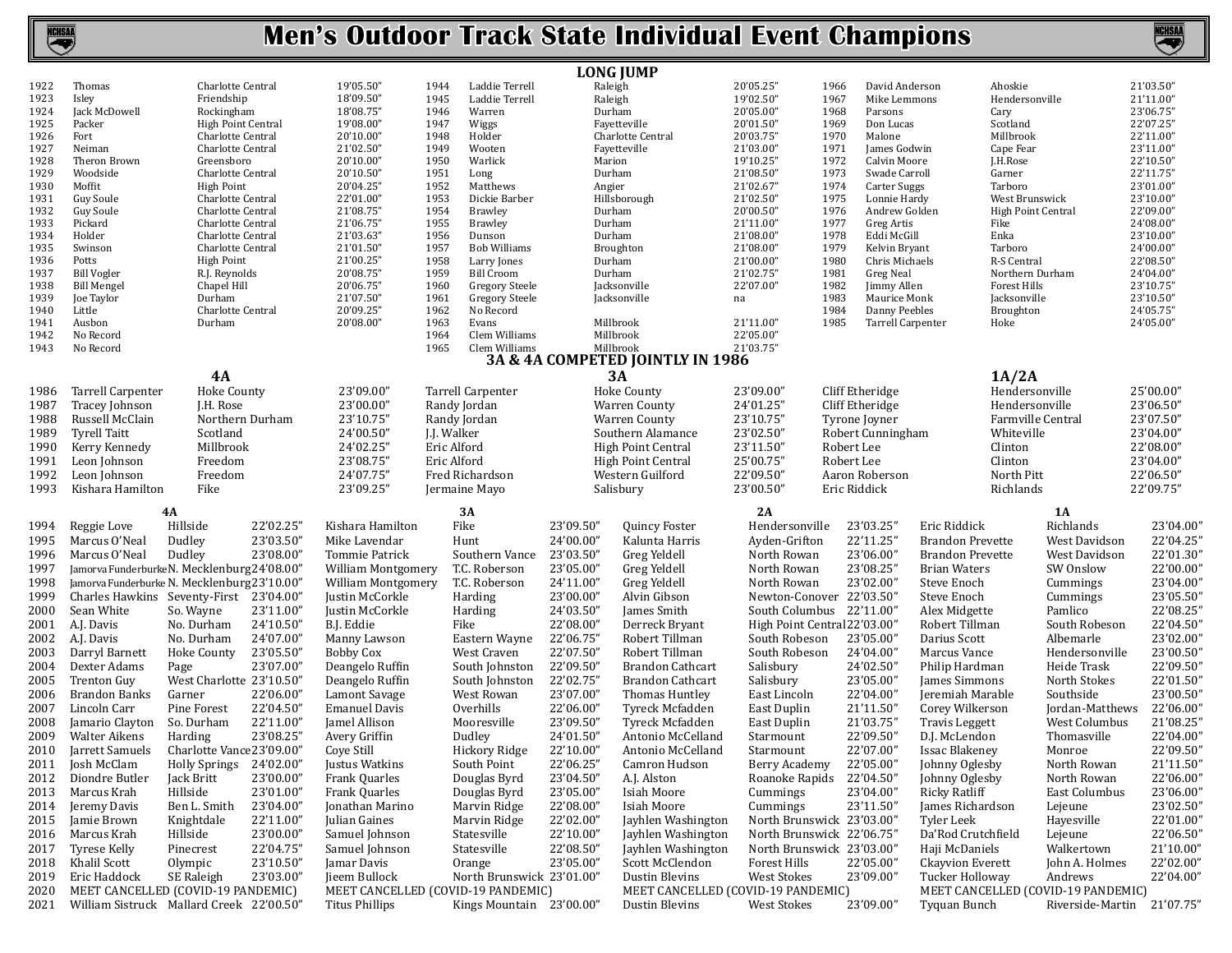

|      |                                            |                         |           |                                    |                       |           | <b>TRIPLE JUMP</b>                 |                            |                   |                          |                                    |           |
|------|--------------------------------------------|-------------------------|-----------|------------------------------------|-----------------------|-----------|------------------------------------|----------------------------|-------------------|--------------------------|------------------------------------|-----------|
| 1973 | Melvin Scott                               | Seventy-First           |           | 46'01.75"<br>1978                  | Johnny Johnson        | Tarboro   |                                    | 49'10.00"                  | 1983              | John Tillman             | Parkwood                           | 50'08.00" |
| 1974 | George Jackson                             | Hoggard                 |           | 47'11.50"<br>1979                  | Jack Cameron          | Person    |                                    | 47'10.00"                  | 1984              | Michael Patton           | Mount Airy                         | 50'09.75" |
| 1975 | <b>Isaiah Simmons</b>                      |                         |           | 47'05.50"<br>1980                  | Mike Gattis           |           | Cummings                           | 48'00.75"                  | 1985              | James Martin             | Tuscola                            | 49'05.00" |
| 1976 | <b>Greg Artis</b>                          | Fike                    |           | 48'06.00"<br>1981                  | Ricky Wall            |           | Broughton                          | 50'01.25"                  |                   |                          |                                    |           |
| 1977 | Greg Artis                                 | Fike                    |           | 51'05.50"<br>1982                  | Tim Leach             |           | Salisbury                          | 50'05.25"                  |                   |                          |                                    |           |
|      |                                            |                         |           |                                    |                       |           | 3A & 4A COMPETED JOINTLY IN 1986   |                            |                   |                          |                                    |           |
|      |                                            | 4A                      |           |                                    |                       |           | 3A                                 |                            |                   |                          | 1A/2A                              |           |
| 1986 | James Martin                               | Tuscola                 |           | 49'05.00"                          | James Martin          | Tuscola   |                                    | 49'11.00"                  | Keith Alston      |                          | Northwood                          | 46'07.00" |
| 1987 | Ricky Hamrick                              | Crest                   |           | 47'09.50'                          | <b>Tony Harris</b>    |           | Northeast Guilford                 | 47'10.75"                  | Tyrone Joyner     |                          | Farmville Central                  | 48'08.50" |
| 1988 | <b>Marcus Sutton</b>                       | North Forsyth           |           | 48'01.25"                          | Chris Stone           | Graham    |                                    | 45'06.50"                  | Tyrone Joyner     |                          | Farmville Central                  | 49'05.50" |
| 1989 | <b>Tyrell Taitt</b>                        | Scotland                |           | 48'03.75"                          | Bryan Jenkins         |           | Northeast Guilford                 | 48'10.00"                  | Robert Cunningham |                          | Whiteville                         | 50'09.25" |
| 1990 | Kerry Kennedy                              | Millbrook               |           | 48'07.50'                          | <b>Brian Ellis</b>    |           | North Rowan                        | 50'02.25"                  | Chris Coleman     |                          | Fuquay-Varina                      | 46'09.25" |
| 1991 | Chris McKinney                             | Southern Wayne          |           | 48'07.25"                          | <b>Brian Ellis</b>    |           | North Rowan                        | 50'01.50"                  | Chris Coleman     |                          | Fuquay-Varina                      | 50'00.00" |
| 1992 | Jermaine Eldridge                          | Jacksonville            |           | 47'05.25"                          | Chris Heath           | Tarboro   |                                    | 47'07.25"                  | Clinton Branch    |                          | Louisburg                          | 45'07.50" |
| 1993 | Michael McDuffie                           | <b>Hoke County</b>      |           | 47'05.25"                          | Tyrone Fox            |           | Salisbury                          | 47'10.75"                  | Eric Riddick      |                          | Richlands                          | 48'09.75" |
|      |                                            | <b>4A</b>               |           |                                    | 3A                    |           |                                    | 2A                         |                   |                          | <b>1A</b>                          |           |
| 1994 | Jeremy McDaniel New Bern                   |                         | 47'03.00" | Damon Vaughn                       | NE Guilford           | 47'04.00" | Darron Frazier                     | <b>East Carteret</b>       | 48'05.50"         | Eric Riddick             | Richlands                          | 47'02.50" |
| 1995 | Theron Wigfall                             | Jacksonville            | 48'03.25" | Ian Adams                          | <b>Wilkes Central</b> | 46'08.50" | Greg Yeldell                       | North Rowan                | 47'08.50"         | Curtis Coffeld           | Williamston                        | 45'09.00' |
| 1996 | <b>Troy Minter</b>                         | Apex                    | 47'04.00" | Jeremiah Manning                   | Franklin              | 47'08.25' | Greg Yeldell                       | North Rowan                | 48'11.75"         | Ron Bailey               | Lejeune                            | 44'03.00' |
| 1997 | Ernest Hill                                | Pinecrest               | 47'06.75" | Delvin Barker                      | J.F. Webb             | 47'04.00" | Greg Yeldell                       | North Rowan                | 48'10.00"         | <b>Brian Waters</b>      | SW Onslow                          | 44'02.25  |
| 1998 | Dennis Best                                | E.E. Smith              | 47'01.75" | <b>William Montgomery</b>          | T.C. Roberson         | 47'03.00" | Greg Yeldell                       | North Rowan                | 50'02.50"         | Steve Enoch              | Cummings                           | 46'05.00  |
| 1999 | Jason Smith                                | Pinecrest               | 49'05.00" | Hassan Reddick                     | T.W. Andrews          | 46'09.00' | Darnell Tillman                    | North Rowan                | 45'04.50"         | Steve Enoch              | Cummings                           | 48'10.50' |
| 2000 | Garrett Peterkin Scotland                  |                         | 45'07.00" | <b>Everett Bruce</b>               | Ben L. Smith          | 46'04.75' | B.J. Clemons                       | Newton-Conover 44'07.00"   |                   | Antonio King             | Cummings                           | 45'11.25' |
| 2001 | A.J. Davis                                 | No. Durham              | 48'06.50" | Charles Jones                      | Fike                  | 46'08.50' | Derrek Bryant                      | High Point Cen.            | 46'04.00"         | Mike Hinton              | Cummings                           | 45'01.00' |
| 2002 | A.J. Davis                                 | No. Durham              | 48'00.00" | Mark Sturgis                       | West Rowan            | 47'09.50' | Derek Pratt                        | T.W. Andrews               | 46'04.00"         | <b>Terrell Hayes</b>     | Wallace-Rose Hill                  | 44'06.50  |
| 2003 | Michael Mason                              | Rocky Mount             | 46'00.00" | Mark Sturgis                       | West Rowan            | 47'02.25" | Terry Wood                         | North Rowan                | 47'04.00"         | Calvin Small             | Lejeune                            | 45'10.00' |
| 2004 | Joe Kindred                                | Fuquay-Varina 47'08.75" |           | Johnny Striblin                    | Southwest             | 46'05.00' | Andre Tillman                      | North Rowan                | 48'08.00"         | Harry Boney              | North                              | 43'10.00' |
| 2005 | Nigel Orr                                  | Harding Univ.           | 48'04.50" | Corey Whitley                      | Fike                  | 46'05.25' | Brandon Cathcard                   | Salisbury                  | 47'09.00"         | James Simmons            | North Stokes                       | 46'03.75  |
| 2006 | Alphonso Jordan Hopewell                   |                         | 48'02.00" | Jamel Allison                      | Mooresville           | 46'05.00" | Thomas Huntley                     | East Lincoln               | 44'06.00"         | <b>Emmanuel Davis</b>    | Manteo                             | 44'03.75' |
| 2007 | Lincoln Carr                               | Pine Forest             | 47'06.50" | Jamel Allison                      | Mooresville           | 48'02.50" | Darius Cox                         | Monroe                     | 44'08.00'         | Gerell Bogle             | Princeton                          | 45'01.25  |
| 2008 | Lincoln Carr                               | Pine Forest             | 47'09.00" | Jamel Allison                      | Mooresville           | 49'02.50" | <b>Issac Blakeney</b>              | Monroe                     | 45'06.50"         | T.J. Wilson              | Princeton                          | 44'02.00' |
| 2009 | Desmeion Kennedy High Point Cen. 47'02.50" |                         |           | Avery Griffin                      | Dudley                | 47'07.50" | <b>Issac Blakenev</b>              | Monroe                     | 48'04.50"         | T.J. Wilson              | Princeton                          | 46'09.00' |
| 2010 | Steven Bell                                | SE Raleigh              | 48'10.00" | Daisaun White                      | Asheville             | 48'04.00" | Antonio McCelland                  | Starmount                  | 46'04.00"         | <b>Issac Blakeney</b>    | Monroe                             | 49'02.00' |
| 2011 | Deonnonti McClean Hoke County              |                         | 47'04.00" | Daisaun White                      | Asheville             | 47'01.00" | Xavier Hoggs                       | Durham Sch. Arts 45'10.50" |                   | Samuel Starks            | North Rowan                        | 45'04.00' |
| 2012 | Jaylon Holt                                | SE Raleigh              | 47'03.50" | Josh King                          | Fike                  | 47'09.00" | Xavier Hoggs                       | Durham Sch. Arts 44'09.75" |                   | Joktan Moore             | Mt. Airy                           | 45'03.50' |
| 2013 | Kimani Hoffman Knightdale                  |                         | 46'08.00" | Gary Woosley                       | NE Guilford           | 46'06.00" | Rasean Bledsoe                     | Salisbury                  | 46'04.00"         | Corey Valentine          | Mt. Airy                           | 44'09.00' |
| 2014 | Reyho Tshiama                              | Apex                    | 46'05.00" | Mekhi McGuyver                     | Asheville             | 47'00.50" | Chris Eatmon                       | T.W. Andrews               | 45'00.50"         | <b>Marcellous Sutton</b> | James Kenan                        | 45'05.50' |
| 2015 | Darryl Shaw                                | Jack Britt              | 48'09.25" | Noah Tyson                         | Asheville             | 46'08.00" | Jayhlen Washington                 | North Brunswick 46'01.00"  |                   | <b>Trevor Carr</b>       | Camden                             | 46'05.00' |
| 2016 | Marcus Krah                                | Hillside                | 48'08.00" | Jaquay Mitchell                    | Southern Nash         | 47'09.50' | Jayhlen Washington                 | North Brunswick 48'05.00"  |                   | Haji McDaniels           | Walkertown                         | 45'11.50' |
| 2017 | Tyrese Kelly                               | Pinecrest               | 46'08.50" | Jamin Glenn                        | Hickory Ridge         | 48'06.25' | Jayhlen Washington                 | North Brunswick 47'08.75"  |                   | Haji McDaniels           | Walkertown                         | 46'02.50" |
| 2018 | Christopher Alexander Rocky River          |                         | 49'04.00" | Jamar Davis                        | Orange                | 49'10.75' | Scott McClendon                    | <b>Forest Hills</b>        | 45'04.25"         | Derek Young, Jr.         | <b>Union Academy</b>               | 43'08.25  |
| 2019 | Christopher Alexander Rocky River          |                         | 50'05.00" | <b>Trevor Grant</b>                | Cuthbertson           | 47'02.75" | Niejel Wilkins                     | Kinston                    | 48'09.25"         | <b>Langston Samples</b>  | C.S. of Davidson                   | 44'07.00' |
| 2020 | MEET CANCELLED (COVID-19 PANDEMIC)         |                         |           | MEET CANCELLED (COVID-19 PANDEMIC) |                       |           | MEET CANCELLED (COVID-19 PANDEMIC) |                            |                   |                          | MEET CANCELLED (COVID-19 PANDEMIC) |           |
| 2021 | Caleb Stephens Millbrook                   |                         | 48'08.75" | Josh Williams                      | West Carteret         | 44'06.50" | Malcolm Knight                     | Thomasville                | 45'03.50"         | Ali Curry                | Albemarle                          | 44'09.50" |
|      |                                            |                         |           |                                    |                       |           |                                    |                            |                   |                          |                                    |           |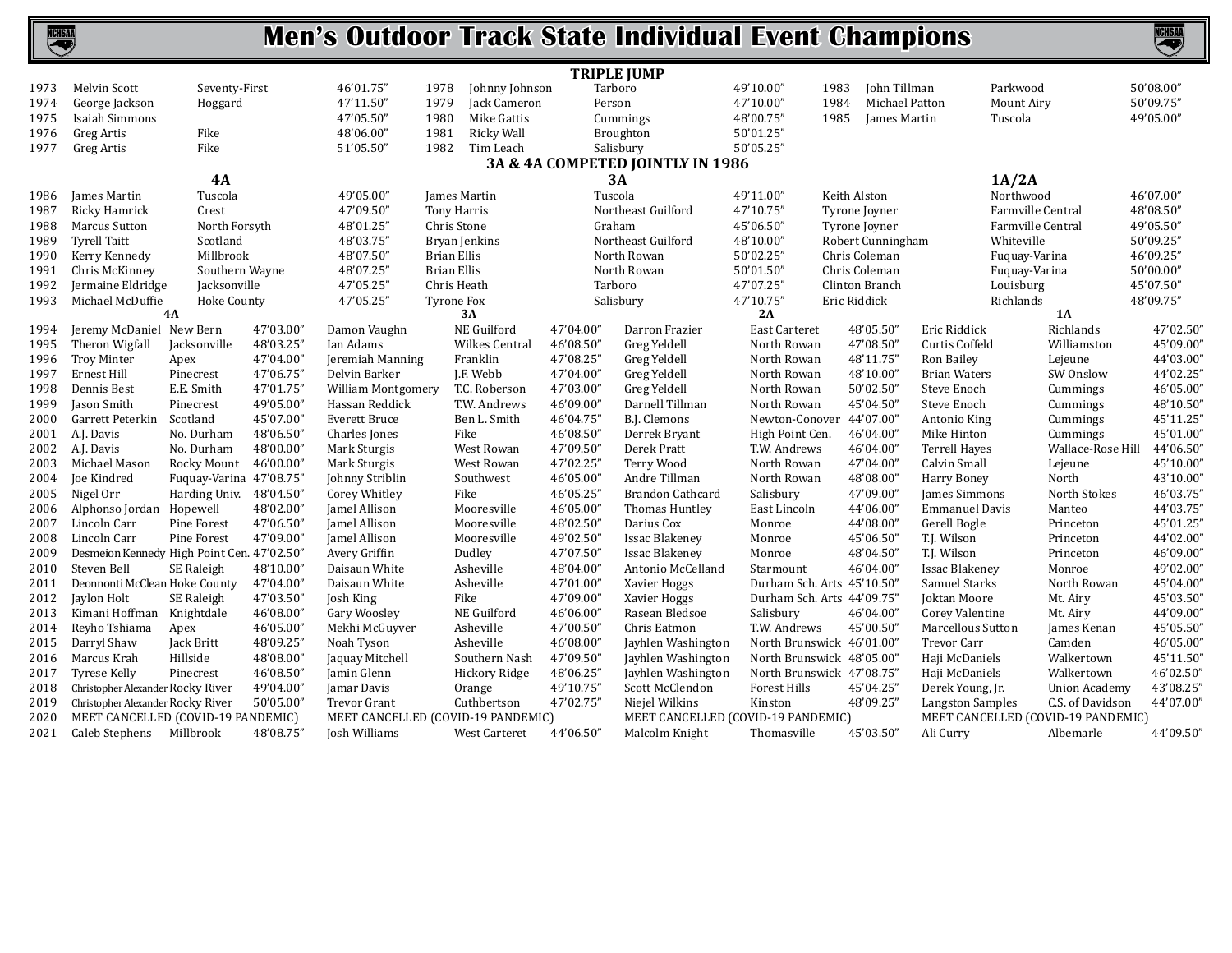NCHSM

|              |                               |                                    |                                    |                                                        | <b>HIGH JUMP</b>                 |                                       |                            |                                     |                                    |                     |                      |
|--------------|-------------------------------|------------------------------------|------------------------------------|--------------------------------------------------------|----------------------------------|---------------------------------------|----------------------------|-------------------------------------|------------------------------------|---------------------|----------------------|
| 1922         | McIver                        | Chapel Hill                        | 5'04.50"                           | Murphy                                                 | Charlotte Central                | 5'05.25"                              | 1959                       | <b>Bill Croom</b>                   | Durham                             |                     | 6'00.25"             |
| 1923         | McIver                        | Chapel Hill                        | 5'04.75"                           | Johnson                                                | Fayetteville                     | 5'05.25"                              | 1960                       | Tom Clark                           | Greensboro                         |                     | 6'01.25"             |
| 1924<br>1925 | Jack McDowell<br>Smith        | Rockingham<br>Wilmington           | 5'03.00"<br>5'04.00"               | Pickett<br>B.K. Grown                                  | Raleigh<br>Raleigh               | 5'05.25"<br>5'05.25"                  | 1961<br>1962               | Sammy Gibbs<br>No Record            | Oxford Orphanage                   |                     | 6'00.75"             |
| 1926         | Buie                          | R.J. Reynolds                      | 5'05.00"                           | 1946<br>Nick Johnson                                   | Fayetteville                     | 5'09.00"                              | 1963                       | Dave Dunaway                        | Jacksonville                       |                     | 6'02.00"             |
| 1927         | Reid                          | Charlotte Central                  | 5'07.25"                           | 1947<br>Wiggs                                          | Fayetteville                     | 5'03.00"                              | 1964                       | Rowe Sawyer                         | Burgaw                             |                     | 5'11.00''            |
| 1928         | Brewer                        | R.J. Reynolds                      | 5'09.00"                           | McConkey                                               | R.J. Reynolds                    | 5'03.00"                              | 1965                       | <b>Billy Taylor</b>                 | Mount Airy                         |                     | 6'00.00"             |
| 1929         | Sykes                         | Spring Hope                        | 5'08.50"                           | Hobbs                                                  | Charlotte Central                | 5'03.00"                              | 1966                       | Eddie Ashburn                       | Cary                               |                     | 5'10.00"             |
|              | Johnson                       | Greensboro                         | 5'08.50"                           | Mason                                                  | Charlotte Central                | 5'03.00"                              | 1967                       | Wayne Wright                        | Ben L. Smith                       |                     | 6'04.75"             |
| 1930<br>1931 | Sykes<br>Childers             | Spring Hope<br>Rockingham          | 5'07.50"<br>5'07.75"               | Dobbins<br>1948<br>Splawn                              | Greensboro<br>Burlington         | 5'03.00"<br>5'10.00"                  | 1968<br>1969               | <b>Bobby Jones</b><br>Robert McAdoo | South Mecklenburg<br>Ben L. Smith  |                     | 6'06.00"<br>6'07.75" |
|              | Wilkie                        | Sanford                            | 5'07.75"                           | 1949<br>Thomas                                         | Charlotte Central                | 5'09.50"                              | 1970                       | <b>Bobby Jones</b>                  | South Mecklenburg                  |                     | 6'06.00"             |
| 1932         | Thornton                      | R.J. Reynolds                      | 5'08.00"                           | 1950<br>Rowe                                           | Charlotte Central                | 5'09.00"                              | 1971                       | Chandler Muse                       | <b>Myers Park</b>                  |                     | 6'06.75'             |
| 1933         | <b>Marion Sams</b>            | <b>High Point</b>                  | 5'09.38"                           | 1951<br>Huffaker                                       | Charlotte Central                | 5'09.00"                              | 1972                       | <b>Chandler Muse</b>                | Myers Park                         |                     | 6'08.25"             |
| 1934         | <b>Marion Sams</b>            | <b>High Point</b>                  | 5'08.00"                           | 1952<br>Dickie Barber                                  | Hillsborough                     | 5'10.00"                              | 1973                       | Rufus Crawford                      | Huss                               |                     | 6'05.75"             |
| 1935         | <b>Marion Sams</b>            | <b>High Point</b>                  | 5'06.75"                           | Yoder                                                  | R.J. Reynolds                    | 5'10.00"                              | 1974                       | Rufus Crawford                      | Huss                               |                     | 6'09.25'             |
| 1936         | Potts                         | <b>High Point</b>                  | 5'07.75"<br>5'07.75"               | 1953<br>Dickie Barber<br>1954<br><b>Harold Edwards</b> | Hillsborough                     | 5'11.00''<br>5'09.00"                 | 1975<br>1976               | Armstead Gilliam                    | Bertie                             |                     | 6'07.50"<br>6'08.50" |
| 1937         | Ashburn<br>Pollock            | R.J. Reynolds<br>Goldsboro         | 5'06.50"                           | 1955<br>Harold Edwards                                 | Greenville<br>Greenville         | 6'00.38"                              | 1977                       | Lee Shuler<br>Gary Parmeley         | West Guilford<br>West Carteret     |                     | 6'08.00''            |
| 1938         | Snyder                        | Clemmons                           | 5'06.00"                           | 1956<br><b>Bartley Tarlton</b>                         | Charlotte Central                | 5'11.75"                              | 1978                       | Robert Hicks                        | Scotland                           |                     | 6'10.00"             |
| 1939         | Garland Pendergraft           | Durham                             | 5'09.63"                           | Harold Edwards                                         | Greenville                       | 5'11.75"                              | 1979                       | Mike Ripberger                      | Cary                               |                     | 6'06.00"             |
| 1940         | Hedrick                       | Lumberton                          | 5'07.25"                           | 1957<br><b>Eddie Mizell</b>                            | Durham                           | 5'07.00"                              | 1980                       | Mike Ripberger                      | Cary                               |                     | 6'08.50"             |
| 1941         | Manual Griffin                | Sedge Garden                       | 5'11.00''                          | Eddie Burke                                            | Burlington                       | 5'07.00"                              | 1981                       | Charles Mack                        | North Forsyth                      |                     | 6'10.25"             |
| 1942         | No Record                     |                                    |                                    | <b>Bud Tripp</b>                                       | Broughton                        | 5'07.00"                              | 1982                       | Lenwood Harris                      | West Craven                        |                     | 6'10.50''            |
| 1943<br>1944 | Donald Clayton<br>Groves      | Fayetteville<br>Raleigh            | 6'00.06"<br>5'07.00"               | Chippy Harris<br>Wilfred Turner                        | Durham<br>R.J. Reynolds          | 5'07.00"<br>5'07.00"                  | 1983<br>1984               | James Patterson<br>James McDonald   | Fuquay-Varina<br>Scotland          |                     | 6'09.00"<br>6'10.00" |
| 1945         | Travis                        | Greensboro                         | 5'05.25"                           | <b>Bill Croom</b>                                      | Durham                           | 5'07.00"                              | 1985                       | James McDonald                      | Scotland                           |                     | 6'10.00"             |
|              | Bullock                       | Durham                             | 5'05.25"                           | 1958<br>John Kay                                       | Durham                           | 5'11.75"                              |                            |                                     |                                    |                     |                      |
|              |                               |                                    |                                    |                                                        | 3A & 4A COMPETED JOINTLY IN 1986 |                                       |                            |                                     |                                    |                     |                      |
|              |                               | <b>4A</b>                          |                                    |                                                        | 3A                               |                                       |                            |                                     | 1A/2A                              |                     |                      |
| 1986         | Larry Patterson               | Cary                               | 6'08.00"                           | Larry Patterson                                        | Cary                             | 6'08.00'                              | Carl Pickens               |                                     | Murphy                             |                     | 6'10.00"             |
| 1987         | Darren Moore                  | J.H. Rose                          | 7'01.00"                           | Mike Neely                                             | T.W. Andrews                     | 6'08.00'                              | Carl Pickens               |                                     | Murphy                             |                     | 6'08.00"             |
| 1988         | Rob Thomas                    | R.J. Reynolds                      | 7'00.00"                           | <b>Bobby Wooten</b>                                    | SouthWest Edgecombe              | 6'04.00'                              | Carl Pickens               |                                     | Murphy                             |                     | 6'06.00"             |
| 1989         | Robert Thomas                 | Glenn                              | 7'00.00"                           | Joe Montford                                           | East Carteret                    | 6'06.00'                              | Andre Irving               |                                     | Thomasville                        |                     | 6'08.00"             |
| 1990         | Jon DeBarry                   | Richmond                           | 6'10.00"                           | Shawn Miller                                           | Salisbury                        | 6'08.25"                              | <b>Travis Banks</b>        |                                     | Clinton                            |                     | 6'09.00"             |
| 1991         | Omarr Dixon                   | Athens Drive                       | 6'08.00"                           | Robert Tucker                                          | Harnett Central                  | 6'09.00'                              | <b>Travis Banks</b>        |                                     | Clinton                            |                     | 6'08.00"             |
| 1992         | Omarr Dixon                   | <b>Athens Drive</b>                | 6'10.00"                           | George Simmons                                         | Southeast Guilford               | 6'06.00"                              | Nate Frink                 |                                     | West Columbus                      |                     | 6'08.00"             |
| 1993         | Tavores Vanhook               | Williams                           | 6'10.00"                           | Marcus Caldwell                                        | Lexington                        | 6'09.50"                              | Odell Benders              |                                     | East Carteret                      |                     | 6'10.25"             |
|              | 4A                            |                                    |                                    | 3A                                                     |                                  | 2A                                    |                            |                                     |                                    | 1A                  |                      |
| 1994         | Damien Bennett Anson          | 6'08.00'                           | Joe Wilson                         | South Iredell                                          | 6'06.00"                         | Odell Benders<br><b>East Carteret</b> |                            | 6'06.00"                            | Milton Landers                     | Hayesville          | 6'04.00"             |
| 1995         | Ramondo North                 | West Charlotte 6'06.00"            | Derek Frink                        | West Brunswick 6'11.00"                                |                                  | W. Montgomery<br>Dwaine Carpenter     | 6'04.00"                   |                                     | <b>Tony Cooper</b>                 | West Davidson       | 6'04.00"             |
| 1996         | Tedrick Greene                | Ben L. Smith<br>6'06.00"           | Lamont Watlington                  | Williams                                               | 6'08.00''                        | James Farrior<br><b>James Kenan</b>   |                            | 6'08.00"                            | Dwayne Berry                       | Richlands           | 6'02.00"             |
| 1997         | Temercus McNeil Sanderson     | 6'06.00"                           |                                    | T.C. Roberson                                          | 6'08.00''                        | Jermichael Watts<br>Bunker Hill       |                            | 6'06.00"                            |                                    | North Moore         | 6'04.00"             |
|              |                               |                                    | William Montgomery                 |                                                        |                                  |                                       |                            |                                     | Rashad Johnson                     |                     |                      |
| 1998         | Brandon Brown A.C. Reynolds   |                                    | William Montgomery                 | T.C. Roberson                                          | 6'10.00''                        | Gabrial Striblin<br>SW Randolph       |                            | 6'04.00"                            | Warren Neely                       | Thomasville         | 6'07.00'             |
| 1999         |                               | $6^{\prime}10.00^{\prime\prime}$   |                                    |                                                        |                                  |                                       |                            |                                     |                                    |                     |                      |
|              | A.J. Davis                    | 6'06.00"<br>No. Durham             | Michael Massey                     | Asheboro                                               | 6'08.00''                        | Tony Henderson<br>Warren County       | 6'06.00"                   |                                     | Antwan Neeley                      | Thomasville         | 6'08.00"             |
| 2000         | Jesse Williams                | 6'08.00"<br><b>Broughton</b>       | Michael Massey                     | Asheboro                                               | 6'08.00''                        | Tony Henderson<br>Warren County       |                            | 6'08.00"                            | Larry Perry                        | Bunn                | 6'04.00"             |
| 2001         | Jesse Williams                | 7'02.00"<br>Broughton              | Namier Majette                     | <b>Hertford County</b>                                 | 6'08.00''                        | Shawn Williams                        | South Columbus<br>6'06.00" |                                     | <b>Marcus Poteat</b>               | Graham              | 6'06.00"             |
| 2002         | Jesse Williams                | 7'02.00"<br><b>Broughton</b>       | Jason Williams                     | West Rowan                                             | 6'08.00''                        | Marcus Poteat<br>Graham               |                            | 6'10.00"                            | Dakota Dunn                        |                     | 6'08.00"             |
|              |                               |                                    |                                    |                                                        |                                  |                                       |                            |                                     |                                    | East Montgomery     |                      |
| 2003         | Gordon Smith                  | Northern Nash 6'06.00"             | Jason Williams                     | West Rowan                                             | 6'10.00''                        | Daniel Smith                          | North Henderson 6'06.00"   |                                     | Dakota Dunn                        | East Montgomery     | 7'00.00'             |
| 2004         | Gordon Smith                  | Northern Nash 6'08.00"             | Cedrick Wilkerson                  | J.F. Webb                                              | 6'06.00''                        | Oneal Chestnut<br>Chase               |                            | 6'10.00"                            | Dakota Dunn                        | East Montgomery     | 6'08.00'             |
| 2005         | Joe Kindred                   | Fuquay-Varina 6'06.00'             | Nathan Summerville                 | Fike                                                   | 6'10.00''                        | Demarcus Stallings<br>North Rowan     |                            | 6'08.00"                            | Clint McNeilly                     | Robbinsville        | 6'02.00"             |
| 2006         | Tim Lovick                    | Garner<br>6'08.00"                 | Eric Davis                         | Eastern Randolph 6'04.00"                              |                                  | Thomas Huntley<br>East Lincoln        |                            | 6'06.00"                            | Dewayne Ashburn                    | South Stokes        | 6'06.00'             |
| 2007         | Jake Wainwright J.M. Robinson | 6'06.00"                           | Derrick Ross                       | <b>Union Pines</b>                                     | 6'08.00''<br>Jarvis Craig        | Monroe                                |                            | 6'02.00"                            | Kurtis Hackney                     | Pamlico             | 6'06.00"             |
| 2008         | Darius Purcell                | E.E. Smith<br>6'07.00"             | Derrick Ross                       | <b>Union Pines</b>                                     | 6'08.00''                        | Centrail Williamson<br>Bunker Hill    |                            | 6'06.00"                            | Quinton Lindsey                    | Thomasville         | 6'06.00"             |
| 2009         | Jeffrey Johnson               | 6'08.00"<br>J.H. Rose              | <b>Billy Simiton</b>               | A.L. Brown                                             | 6'06.00''                        | Spenser Sydney<br>East Lincoln        |                            | 6'08.00"                            | Justin Collier                     | Mt. Airy            | 6'04.00"             |
| 2010         | Steven Bell                   | 6'06.00"                           | Joseph Matthews                    | Western Harnett 6'06.00"                               |                                  | Tanner Anderson<br>East Burke         |                            | 7'02.50"                            | Jurious Johnson                    | W-S Prep            | 6'04.00"             |
| 2011         |                               | SE Raleigh<br>6'08.00"<br>Garner   |                                    | North Lenoir                                           | Will Thomas<br>6'06.00"          |                                       |                            | 6'06.00"                            | <b>Grant Rivers</b>                | Hendersonville      | 6'04.00"             |
|              | Daryl Saunders                |                                    | Maurice Morgan                     |                                                        |                                  | Topsail                               |                            |                                     |                                    |                     |                      |
| 2012         | Jonathan Addison Enloe        | 6'08.00"                           | Josh King                          | Fike                                                   | 6'08.00"                         | Will Thomas<br>Topsail                |                            | 6'08.00"                            | <b>Grant Rivers</b>                | Hendersonville      | 6'06.00"             |
| 2013         | Jesse Freeman                 | Harnett Central 6'06.00"           | Jaquell Bryant                     | Rocky Mount                                            | 6'06.00"<br>Tevin Bates          | Greene Central                        |                            | 6'06.00"                            | Samuel Allen                       | West Wilkes         | 6'08.00"             |
| 2014         | Lamar Nobles                  | Holly Springs 6'06.00"             | Christopher Garrick                | Marvin Ridge                                           | 6'08.00"                         | Terrance Brown                        | North Brunswick 6'07.00"   |                                     | Mason Fenner                       | Thomas Jefferson    | 6'04.00"             |
| 2015         | Keon Howe                     | Mallard Creek 6'10.00"             | Christopher Garrick                | Marvin Ridge                                           | 6'08.00"                         | Desmond Lindsey<br>Forest Hill        |                            | 6'06.00"                            | D.C. Braswell                      | <b>Avery County</b> | 6'02.00"             |
| 2016         | Joseph Ibrahim                | West Forsyth 6'08.00"              | J.T. Reid                          | Piedmont                                               | 6'04.00"                         | Forest Hill<br>Desmond Lindsey        |                            | 6'08.00"                            | Jacob Lewis                        | Robbinsville        | 6'04.00"             |
| 2017         | Seth Clyburn                  | West Forsyth<br>6'08.00"           | Gabriel Stainback                  | Concord                                                | 6'06.00"                         | Jaquarii Roberson                     | Hertford County 6'06.00"   |                                     | Denzel Hayes                       | Walkertown          | 6'06.00"             |
| 2018         | Idris Bernard                 | Mallard Creek 6'08'00"             | Jeremiah Ganaway                   | Hunt                                                   | 6'06.00''                        | Landon Parker<br>Mount Pleasant       |                            | 6'08.00"                            | Ysade Sykes                        | Weldon              | 6'04.00'             |
| 2019         | Charles McBride Apex          | 7'01.00"                           | <b>lieem Bullock</b>               | North Brunswick 6'08.00"                               | Alex Reavis                      | <b>Bandys</b>                         |                            | 6'08.00"                            | Ysade Sykes                        | Weldon              | 6'04.00'             |
| 2020         |                               | MEET CANCELLED (COVID-19 PANDEMIC) | MEET CANCELLED (COVID-19 PANDEMIC) |                                                        |                                  | MEET CANCELLED (COVID-19 PANDEMIC)    |                            |                                     | MEET CANCELLED (COVID-19 PANDEMIC) |                     |                      |
| 2021         | Sheldon Ulmer                 | NW Guilford<br>6'02.00"            | Kyzaiah Stone                      | Cleveland                                              | 6'06.00"                         | Donavan Lara                          | Eastern Randolph 6'08.00"  |                                     | Kendrell Goodes                    | North Rowan         | 6'06.00"             |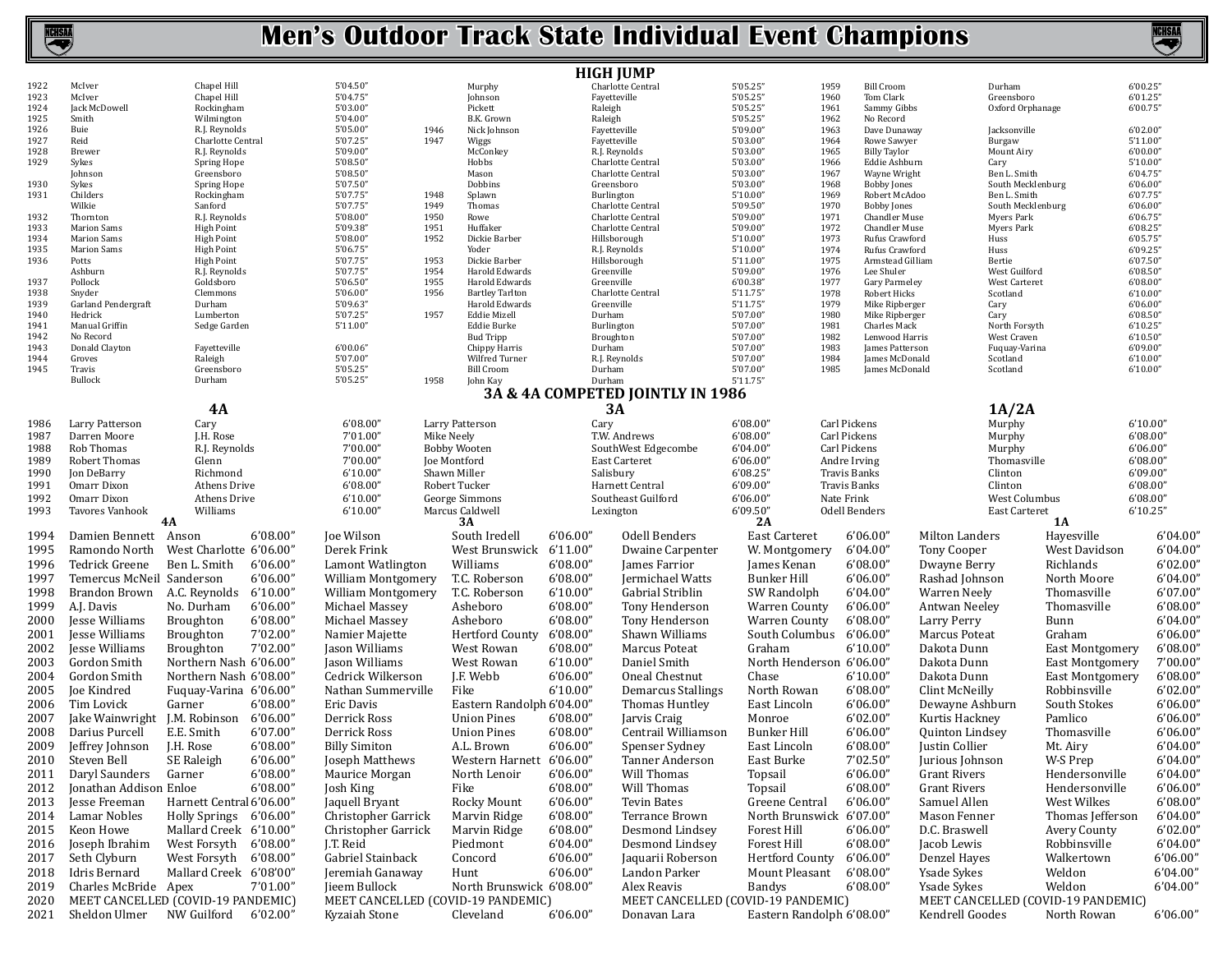

**KHSM** 

|              |                            |                                                             |                                      |                                      |                          | <b>POLE VAULT</b>                              |                                            |                     |                                    |                               |                               |                                    |                        |
|--------------|----------------------------|-------------------------------------------------------------|--------------------------------------|--------------------------------------|--------------------------|------------------------------------------------|--------------------------------------------|---------------------|------------------------------------|-------------------------------|-------------------------------|------------------------------------|------------------------|
| 1922         | Roberts                    | Chapel Hill                                                 | 10'00.25"                            | 1942<br>No Record                    |                          |                                                |                                            | 1963                | Johnson                            |                               | Boyden                        |                                    | 12'00.00"              |
| 1923         | Schlits                    | Charlotte Central                                           | 9'03.50"                             | 1943<br>No Record                    |                          |                                                |                                            | 1964                | Harold Lilly                       |                               | New Bern                      |                                    | 13'00.00"              |
| 1924         | Jack McDowell              | Rockingham                                                  | 9'06.00"                             | 1944<br>Fred Boger                   |                          | Charlotte Central                              | 10'07.75"                                  | 1965                | Harold Lilly                       |                               | New Bern                      |                                    | 13'01.25"              |
| 1925<br>1926 | Houston<br>Neiman          | Charlotte Central<br>Charlotte Central                      | 9'02.00"<br>10'04.00"                | Nick Johnson<br>1945<br>Nick Johnson |                          | Fayetteville<br>Fayetteville                   | 10'07.75"<br>10'10.00"                     | 1966<br>1967        | Mac Crews<br>Pat Hilliard          |                               | East Mecklenburg<br>Salisbury |                                    | 13'00.00"<br>13'08.00" |
| 1927         | Neiman                     | Charlotte Central                                           | 11'00.00"                            | 1946<br>Nick Johnson                 |                          | Favetteville                                   | 10'09.00"                                  | 1968                | Vince Struble                      |                               | Broughton                     |                                    | 13'00.00"              |
| 1928         | Houston                    | Charlotte Central                                           | 10'01.00"                            | 1947<br>House                        |                          | Durham                                         | 10'08.00"                                  | 1969                | Richard McDuffie                   |                               | Terry Sanford                 |                                    | 13'06.00"              |
| 1929         | Sikes                      | <b>Edward Best</b>                                          | 10'09.00"                            | 1948<br>Boren                        | Curry                    |                                                | 11'00.00"                                  | 1971                | Jesse Ratliff                      |                               | T.W. Andrews                  |                                    | 14'00.75"              |
| 1930         | Goodwin                    | Greensboro                                                  | 10'10.25"                            | 1949<br>Boren                        | Curry                    |                                                | 11'03.00"                                  | 1972                | David Turner                       |                               | Broughton                     |                                    | 14'02.00"              |
|              | Sykes                      | Spring Hope                                                 | 10'10.25"                            | 1950<br>Logan                        |                          | Charlotte Central                              | 11'00.00"                                  | 1973                | David Robinson                     |                               | Broughton                     |                                    | 14'10.00"              |
| 1931         | Norman                     | Greensboro                                                  | 11'01.75"                            | 1951<br>Logan                        |                          | Charlotte Central                              | 10'08.00"                                  | 1974                | David Ward                         |                               | Olympic                       |                                    | 15'00.00"              |
| 1932         | Norman Hendrix             | High Point                                                  | 10'08.00"                            | 1952<br>Logan                        |                          | Charlotte Central                              | 11'08.00"                                  | 1975                | Wayne Struble                      |                               | Sanderson                     |                                    | 13'06.00'              |
| 1933         | Norman Hendrix             | <b>High Point</b>                                           | 12'00.00"                            | 1953<br>Upchurch                     | Raleigh                  |                                                | 10'09.00"                                  | 1976                | Tracey Lynne                       |                               | Myers Park                    |                                    | 14'00.00"              |
| 1934<br>1935 | Norman Hendrix<br>Freeman  | <b>High Point</b>                                           | 11'08.00"<br>10'06.00"               | 1954<br>Upchurch<br>1955<br>Walker   | Raleigh                  | Charlotte Central                              | 11'10.00"<br>11'08.00"                     | 1977<br>1978        | David Forsythe<br>Alvin Charleston |                               | South Granville<br>East Rowan |                                    | 13'07.00"<br>15'01.00" |
| 1936         | Edwards                    | <b>Barium Springs</b><br>Kernersville                       | 11'04.00"                            | 1956<br><b>Bartley Tarlton</b>       |                          | Charlotte Central                              | 11'06.00"                                  | 1979                | Alvin Charleston                   |                               | East Rowan                    |                                    | 14'00.00"              |
| 1937         | McLeod                     | Sanford                                                     | 11'00.00"                            | Johnson                              |                          | Durham                                         | 11'06.00"                                  | 1980                | Joshua Charleston                  |                               | East Rowan                    |                                    | 14'00.00"              |
| 1938         | Garland Pendergraft        | Durham                                                      | 10'05.00"                            | 1957<br>Heath Whittle                |                          | North Mecklenburg                              | 12'01.00"                                  | 1981                | Mike Thurber                       |                               | J.H. Rose                     |                                    | 15'02.00"              |
|              | Crater                     | Lewisville                                                  | 10'05.00"                            |                                      | Howard Walker            | Charlotte Central                              | 12'01.00"                                  | 1982                | Steve Edwards                      |                               | Myers Park                    |                                    | 14'06.00"              |
| 1939         | Garland Pendergraft        | Durham                                                      | 11'06.00"                            | 1958<br>Heath Whittle                |                          | North Mecklenburg                              | 12'04.00"                                  | 1983                | Donald Long                        |                               | Thomasville                   |                                    | 13'06.00"              |
| 1940         | Creech                     | Old Richmond                                                | 10'09.00"                            | 1959<br>Heath Whittle                |                          | North Mecklenburg                              | 12'04.50"                                  | 1984                | Mike Schell                        |                               | White Oak                     |                                    | 14'00.00"              |
|              | Saunders                   | <b>High Point</b>                                           | 10'09.00"                            | 1960<br><b>Billy Peabody</b>         |                          | Broughton                                      | 12'00.00"                                  | 1985                | Tim Swain                          |                               | Ledford                       |                                    | 14'00.00"              |
| 1941         | Cade                       | Rocky Mount                                                 | 10'06.00"                            | 1961<br>No Record                    |                          |                                                |                                            |                     |                                    |                               |                               |                                    |                        |
|              | Allspaugh                  | R.J. Reynolds                                               | 10'06.00"                            | 1962<br>Curtis White                 |                          | Myers Park<br>3A & 4A COMPETED JOINTLY IN 1986 | 12'00.00"                                  |                     |                                    |                               |                               |                                    |                        |
|              |                            | 4A                                                          |                                      |                                      |                          | 3A                                             |                                            |                     |                                    |                               | 1A/2A                         |                                    |                        |
| 1986         | <b>Bruce Raynor</b>        | Pine Forest                                                 | 13'00.00"                            | <b>Bruce Raynor</b>                  |                          | Pine Forest                                    | 13'00.00"                                  |                     | Phillipe Williams                  |                               | Salisbury                     |                                    | 13'06.00"              |
| 1987         | Sy Creed                   | <b>Scotland County</b>                                      | 14'00.00"                            | John Madsen                          |                          | High Point Central                             | 13'06.00"                                  |                     | Maxwell Thompson                   |                               | Hendersonville                |                                    | 13'06.00"              |
| 1988         | Chris Lamb                 | Laney                                                       | 13'06.00"                            | <b>Bryant Noles</b>                  |                          | Sun Valley                                     | 13'06.00"                                  |                     | Maxwell Thompson                   |                               | Hendersonville                |                                    | 14'00.00"              |
| 1989         | Maurice Hilliard           | Smithfield-Selma                                            | 13'06'00"                            | Jeff Allen                           |                          | East Wake                                      | 14'07.75"                                  |                     | Nathan Pardo                       |                               | West Wilkes                   |                                    | 13'07.50"              |
| 1990         | Ed Monroe                  | Pinecrest                                                   | 14'00.00"                            | Eric Sellars                         |                          | Western Alamance                               | 13'06.00"                                  | Josh Harrell        |                                    |                               | Northwood                     |                                    | 13'06.00"              |
| 1991         | <b>Bobby Hostler</b>       | Chapel Hill                                                 | 13'00.00"                            | Shannon Pope                         |                          | T.W. Andrews                                   | 14'09.00"                                  |                     | Reggie Pickett                     |                               | East Duplin                   |                                    | 12'00.00"              |
| 1992         | Richard Kratz              | Ashbrook                                                    | 14'00.00"                            | Shannon Pope                         |                          | T.W. Andrews                                   | 15'03.75"                                  |                     | Cameron McIver                     |                               | Fuquay-Varina                 |                                    | 13'06.00"              |
| 1993         | Mike Welch                 | Millbrook                                                   | 14'00.00"                            | Matt Jones                           |                          | West Henderson                                 | 13'00.00"                                  | <b>Adrian Pitts</b> |                                    |                               | Manteo                        |                                    | 12'06.00"              |
|              |                            | 4A                                                          |                                      | 3A                                   |                          |                                                | 2A                                         |                     |                                    |                               |                               | 1A                                 |                        |
| 1994         | Joel Freeman               | Northern Nash 15'00.00"                                     | Jay Kanekoa                          |                                      | North Buncombe 14'00.00" | <b>Adrian Pitts</b>                            | Manteo                                     |                     | 13'00.00"                          | <b>Bradley Hicks</b>          |                               | North Stokes                       | 14'00.00"              |
| 1995         |                            | Jason Knightlinger Northern Nash 13'00.00"                  | Ben Dorsey                           | Erwin                                | 14'00.00"                | Tim Thomas                                     | North Henderson 13'06.00"                  |                     |                                    | <b>Torry Nergart</b>          |                               | North Stokes                       | 12'00.00"              |
| 1996         | Lito Ajejo                 | Freedom<br>13'06.00"                                        | Bride McBride                        | NE Guilford                          | 13'06.00"                | Tim Thomas                                     | North Henderson 14'09.00"                  |                     |                                    | Justin Scott                  |                               | Lejeune                            | 12'06.00"              |
| 1997         | Dan Sarisky                | Broughton<br>14'00.00"                                      | Matt Price                           | East Rowan                           | 14'06.00"                | Galen Foreman                                  | Hendersonville                             |                     | 12'06.00"                          | <b>Tony Nergart</b>           |                               | North Stokes                       | 13'00.00"              |
| 1998         | Chris McMillian            | 13'00.00"<br>Apex                                           | Matt Price                           | East Rowan                           | 14'06.00"                | <b>Brian Pierce</b>                            | Tarboro                                    |                     | 14'00.00"                          | <b>Randy Sutton</b>           |                               | Graham                             | 11'06.00"              |
| 1999         | Steve Taylor               | Leesville Road 14'02.00"                                    | Matt Price                           | East Rowan                           | 15'00.00"                | <b>Brian Pierce</b>                            | Tarboro                                    |                     | 14'10.00"                          | Jonathan Walter               |                               | South Stanly                       | 12'06.00"              |
| 2000         | Josh Hyde                  | 14'06.00"<br>Apex                                           | Clinton Taylor                       | Franklin                             | 13'00.00"<br>14'00.00"   | Brandon Clark                                  | Mount Pleasant<br>Northern Vance 14'06.00" |                     | 14'06.00"                          | Bryan Lashley<br>Terry Watson |                               | Starmount<br>North Stokes          | 12'06.00"<br>14'03.75' |
| 2001<br>2002 | Chris Gross<br>Chris Gross | 15'00.00"<br><b>Broughton</b><br>14'06.00"                  | Phillip Childers<br>PHillip Childers | South Point<br>South Point           | 14'06.00"                | Jacob Twisdale<br>Ben Pierson                  | North Henderson 14'06.00"                  |                     |                                    | Terry Watson                  |                               | North Stokes                       | 14'06.00"              |
| 2003         | Drew Lovette               | Broughton<br>Charlotte Vance 14'00.00'                      | Phillip Childers                     | South Point                          | 14'06.00"                | Kyle Lingafelt                                 | Mount Pleasant 14'07.00"                   |                     |                                    | <b>Austin Patterson</b>       |                               | South Stanly                       | 14'03.00"              |
| 2004         | Kyle Spivey                | 14'06.00'<br>South                                          | Nick Loper                           | Weddington                           | 14'06.00"                | <b>Colton Weaver</b>                           | North                                      |                     | 15'00.00"                          | <b>Austin Patterson</b>       |                               | South Stanly                       | 14'00.00"              |
| 2005         | Caleb Henley               | South Rowan 15'00.00'                                       | Daniel Keller                        | SW Guilford                          | 15'09.00"                | Louis Butler                                   | T.W. Andrews                               |                     | 13'00.00"                          | Caleb Benton                  |                               | Hendersonville                     | 13'06.00"              |
| 2006         | Ryan Twiford               | 14'06.00"<br>Clayton                                        | Ryan Oakes                           | White Oak                            | 14'03.00"                | Wesley Garren                                  | East Henderson                             |                     | 14'01.00"                          | Jonathon Arthur               |                               | North Johnston                     | 14'03.00"              |
| 2007         | Scott Houston              | 15'05.00"<br>NW Guilford                                    | Ryan Oakes                           | White Oak                            | 15'00.00"                | Landon Patterson                               | Mount Pleasant                             |                     | 14'06.00"                          | Josh Wilmoth                  |                               | North Stokes                       | 12'00.00"              |
| 2008         | <b>Scott Houston</b>       | 16'00.00"<br>NW Guilford                                    | Maverick Miles                       | South Rowan                          | 14'06.00"                | <b>Josey Weaver</b>                            | Madison                                    |                     | 13'06.00"                          | Landon Hunt                   |                               | Swain County                       | 13'00.00"              |
| 2009         | Aaron Zakula               | East Forsyth<br>15'06.00"                                   | Evan Spence                          | Franklin                             | 14'00.00"                | <b>Tyler Samotis</b>                           | East Henderson                             |                     | 14'00.00"                          | Sean Nickell                  |                               | North Stokes                       | 13'00.00"              |
| 2010         | Henry Johnson              | Smithfield-Selma 14'06.00"                                  | Evan Webb                            | East Rowan                           | 14'00.00"                | Alex Lomax                                     | Maiden                                     |                     | 14'00.00"                          | Landon Hunt                   |                               | Robbinsville                       | 15'00.00"              |
| 2011         | John Mangum                | Green Hope 15'00.00"                                        | James Emrick                         | Franklin                             | 13'06.00"                | Alex Lomax                                     | Maiden                                     |                     | 14'00.00"                          | Eric DeOliviera               |                               | Pamlico                            | 13'06.00"              |
|              | 2012 Harrison Booth        | Broughton<br>14'06.00"                                      | Ian West                             | Fike                                 | 14'00.00"                | Ethan Smith                                    | Cedar Ridge                                |                     | 15'03.00"                          | Eric DeOliviera               |                               | Pamlico                            | 13'00.00"              |
| 2013         | Joe Devries                | 14'00.00"<br>Apex                                           | Ian West                             | Fike                                 | 15'01.00"                | Ethan Smith                                    | Cedar Ridge                                |                     | 15'00.00"                          | Matt Layne                    |                               | West Wilkes                        | 14'00.00"              |
| 2014         | Drew Pederson              | 15'06.00"<br>Apex                                           | Ian West                             | Fike                                 | 15'06.00"                | Nathan Flowers                                 | Bandys                                     |                     | 13'00.00"                          | Cooper Reinert                |                               | Swain County                       | 12'06.00"              |
| 2015         | Keon Howe                  | Mallard Creek 16'00.00"                                     | Ian West                             | Fike                                 | 16'00.00"                | Johnathan Shingleton                           | North Pitt                                 |                     | 13'06.00"                          | Laith Nickell                 |                               | North Stokes                       | 14'00.00"              |
| 2016         | Elijah Cole                | Millbrook<br>15'06.00'                                      | Bailey Frederick                     | Marvin Ridge                         | 16'01.00"                | Jon Ramsey                                     | Bunker Hill                                |                     | 14'00.00"                          | Cooper Reinert                |                               | Swain County                       | 13'00.00"              |
|              |                            |                                                             |                                      |                                      |                          | Tyler Fitzgerald                               | Surry Central                              |                     | 14'00.00"                          |                               |                               |                                    | 14'00.00"              |
| 2017         | Tyler Fitzgerald           | Surry Central 14'00.00"                                     | <b>Brett Parks</b>                   | White Oak                            | 15'03.00"                | Tyler Fitzgerald                               | Surry Central                              |                     | 14'00.00"                          | Zach Chesnet                  |                               | North Stokes                       |                        |
| 2018         | Spencer Evans              | Lake Norman 15'06.00"                                       | Ben Finger<br>Patrick Freeman        | North Gaston<br>Mount Tabor          | 15'06.00"<br>15'00.00"   | Juan Ochoa<br>Zane Andrews                     | North Davidson<br>South Point              |                     | 14'00.00"<br>14'00.00"             | Jake Justice<br>Jake Justice  |                               | Polk County<br>Polk County         | 14'06.00"<br>15'01.00" |
| 2019<br>2020 | Spencer Evans              | Lake Norman 16'02.00"<br>MEET CANCELLED (COVID-19 PANDEMIC) | MEET CANCELLED (COVID-19 PANDEMIC)   |                                      |                          | MEET CANCELLED (COVID-19 PANDEMIC)             |                                            |                     |                                    |                               |                               | MEET CANCELLED (COVID-19 PANDEMIC) |                        |
| 2021         |                            | Graham Gutknecht S. Mecklenburg 14'00.00"                   | Gordon Harwell                       | Chapel Hill                          | 14'00.00"                | Kenneth Byrd                                   | East Burke                                 |                     | 15'00.00"                          | Matthew Gray                  |                               | Swain County                       | 14'00.00"              |
|              |                            |                                                             |                                      |                                      |                          |                                                |                                            |                     |                                    |                               |                               |                                    |                        |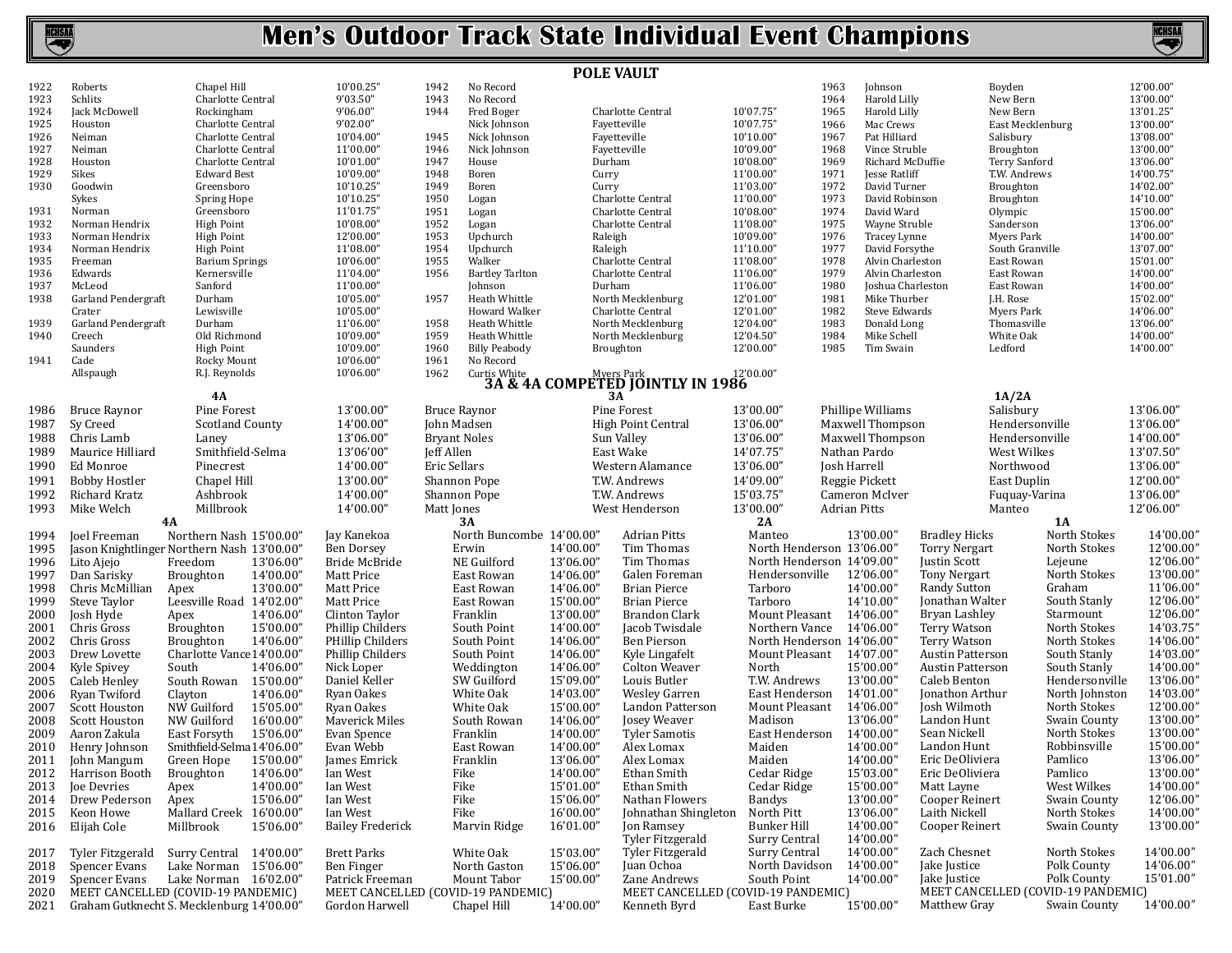|              |                                                                          |                                  |       |                     |              |                                              |         | 110 METER HIGH HURDLES (120 YARDS UNTIL 1980)                |                        |                   |                                       |                       |                           |                                                    |                |
|--------------|--------------------------------------------------------------------------|----------------------------------|-------|---------------------|--------------|----------------------------------------------|---------|--------------------------------------------------------------|------------------------|-------------------|---------------------------------------|-----------------------|---------------------------|----------------------------------------------------|----------------|
| 1922         | McIver                                                                   | Chapel Hill                      |       | 16.20               | 1944         | Eddie Butler                                 |         | Winston-Salem                                                | 16.50                  | 1966              | Jeff Howser                           |                       | Myers Park                |                                                    | 14.30          |
| 1923         | Ware                                                                     | Charlotte Central                |       | 16'40               | 1945         | B.K. Grown                                   | Raleigh |                                                              | 16.30                  | 1967              | Paul Vincent                          |                       | Myers Park                |                                                    | 14.90          |
| 1924         | G.H. Miller                                                              | Reidsville                       |       | 16.50               | 1946         | Morow                                        |         | Charlotte Central                                            | 15.90                  | 1968              | Alfred Adams                          |                       | Atkins                    |                                                    | 15.20          |
| 1925         | Packer                                                                   | <b>High Point Central</b>        |       | 15.20               | 1947         | Beck                                         |         | <b>High Point</b>                                            | 16.00                  | 1969              | Carlester Crumpler                    |                       | Fike                      |                                                    | 14.50          |
| 1926         | Milstead                                                                 | Charlotte Central                |       | 15.00               | 1948         | Beck                                         |         | <b>High Point</b>                                            | 15.70                  | 1970              | Carlester Crumpler                    |                       | Fike                      |                                                    | 14.30          |
| 1927         | Reid                                                                     | Charlotte Central                |       | 15.00               | 1949         | Curtis Landon                                | Durham  |                                                              | 15.10                  | 1971<br>1972      | David Bracey<br><b>Charles Rhomes</b> |                       | Laurinburg                |                                                    | 14.00          |
| 1928<br>1929 | Reid<br>E. Smith                                                         | Charlotte Central<br>New Hanover |       | 14.80<br>16.20      | 1950<br>1951 | Beall<br>Bowden                              |         | R.J. Reynolds<br>Salisbury                                   | 15.60<br>16.50         | 1973              | Jack Freeman                          |                       | Hillside<br>Northern Nash |                                                    | 13.60<br>14.20 |
| 1930         | Wood                                                                     | Charlotte Central                |       | 17.30               | 1952         | Garland Thomas                               |         | Charlotte Central                                            | 15.30                  | 1974              | Tony Bauler                           |                       | West Mecklenburg          |                                                    | 13.70          |
| 1931         | Hawthorne                                                                | Charlotte Central                |       | 16.20               | 1953         | Woodall                                      | Durham  |                                                              | 15.60                  | 1975              | Marvin Rankins                        |                       | Bertie                    |                                                    | 13.70          |
| 1932         | Shipman                                                                  | <b>High Point</b>                |       | 16.80               | 1954         | Jim Hambright                                |         | Burlington                                                   | 15.60                  | 1976              | <b>Bobby Phillips</b>                 |                       | <b>Union Pines</b>        |                                                    | 14.30          |
| 1933         | Isenhour                                                                 | Charlotte Central                |       | 16.80               | 1955         | Lou Glascock                                 |         | Greensboro                                                   | 15.20                  | 1977              | Jerome Ballew                         |                       | Seventy-First             |                                                    | 14.02          |
| 1934         | Umstead                                                                  | Durham                           |       | 16.70               | 1956         | Lou Glascock                                 |         | Greensboro                                                   | 14.90                  | 1978              | Mike Benjamin                         |                       | New Bern                  |                                                    | 14.12          |
| 1935         | Potts                                                                    | <b>High Point</b>                |       | 17.20               | 1957         | Claude Gibson                                |         | Asheville                                                    | 15.10                  | 1979              | <b>Eddie Deatheridge</b>              |                       | North Stokes              |                                                    | 14.49          |
| 1936         | Potts                                                                    | <b>High Point</b>                |       | 16.20               | 1958         | Wilford Turner                               |         | R.J. Reynolds                                                | 15.30                  | 1980              | Clyde Hunt                            |                       | J.F. Webb                 |                                                    | 14.44          |
| 1937         | <b>Bill Mengel</b>                                                       | Chapel Hill                      |       | 15.80               | 1959         | Bob Martin                                   |         | Broughton                                                    | 15.80                  | 1981              | William Cooper                        |                       | East Forsyth              |                                                    | 13.86          |
| 1938         | Jack Taylor                                                              | R.J. Reynolds                    |       | 15.20               | 1960         | Jimmy Eads                                   |         | Broughton                                                    | 15.50                  | 1982              | John Boghans                          |                       | Salisbury                 |                                                    | 14.52          |
| 1939         | Mangum                                                                   | R.J. Reynolds                    |       | 15.30               | 1961         | <b>Milton Baugess</b>                        |         | Northwest Forsyth                                            | 15.60                  | 1983              | Ellis Dillahunt                       |                       | Jacksonville              |                                                    | 14.61          |
| 1940         | <b>Hoot Brantley</b>                                                     | Charlotte Central                |       | 15.50               | 1962         | Reid Warren                                  |         | R.J. Reynolds                                                | 14.80                  | 1984              | Isiah Parrish                         |                       | Southern Durham           |                                                    | 14.15          |
| 1941         | <b>Floyd Simmons</b>                                                     | Charlotte Central                |       | 16.20<br>14.90      | 1963         | <b>Bill Rothwell</b>                         |         | West Mecklenburg                                             | 15.10<br>14.80         | 1985              | Larry Whiteside                       |                       | Freedom                   |                                                    | 14.16          |
| 1942<br>1943 | <b>Floyd Simmons</b><br>No Record                                        | Charlotte Central                |       |                     | 1964<br>1965 | Steve Laney<br>Jeff Howser                   |         | Garinger<br>Myers Park                                       | 14.40                  |                   |                                       |                       |                           |                                                    |                |
|              |                                                                          |                                  |       |                     |              |                                              |         | 3A & 4A COMPETED JOINTLY IN 1986                             |                        |                   |                                       |                       |                           |                                                    |                |
|              |                                                                          | 4A                               |       |                     |              |                                              |         | 3A                                                           |                        |                   |                                       |                       | 1A/2A                     |                                                    |                |
|              |                                                                          | Western Guilford                 |       |                     | Jeff Wilson  |                                              |         | Western Guilford                                             |                        | Grover Hill       |                                       |                       | Hendersonville            |                                                    | 14.75          |
| 1986         | Jeff Wilson                                                              |                                  |       | 14.25               |              |                                              |         |                                                              | 14.25                  |                   |                                       |                       |                           |                                                    |                |
| 1987         | Scott Fletcher                                                           | Parkland                         |       | 13.92               | Scott Grell  |                                              |         | Western Alamance                                             | 14.60                  |                   | Kevin Stephenson                      |                       |                           | Southwest Guilford                                 | 14.74          |
| 1988         | Larry Harrington                                                         | Millbrook                        |       | 14.34               |              | <b>Bobby Bogan</b>                           |         | <b>Forest Hills</b>                                          | 14.75                  |                   | Mike Stinson                          |                       | North Rowan               |                                                    | 14.72          |
| 1989         | Larry Harrington                                                         | Millbrook                        |       | 13.89               |              | Derrick McClain                              |         | T.W. Andrews                                                 | 14.66                  |                   | <b>Teddy Sherrod</b>                  |                       | Fuquay-Varina             |                                                    | 14.90          |
| 1990         | Darrin Evans                                                             | Freedom                          |       | 14.18               |              | Duane Ross                                   |         | North Gaston                                                 | 14.94                  |                   | William Robinson                      |                       | Newton-Conover            |                                                    | 14.79          |
| 1991         | Sam Mooring                                                              | South View                       |       | 14.28               |              | Lamont Cox                                   |         | West Craven                                                  | 14.57                  |                   | Marvin Washington                     |                       | East Bladen               |                                                    | 14.86          |
| 1992         | Jeff Savage                                                              | Fike                             |       | 14.44               |              | Chris Heath                                  |         | Tarboro                                                      | 14.34                  | <b>Adil Diggs</b> |                                       |                       | Thomasville               |                                                    | 14.95          |
| 1993         | Jeff Savage                                                              | Fike                             |       | 14.47               |              | <b>Bobby Tisdale</b>                         |         | Western Guilford                                             | 14.40                  |                   | <b>Terry Corey</b>                    |                       | <b>Warren County</b>      |                                                    | 14.84          |
|              |                                                                          |                                  |       |                     |              |                                              |         |                                                              |                        |                   |                                       |                       |                           |                                                    |                |
|              |                                                                          | 4A                               |       |                     |              | 3A                                           |         |                                                              | 2A                     |                   |                                       |                       |                           | 1A                                                 |                |
|              |                                                                          | Richmond                         | 14.43 | Allen Simmons       |              | Southern Vance                               |         |                                                              | North Rowan            |                   |                                       | Seth Adams            |                           | Robbinsville                                       |                |
| 1994         | Tony Horne                                                               |                                  |       |                     |              |                                              | 14.68   | Robert Steele                                                |                        |                   | 14.74                                 |                       |                           |                                                    | 15.57          |
| 1995         | Jacobi Jones                                                             | Jacksonville                     | 14.12 | Rashawn Deans       |              | Southern Nash                                | 14.44   | Robert Steele                                                | North Rowan            |                   | 14.50                                 | Chris Bennett         |                           | Lakewood                                           | 15.57          |
| 1996         | Ramondo North                                                            | West Charlotte 14.44             |       | Montral Hamrick     |              | Shelby                                       | 14.18   | Ezit Bennett                                                 | North Stanly           |                   | 15.01                                 | Omar Perkins          |                           | Williamston                                        | 15.61          |
| 1997         | Alvin Grimes                                                             | J.H. Rose                        | 14.38 | Rocco Papazachariou |              | Enka                                         | 14.92   | Jermichael Watts                                             | <b>Bunker Hill</b>     |                   | 14.86                                 | Warren Evans          |                           | North Brunswick                                    | 15.32          |
| 1998         | Jeremy Carter                                                            | Leesville Road 14.55             |       | <b>Arthur Deans</b> |              | Southern Nash                                | 14.40   | John Whiteside                                               | <b>Brevard</b>         |                   | 14.49                                 | Jason Mobley          |                           | Williamston                                        | 14.84          |
| 1999         | <b>Tico Walters</b>                                                      | Myers Park                       | 14.53 | Jovan Quarles       |              | West Rowan                                   | 14.74   | Chris Douglas                                                | <b>Bandys</b>          |                   | 14.18                                 | Harlod Andrews        |                           | North Brunswick                                    | 15.28          |
| 2000         | Robert Boulware Charlotte Vance 14.31                                    |                                  |       | Jamel Brand         |              | T.W. Andrews                                 | 14.26   | Jonathan Bell                                                | Tarboro                |                   | 14.89                                 | Antonio King          |                           | Cummings                                           | 14.59          |
| 2001         | Robert Boulware Charlotte Vance 14.03                                    |                                  |       | Jamel Brand         |              | T.W. Andrews                                 | 14.62   | Junior Bailey                                                | Lincolnton             |                   | 14.66                                 | Mike Hinton           |                           | Cummings                                           | 14.88          |
| 2002         | Mike Loyd                                                                | Mount Tabor 14.12                |       | Manny Lawson        |              | Eastern Wayne                                | 14.97   | James Bailey                                                 | Lincolnton             |                   | 14.31                                 | Al Rush               |                           | South Stanly                                       | 14.32          |
| 2003         | Kris Fant                                                                | A.C. Reynolds                    | 14.01 | Montray Gilchrist   |              | High Point Cen.                              | 14.99   | Antwan Graves                                                | Western Guilford 14.62 |                   |                                       | Ty Gibbs              |                           | Robbinsville                                       | 14.62          |
| 2004         | Cade Liverman                                                            | A.C. Reynolds                    | 14.41 | Johnny Dutch        |              | Clayton                                      | 14.16   | Damien Burton                                                | Cummings               |                   | 14.63                                 | Frankie Adams         |                           | Union                                              | 15.92          |
| 2005         | Charles Derrickson Pine Forest                                           |                                  | 14.04 | Johnny Dutch        |              | Clayton                                      | 13.88   | Damien Burton                                                | Cummings               |                   | 14.44                                 | J. Cox                |                           | Starmount                                          | 15.71          |
| 2006         | Johnny Dutch                                                             | Clayton                          | 13.55 | Donta Dancy         |              | Northern Nash                                | 14.53   | Frankie Waters                                               | <b>Brevard</b>         |                   | 14.65                                 | <b>Eric Thomas</b>    |                           | South Stanly                                       | 15.18          |
| 2007         | Johnny Dutch                                                             | Clayton                          | 13.39 | Charles Lindsay     |              | Parkland                                     | 14.04   | John Bostick                                                 | North Rowan            |                   | 14.11                                 | Brandon Thurman       |                           | Midway                                             | 14.74          |
| 2008         | Spencer Adams                                                            | Butler                           | 13.51 | Jocobi Jenkins      |              | Rocky Mount                                  | 14.40   | John Bostick                                                 | North Rowan            |                   | 14.10                                 | Brandon Thurman       |                           | Midway                                             | 14.32          |
| 2009         | Wayne Davis                                                              | SE Raleigh                       | 13.58 | Cordell Livingston  |              | SW Guilford                                  | 14.31   | Johnathan Watlington                                         | Cummings               |                   | 15.23                                 | David Lindsay         |                           | W-S Prep                                           | 14.24          |
| 2010         | Michael Moore                                                            | South View                       | 14.53 | Daishon Barger      |              | West Rowan                                   | 14.39   | Kendrick Smith                                               | North Pitt             |                   | 14.39                                 | T.J. Wilson           |                           | Princeton                                          | 14.39          |
|              | 2011 Stanley Broaden Ashley                                              |                                  | 14.38 | Isaiah Moore        |              | Wiliams                                      | 14.24   | Todd Gurley                                                  | Tarboro                |                   | 14.13                                 | Johnny Oglesby        |                           | North Rowan                                        | 14.62          |
|              | 2012 Jordan Javadi                                                       | Providence                       | 14.21 | Wesley Tucker       |              | Jacksonville                                 | 14.22   | Isaiah Moore                                                 | Cummings               |                   | 14.33                                 | Johnny Oglesby        |                           | North Rowan                                        | 14.40          |
|              | 2013 Malik Diggs                                                         | Scotland                         | 14.40 | Elijah Goins        |              | Cox Mill                                     | 14.67   | Isaiah Moore                                                 | Cummings               |                   | 14.11                                 | <b>Sterling Jones</b> |                           | W-S Prep                                           | 14.74          |
|              | 2014 Marcus Krah                                                         | Hillside                         | 14.06 | Damian Silver       |              | Nash Central                                 | 14.28   | Isaiah Moore                                                 | Cummings               |                   | 13.97                                 | Jathen Sales          |                           | East Wilkes                                        | 15.52          |
| 2015         | Emmanuel Jackson Sanderson                                               |                                  | 13.70 | Corey Thompson      |              | East Gaston                                  | 14.49   | <b>Elliott Graves</b>                                        | Reidsville             |                   | 14.22                                 | Marquail Al-Montaser  |                           | Rosewood                                           | 15.57          |
|              | 2016 Marcus Krah                                                         | Hillside                         | 13.32 | Earl Green          |              | Southern Guilford                            | 14.44   | <b>Elliott Graves</b>                                        | Reidsville             |                   | 13.79                                 | Jermaine Smith        |                           | South Creek                                        | 15.04          |
| 2017         | Cedric McGriff                                                           | Providence                       | 14.25 | <b>Ben Shelley</b>  |              | Marvin Ridge                                 | 14.19   | Jayhlen Washington                                           | North Brunswick 14.05  |                   |                                       | Enoch Cheung          |                           | Raleigh Charter                                    | 15.06          |
| 2018         | Mekhi Dunlap                                                             | R.J. Reynolds                    | 14.46 | Aveon Reid          |              | Forestview                                   | 14.52   | Umar Abdul-Matin                                             | Randleman              |                   | 14.74                                 | Mason King            |                           | Mountain Island Ch.                                | 15.26          |
| 2019         | Kyle Lind                                                                | Olympic                          | 14.01 | Joshua Parks        |              | A.L. Brown                                   | 14.24   | Brendon Hodge                                                | Croatan                |                   | 14.69                                 | Terrance Booth        |                           | Rocky Mount Prep                                   | 15.22          |
| 2020<br>2021 | MEET CANCELLED (COVID-19 PANDEMIC)<br>Brandon Johnson East Forsyth 14.23 |                                  |       | Mekhi Wall          |              | MEET CANCELLED (COVID-19 PANDEMIC)<br>Dudley | 14.06   | MEET CANCELLED (COVID-19 PANDEMIC)<br><b>Blaise Atkinson</b> | Lake Norman Ch. 14.34  |                   |                                       | <b>Brock Adams</b>    |                           | MEET CANCELLED (COVID-19 PANDEMIC)<br>Robbinsville | 16.35          |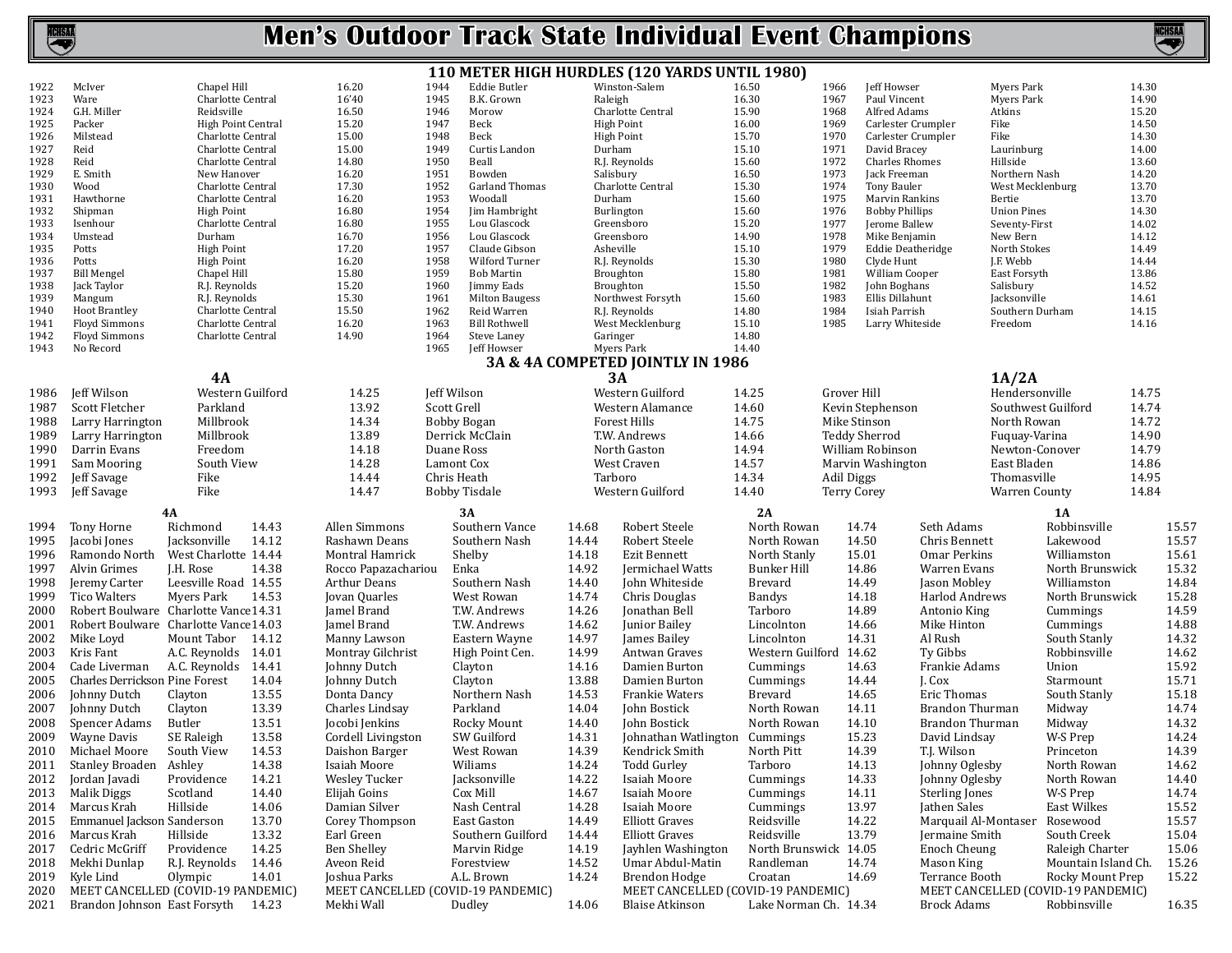

|              |                                    |                          |       |                         |                                                    |                   | 100 METER DASH (100 YARDS UNTIL 1980) |                    |               |                            |                  |                                    |              |       |
|--------------|------------------------------------|--------------------------|-------|-------------------------|----------------------------------------------------|-------------------|---------------------------------------|--------------------|---------------|----------------------------|------------------|------------------------------------|--------------|-------|
| 1922         | Branch                             | Selma                    |       | 10.60                   | 1943<br>No Record                                  |                   |                                       |                    | 1965          | George Soule               |                  | Myers Park                         | 10.00        |       |
| 1923         | Tucker                             | Laurinburg               |       | 10.60                   | 1944<br>Phil Feeney                                |                   | Greensboro                            | 10.80              | 1966          | Lewis Jewell               |                  | Myers Park                         | 9.90         |       |
| 1924         | R.W. Smith                         | Charlotte Central        |       | 10.60                   | 1945<br>Laddie Terrell                             | Raleigh           |                                       | 10.60              | 1967          | Lewis Jewell               |                  | Myers Park                         | 10.00        |       |
| 1925         | Hackney                            | Greensboro               |       | 10.30                   | 1946<br>H. McDonald                                |                   | Fayetteville                          | 10.40              | 1968          | Ken Garrett                |                  | Terry Sanford                      | 10.10        |       |
|              | Houghens                           | R.J. Reynolds            |       | 10.30                   | 1947<br>McDonald                                   |                   | Fayetteville                          | 10.60              | 1969          | Ken Garrett                |                  | <b>Terry Sanford</b>               | 9.90         |       |
| 1926<br>1927 | Wade Ison<br>Farmer                | Charlotte<br>New Hanover |       | 10.10<br>10.40          | 1948<br>Wadsworth<br>1949<br><b>Bill McDaniels</b> | Raleigh<br>Durham |                                       | 10.20<br>10.10     | 1970<br>1971  | Jerry Stancil              |                  | <b>East Montgomery</b>             | 9.80<br>9.60 |       |
| 1928         | Farmer                             | New Hanover              |       | 10.40                   | 1950<br><b>Bill McDaniels</b>                      | Durham            |                                       | 10.20              | 1972          | Haywood Ray<br>Haywood Ray |                  | Ligon<br>Sanderson                 | 9.60         |       |
| 1929         | Hancock                            | New Hanover              |       | 10.20                   | 1951<br>Jimmy Hale                                 |                   | Greensboro                            | 10.40              | 1973          | <b>Carter Suggs</b>        |                  | Tarboro                            | 9.30         |       |
| 1930         | Goodwin                            | Greensboro               |       | 10.40                   | 1952<br><b>Bobby Honeycutt</b>                     | Durham            |                                       | 10.10              | 1974          | Carter Suggs               |                  | Tarboro                            | 9.50         |       |
| 1931         | Gunter                             | Greensboro               |       | 10.50                   | 1953<br><b>Bobby Honeycutt</b>                     | Durham            |                                       | 10.30              | 1975          | Calvin Alston              |                  | Charlotte Vance                    | 9.70         |       |
| 1932         | Frank Sizemore                     | <b>High Point</b>        |       | 10.20                   | 1954<br><b>Bobby Honeycutt</b>                     | Durham            |                                       | 10.20              | 1976          | Otis Melvin                |                  | Terry Sanford                      | 10.10        |       |
| 1933         | Spain                              | Durham                   |       | 10.60                   | 1955<br>Don Moss                                   |                   | Charlotte Central                     | 10.20              | 1977          | Darius Covington           |                  | Richmond                           | 9.79         |       |
| 1934         | Elmore Hackney                     | Durham                   |       | 10.20                   | 1956<br>Roy Bradley                                |                   | <b>Myers Park</b>                     | 10.10              | 1978          | Kelvin Bryant              |                  | Tarboro                            | 9.80         |       |
| 1935         | Southerland                        | Durham                   |       | 10.40                   | 1957<br>Tom White                                  | Durham            |                                       | 10.10              | 1979          | <b>Ricky White</b>         |                  | Kinston                            | 9.98         |       |
| 1936         | Johnson                            | <b>Barium Springs</b>    |       | 10.30                   | 1958<br><b>Travers Chiott</b>                      |                   | Asheville                             | 10.20              | 1980          | Alston Glenn               |                  | Northern Durham                    | 10.53        |       |
| 1937         | <b>Bill Wartman</b>                | Charlotte Central        |       | 10.30                   | 1959<br><b>Bill Houston</b>                        |                   | Myers Park                            | 10.20              | 1981          | Harvey McSwain             |                  | Shelby                             | 10.62        |       |
| 1938         | <b>Bill Wartman</b>                | Charlotte Central        |       | 10.10                   | 1960<br>John McNinch                               | Garinger          |                                       | 10.40              | 1982          | Nathan McCorkle            |                  | Newton-Conover                     | 10.70        |       |
| 1939         | Joe Hornbuckle                     | Durham                   |       | 10.40                   | 1961<br>Wayne Serett                               |                   | East Mecklenburg                      | 10.20              | 1983          | Lee McRae                  |                  | Pembroke                           | 10.53        |       |
| 1940         | Bill Lyon                          | Durham                   |       | 10.20                   | 1962<br>Dave Dunaway                               |                   | Jacksonville                          | 10.10              | 1984          | Lee McNeill                |                  | St. Pauls                          | 10.55        |       |
| 1941<br>1942 | John Spearman<br>No Record         | Greenville               |       | 10.40                   | 1963<br>Dave Dunaway<br>1964                       |                   | Jacksonville<br>Myers Park            | 10.00<br>9.90      | 1985          | Tim Worley                 |                  | Lumberton                          | 10.60        |       |
|              |                                    |                          |       |                         | George Soule                                       |                   | 3A & 4A COMPETED JOINTLY IN 1986      |                    |               |                            |                  |                                    |              |       |
|              |                                    |                          |       |                         |                                                    |                   |                                       |                    |               |                            |                  |                                    |              |       |
|              |                                    | <b>4A</b>                |       |                         |                                                    |                   | 3A                                    |                    |               |                            |                  | 1A/2A                              |              |       |
| 1986         | <b>Chuckie Simmons</b>             | Asheboro                 |       | 10.53                   | Chuckie Simmons                                    |                   | Asheboro                              | 10.53              | Keith Collins |                            |                  | Southwest Onslow                   | 10.94        |       |
| 1987         | Randy Jones                        | Glenn                    |       | 10.40                   | Randy Jordan                                       |                   | <b>Warren County</b>                  | 10.44              | Walter Jones  |                            |                  | Roanoke Rapids                     | 10.70        |       |
| 1988         | A.J. McDonald                      | Richmond                 |       | 10.80                   | Randy Jordan                                       |                   | <b>Warren County</b>                  | 10.51              | Jemal Jones   |                            |                  | White Oak                          | 10.96        |       |
| 1989         | Curtis Johnson                     | Ben L. Smith             |       | 10.53                   | Dean Lytle                                         |                   | Brevard                               | 10.82              |               | Reginald Atkinson          |                  | Greene Central                     | 11.12        |       |
| 1990         | Harold Liles                       | Anson                    |       | 10.79                   | Darius Brewington                                  |                   | T.W. Andrews                          | 10.59              |               | Robert Carelock            |                  | Monroe                             | 11.02        |       |
| 1991         | Dave Adair                         | Garinger                 |       | 10.61                   | Darius Brewington                                  |                   | T.W. Andrews                          | 10.57              | Travis Banks  |                            |                  | Clinton                            | 10.81        |       |
| 1992         | Stevie King                        | Southern Wayne           |       | 10.64                   | Chris Frazier                                      |                   | Statesville                           | 10.98              |               | Kevin Lotharp              |                  | Forest Hills                       | 10.99        |       |
| 1993         | Alvis Whited                       | Orange                   |       | 10.67                   | Darius Brewington                                  |                   | T.W. Andrews                          | 10.54              | L.C. Stevens  |                            |                  | Clinton                            | 11.06        |       |
|              | 4A                                 |                          |       |                         | 3A                                                 |                   |                                       | 2A                 |               |                            |                  | 1A                                 |              |       |
| 1994         | Theodore Chavis                    | Hillside                 | 10.87 | John Avery              | Asheville                                          | 10.77             | Marcus Gladden                        | North Rowan        |               | 10.72                      | Turell Little    | <b>East Montgomery</b>             |              | 10.85 |
| 1995         | Chris Wylie                        | Myers Park               | 10.67 | Tyrone Graham           | T.W. Andrews                                       | 10.79             | <b>Bennie Geter</b>                   | North Rowan        |               | 10.76                      | Turell Little    | <b>East Montgomery</b>             |              | 11.02 |
| 1996         | Chris Justice                      | Grimsley                 | 10.88 | Corey Hill              | West Brunswick                                     | 10.82             | Desmond Adams                         | Salisbury          |               | 11.04                      | Miguel Ellis     | Red Springs                        |              | 11.29 |
| 1997         |                                    |                          | 10.52 |                         | Asheville                                          | 10.80             |                                       |                    |               | 10.90                      |                  |                                    |              | 11.13 |
|              | Chris Justice                      | Dudley                   |       | Thomas Littlejohn       |                                                    |                   | Maurice Goode                         | Warren County      |               |                            | Rashawn Brown    | South Robeson                      |              |       |
| 1998         | Sean Jackson                       | Lumberton                | 10.76 | Kelly Hardy             | Kinston                                            | 10.70             | Jason Green                           | North Henderson    |               | 10.80                      | K.J. Stone       | Graham                             |              | 10.89 |
| 1999         | Thomas Lewis                       | Douglas Byrd             | 10.65 | Kelly Hardy             | Kinston                                            | 10.81             | Jason Green                           | North Henderson    |               | 10.86                      | B.J. Jessup      | Elkin                              |              | 10.93 |
| 2000         | Duan Barrino                       | Charlotte Vance          | 10.64 | Lamont Reid             | Central Cabarrus                                   | 10.94             | Chuckie Reed                          | High Point Central |               | 10.68                      | Frederick Fisher | Pamlico                            |              | 10.98 |
| 2001         | Demarcus Fox                       | D.H. Conley              | 10.69 | Martin Hicks            | J.F. Webb                                          | 10.78             | Michael Cunningham                    | Parkwood           |               | 10.97                      | Chad Jordan      | Perquimans                         |              | 10.97 |
| 2002         | Shaton Palmer                      | Millbrook                | 10.97 | <b>Travis Padgett</b>   | Crest                                              | 10.84             | Tony Leath                            | Eastern Guilford   |               | 10.88                      | Trevan Davis     | Thomasville                        |              | 10.80 |
| 2003         | Corey Brown                        | West Charlotte           | 10.80 | Jarnard Abernathy       | East Gaston                                        | 10.78             | Keith Chatman                         | Bandys             |               | 10.87                      | Jimmy Russell    | Hendersonville                     |              | 11.01 |
| 2004         | Chris Davis                        | Providence               | 10.63 | Matt Pritchett          | Enka                                               | 10.78             | Willie Perry                          | West Caldwell      |               | 10.80                      | John Carr        | Wallace-Rose Hill                  |              | 10.91 |
| 2005         | J.R. Rogers                        | Sanderson                | 10.60 | Jerek Hewett            | West Brunswick                                     | 10.40             | Willie Perry                          | West Caldwell      |               | 10.66                      | John Carr        | Wallace-Rose Hill                  |              | 11.07 |
| 2006         | Ricco Bell                         | Charlotte Vance 10.48    |       | Atolani Akinkuotu       | South Central                                      | 10.61             | Phillip Bush                          | North Rowan        |               | 10.71                      | Antoinne McNeill | <b>East Carteret</b>               |              | 11.16 |
| 2007         | Trenton Guy Jr.                    | West Charlotte           | 10.53 | <b>Bryce Sherman</b>    | Carver                                             | 10.51             | Phillip Bush                          | North Rowan        |               | 10.84                      | Corey Wilkerson  | Jordan-Matthews                    |              | 10.89 |
| 2008         | T.J. Graham                        | Wakefield                | 10.44 | Darryl Williams         | White Oak                                          | 10.65             | Tobias Palmer                         | Northwood          |               | 10.58                      | Corey Wilkerson  | Jordan-Matthews                    |              | 10.71 |
| 2009         | Hunter Furr                        | Mount Tabor              | 10.65 | Karl Clemens            | Overhills                                          | 11.11             | Romar Morris                          | Salisbury          |               | 10.80                      | Kadeem Harmon    | W-S Prep                           |              | 11.03 |
|              | 2010 Mar-Keo Jones                 | Knightdale               | 10.86 | Kendall Kee             | Crest                                              | 10.84             | Romar Morris                          | Salisbury          |               | 10.54                      | Herbert Robinson | West Montgomery                    |              | 10.97 |
|              | 2011 Keith Marshall                | Millbrook                |       | 10.68 Harvey McSwain II | Crest                                              |                   | 10.83 Kedrick Davis                   | Berry Academy      |               | 10.47                      | Freddie Parker   | Albemarle                          |              | 10.84 |
| 2012         | Jahmaal Daniel                     | Terry Sanford            | 10.55 | Cameron Hudson          | Berry Academy                                      | 10.47             | Tevin Hester                          | Granville Central  |               | 10.56                      | Brandon Little   | Monroe                             |              | 10.91 |
| 2013         | Jahmaal Daniel                     | Terry Sanford            | 10.56 | T.J. Logan              | Northern Guilford                                  | 10.65             | Maurice Eaddy                         | Jordan-Matthews    |               | 10.66                      | Trentavis Friday | Cherryville                        |              | 10.48 |
| 2014         | Quashawn Cunningham Mallard Creek  |                          | 10.61 | Jahmaal Daniel          | Terry Sanford                                      | 10.62             | <b>Brian Sessoms</b>                  | Carver             |               | 10.85                      | Trentavis Friday | Cherryville                        |              | 10.59 |
| 2015         | Daniel Estrada                     | NW Guilford              | 10.46 | Kadarius Lotharp        | Sun Valley                                         | 10.35             | Trey'l Beasley                        | Holmes             |               | 10.88                      | Jarius Collins   | North Edgecombe                    |              | 11.00 |
| 2016         | Cravont Charleston                 | Mallard Creek            | 10.38 | <b>Titus Toms</b>       | Burns                                              | 10.74             | Tyshawn Smith                         | Lincolnton         |               | 10.65                      | Jeremiah Wilson  | Riverside-Martin                   |              | 11.04 |
| 2017         | Brandon Ray                        | Athens Drive             | 10.67 | <b>Titus Toms</b>       | Burns                                              | 10.66             | <b>Bruce Squires</b>                  | Chase              |               | 10.77                      | Josh Polk        | Hobbton                            |              | 10.92 |
| 2018         | Jaylen Coleman                     | Porter Ridge             | 10.83 | Cameron Council         | Northwood                                          | 10.64             | Josh Moore                            | West Craven        |               | 10.93                      | Josh Polk        | Hobbton                            |              | 10.92 |
| 2019         | Cameron Rose                       | Hickory Ridge            | 10.58 | <b>Emerson Douds</b>    | Weddington                                         | 10.77             | Raheem Carson                         | <b>Bunker Hill</b> |               | 11.01                      | Kimani McDaniels | Tarboro                            |              | 10.88 |
| 2020         | MEET CANCELLED (COVID-19 PANDEMIC) |                          |       |                         | MEET CANCELLED (COVID-19 PANDEMIC)                 |                   | MEET CANCELLED (COVID-19 PANDEMIC)    |                    |               |                            |                  | MEET CANCELLED (COVID-19 PANDEMIC) |              |       |
| 2021         | David Lampkin                      | Mallard Creek            | 10.63 | Terrell Robinson, Jr.   | Mount Tabor                                        | 10.67             | <b>Blaise Atkinson</b>                | Lake Norman Ch.    |               | 10.98                      | Armonte Ferguson | Mountain Island Ch.                |              | 10.96 |
|              |                                    |                          |       |                         |                                                    |                   |                                       |                    |               |                            |                  |                                    |              |       |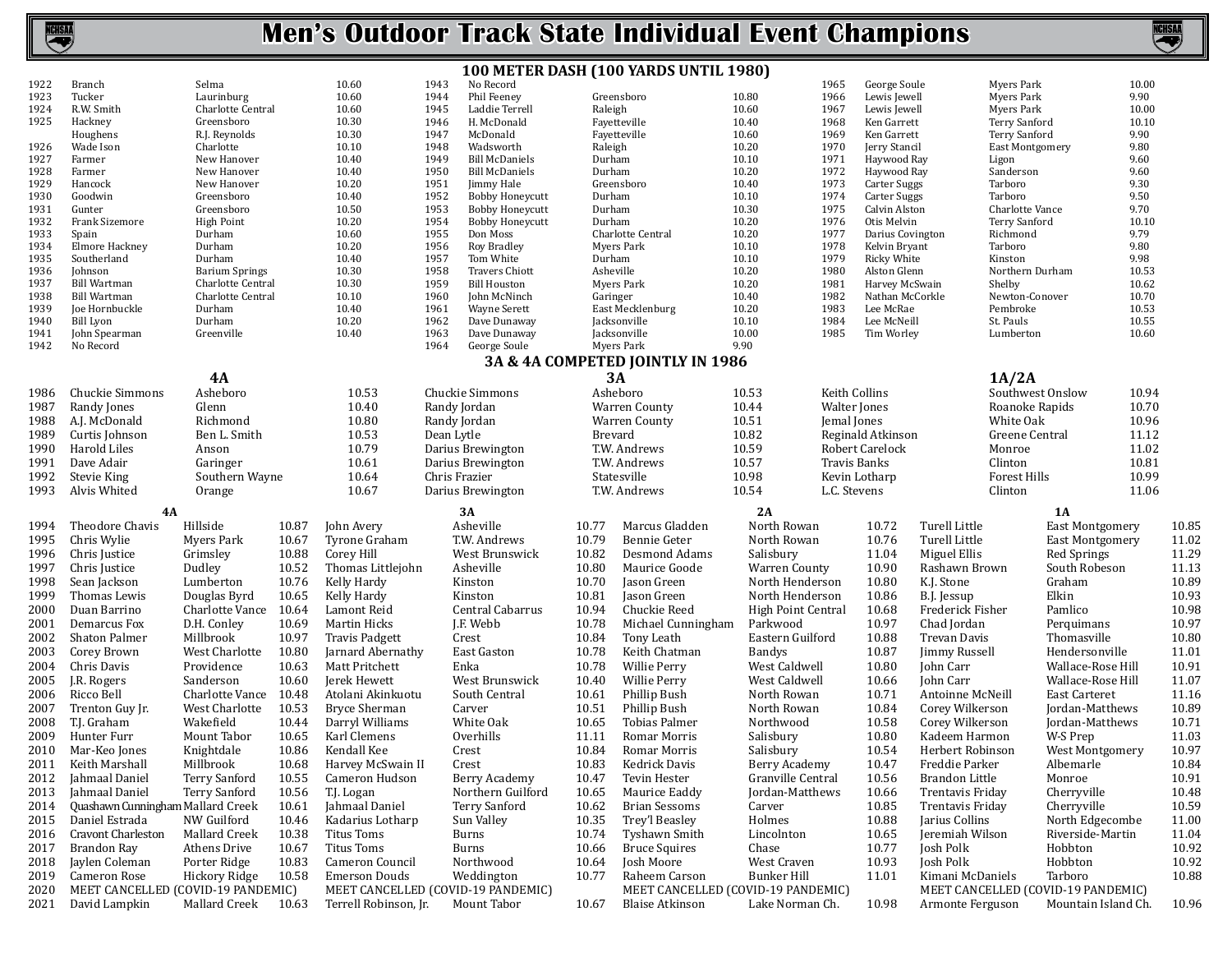

#### **800 METER RUN (880 YARDS UNTIL 1980)** 1922 Andrew Bell Greensboro 2:11.00<br>1923 Islev Friendship 2:21.60 1923 Isley Friendship 2:21.60 1924 Gallagher Charlotte Central 2:14.80<br>1925 Harney Greensboro 2:06.80 1925 Harney Greensboro 2:06.80 1926 Barbee Charlotte Central 2:08.20<br>1927 Phoenix Greensboro 2:05.40 1927 Phoenix Greensboro 2:05.40 1928 Rankin New Hanover 2:09.20<br>1929 Rankin New Hanover 2:06.60 1929 Rankin New Hanover 2:06.60 1930 Rankin New Hanover 2:03.40 1931 Turpie Charlotte Central 2:05.80<br>1932 Frazier Coxford 2:06.80 1932 Frazier Oxford 2:06.80 1933 Sprye High Point 2:05.00 Worth Durham 2:05.00 1934 Worth Durham 2:06.60 1935 Davis Goldsboro 2:04.20 1936 Sprye High Point 2:05.50 1937 Jordan Durham 2:05.90 1938 Wise Charlotte Central 2:09.30<br>1939 Thomas R.I. Revnolds 2:07.30 1939 Thomas R.J. Reynolds 2:07.30<br>1940 Montgomery High Point 2:06.40 1940 Montgomery High Point 2:06.40<br>1941 Jim Reid Charlotte Central 2:04.10 1941 Jim Reid Charlotte Central 2:04.10<br>1942 Iim Reid Charlotte Central 2:02.30 Charlotte Central 1943 No Record<br>1944 Bullock 1944 Bullock Durham 2:10.40 1945 Bullock Durham 2:11.00 1946 Bullock Durham 2:08.10 1947 Stegall Charlotte Central 2:04.10<br>1948 Garrison High Point 1948 Garrison High Point<br>1949 Wesley Ledford Raleigh 1949 Wesley Ledford Raleigh 2:01.20 1950 Wesley Ledford Raleigh 2:03.50<br>1951 Spangler R.J. Reynolds 2:05.40 1951 Spangler R.J. Reynolds 2:05.40<br>1952 Whit Spearman Charlotte Central 2:04.40 1952 Whit Spearman Charlotte Central 2:04.40<br>1953 Borner R.J. Reynolds 2:04.60 1953 Borner R.J. Reynolds 2:04.60<br>1954 Dave Scurlock Greensboro 2:01.80 1954 Dave Scurlock Greensboro 2:01.80<br>1955 Dave Scurlock Greensboro 1:56.20 1955 Dave Scurlock Greensboro 1:56.20<br>1956 Ratcliff M.I. Revnolds 2:02.10 1956 Ratcliff Revenolds 2:02.10<br>1957 Fred Wilson Bast Mecklenburg 2:01.00 1957 Fred Wilson East Mecklenburg 2:01.00<br>1958 Reggie Cox Chadbourn 2:04.50 1958 Reggie Cox Chadbourn 2:04.50 1959 Tom Stockton Myers Park 2:00.50<br>1960 Arthur Jacobson Lumberton 2:00.80 1960 Arthur Jacobson Lumberton 2:00.80<br>1961 Arthur Jacobson R.J. Reynolds 2:05.50 1961 Arthur Jacobson R.J. Reynolds 2:05.50<br>1962 William Atwater Siler City 2:03.10 1962 William Atwater Siler City 2:03.10<br>1963 Weldon Myers Park 1:57.90 1963 Weldon Myers Park 1:57.90 1964 David Starnes Hendersonville 1:56.90 **3A & 4A COMPETED JOINTLY IN 1986** 1965 Jeff West Myers Park 1:56.20 1966 John Puckett North Mecklenburg 1:57.30<br>1967 Thompson West Charlotte 1:58.00 1967 Thompson West Charlotte 1:58.00<br>1968 Tommy Gibbons Garinger 1:56.80 1968 Tommy Gibbons Garinger 1:56.80<br>1969 Wesley Debnam Broughton 1:55.30 1969 Wesley Debnam Broughton 1:55.30<br>1970 Allen McDevitt J.H. Rose 1:56.60 1970 Allen McDevitt J.H. Rose 1:56.60<br>1971 Iohn Brown Myers Park 1:54.70 1971 John Brown Myers Park 1:54.70 1972 Dan Quinn Fike 1:54.10 1973 William Southerland Charlotte Vance 1:55.50<br>1974 Leff Moody Pinecrest 1:55.70 1974 Jeff Moody Pinecrest 1:55.70 1975 Dennis Huntley Bowman 1:54.90<br>1976 Im Abbott Cary 1:56.30 1976 Jim Abbott Cary 1:56.30 1977 Robert Dancey Tarboro 1:56.29<br>1978 Robert Dancey Tarboro 1:55.28 1978 Robert Dancey Tarboro 1:55.28<br>1979 Brett Plummer Tarboro 1:55.40 1979 Brett Plummer Tarboro 1:55.40<br>1980 Greg Roseboro Hillside 1:51.39 1980 Greg Roseboro Hillside 1:51.39<br>1981 John Evans North Forsyth 1:52.33 1981 John Evans North Forsyth 1:52.33<br>1982 Greg Richardson Charlotte Vance 1:52.10 1982 Greg Richardson Charlotte Vance 1:52.10<br>1983 Brian Ponder Enka 1:56.49 1983 Brian Ponder Enka 1:56.49 1984 Jimmy Scott Glenn 1:52.21 Thayne Harmon **4A** 1986 Jimmy Scott Glenn 1:52.21 1987 Raphael Hightower Kinston 1:55.39<br>1988 Brad Carter Reidsville 1:54.32 1988 Brad Carter Reidsville 1:54.32 1989 Brad Carter Reidsville 1:52.96 1990 Michael James Harding 1:51.99<br>1991 Pete Zeman Carv 1:56.14 1991 Pete Zeman Cary Cars 1:56.14<br>1992 Ion Austin Cast Gaston 1:55.90 1992 Jon Austin East Gaston 1:55.90 Chris Mitchell **3A** Jimmy Scott Glenn 1:52.21 Damon Josey Concord 1:55.59 Eastern Guilford 1:56.15<br>Asheboro 1:58.56 Dustin Allred Asheboro 1:58.56 Jason Newman West Carteret 1:57.28 Jason Newman West Carteret 1:54.77 Albert Royster Western Alamance 1:54.93 Southeast Halifax **1A/2A** Allen McDevitt **Surry Central** 1:59.20<br>Allen McDevitt **Surry Central** 1:55.91 Allen McDevitt Surry Central 1:55.91<br>Greg Taylor Swain County 1:54.30 Greg Taylor Swain County 1:54.30 Hendersonville 1:56.56<br>Surry Central 1:59.19 Jason Lawrence Surry Central 1:59.19 Surry Central 1:58.46<br>Monroe 1:56.71 Matthew Allen Monroe 1:56.71 West Davidson **4A** 1994 Robbie Howell Apex 1:53.56<br>1995 Will Hodges Watauga 1:57.53 1995 Will Hodges Watauga 1:57.53<br>1996 Lamont Pennington Hillside 1:56.02 1996 Lamont Pennington Hillside 1:56.02<br>1997 Lamont Pennington Hillside 1:54.48 1997 Lamont Pennington Hillside 1:54.48<br>1998 Tron Chavis Pinecrest 1:53.40 1998 Tron Chavis<br>1999 Irving Hunter 1999 Irving Hunter West Charlotte 1:57.41<br>2000 Brian Greer Watauga 1:56.48 2000 Brian Greer Watauga 1:56.48<br>2001 Hunter Graham R.I. Revnolds 1:56.06 2001 Hunter Graham R.J. Reynolds<br>2002 Matt Debole Mount Tabor 2002 Matt Debole Mount Tabor 1:56.13<br>2003 Doug Noreen Apex 1:53.71 2003 Doug Noreen<br>2004 Brandon Jones 2004 Brandon Jones Independence 1:52.72<br>2005 Lamarr Davis East Wake 1:53.74 2005 Lamarr Davis East Wake 1:53.74 2006 Dylan Ferris East Forsyth 1:51.95<br>2007 Dylan Ferris East Forsyth 1:51.48 2007 Dylan Ferris East Forsyth 1:51.48<br>2008 Dylan Ferris East Forsyth 1:52.32 2008 Dylan Ferris East Forsyth 1:52.32<br>2009 Anthony Hendrix New Bern 1:54.12 2009 Anthony Hendrix New Bern 1:54.12<br>2010 Clyde Wilson Jack Britt 1:54.72 2010 Clyde Wilson Jack Britt 1:54.72<br>2011 Carl Walton NW Guilford 1:54.60 2011 Carl Walton NW Guilford 1:54.60<br>2012 Craig Engels Reagan 1:54.43 2012 Craig Engels<br>2013 Philip Hall 2013 Philip Hall Terry Sanford 1:52.84<br>2014 Dakota Schuab Pine Forest 1:52.89 2014 Dakota Schuab<br>2015 Vincent Crisp 2015 Vincent Crisp N. Mecklenburg 1:52.57<br>2016 Javquan Williams Green Hope 1:51.46 2016 Jayquan Williams Green Hope 1:51.46<br>2017 Andrew Brooks Broughton 1:53.88 2017 Andrew Brooks Broughton 1:53.88<br>2018 Ian Delgado Green Hope 1:53.38 2018 Ian Delgado Green Hope<br>2019 Kyle Goodman E. Mecklenbi 2019 Kyle Goodman E. Mecklenburg 1:51.97<br>2020 MEET CANCELLED (COVID-19 PANDEMIC 2020 MEET CANCELLED (COVID-19 PANDEMIC)<br>2021 Maddon Muhammad Myers Park 1:52.95 2021 Maddon Muhammad Myers Park 1:52.95 **3A** Eli Huge Franklin 1:55.80<br>Spencer Harris Franklin 1:58.13 Spencer Harris Franklin 1:58.13<br>Terrice McClain Washington 1:58.31 Terrice McClain Washington 1:58.31 Central Davidson 1:59.10<br>Havelock 1:55.73 Ricardo Bell **Havelock** 1:55.73<br>Ricardo Bell Havelock 1:54.45 Ricardo Bell Havelock 1:54.45 Fuquay-Varina 1:56.91<br>Western Guilford 1:55.74 Adam McGugan **Manufath Western Guilford 1:55.74**<br>Travis Campbell Finka 1:59.02 Travis Campbell Enka 1:59.02<br>
Iason Newman Mooresville 1:57.09 Jason Newman Mooresville 1:57.09 Nate Styron White Oak 1:57.61<br>Brian Burkhardt Weddington 1:57.51 Brian Burkhardt Weddington 1:57.51<br>Josh Morgan T.C. Roberson 1:56.63 T.C. Roberson 1:56.63<br>Ragsdale 1:58.72 Michael Allen Ragsdale 1:58.72<br>
Isaac Presson Asheville 1:58.05 Isaac Presson Asheville 1:58.05<br>David McCuiston Marvin Ridge 1:54.90 David McCuiston Marvin Ridge 1:54.90<br>
Isaac Presson Asheville 1:52.07 Isaac Presson<br>Michael Tamavo Eastern Alamance 1:54.05<br>West Carteret 1:54.48 John Crossley West Carteret 1:54.48 John Crossley<br>Ion Knight Northern Guilford 1:52.30<br>East Henderson 1:52.11 Tanis Baldwin East Henderson 1:52.11<br>Noah Shore Asheville 1:56.23 Noah Shore Asheville 1:56.23<br>Ricky Kidwell Swansboro 1:56.11 Ricky Kidwell Swansboro 1:56.11<br>Kyle Durham Weddington 1:54.63 Kyle Durham Weddington 1:54.63<br>
Kyle Durham Weddington 1:51.72 Kyle Durham Weddington 1:51.72 MEET CANCELLED (COVID-19 PANDEMIC) Ethan Mathis Chapel Hill 1:53.83 2A<br>West Wilkes Jason Taylor West Wilkes 1:58.23 Jimmy Phillips East Henderson 1:59.56 Jimmy Phillips East Henderson 1:57.01 Aaron Keller North Henderson 2:00.83<br>
Sean Barnett SW Onslow 1:59.15 Sean Barnett SW Onslow 1:59.15 Robbie Weast North Henderson 2:00.00 Amiean Kelly Surry Central 1:59.04 Aaron Grant North Henderson 1:59.97 Bryan Burney Eastern Alamance 1:54.68<br>Aaron Grant North Henderson 1:56.38 North Henderson 1:56.38<br>Pisgah 1:56.97 Aaron Mabry Pisgah 1:56.97<br>Weston Lawler First Flight 1:56.48 Weston Lawler First Flight 1:56.48<br>Drew Tucker West Stokes 1:52.73 West Stokes 1:52.73<br>West Stokes 1:54.21 Drew Tucker West Stokes 1:54.21<br>
Iohn Schilkowsky Patton 1:57.28 John Schilkowsky Patton 1:57.28 John Schilkowsky Patton 1:54.04<br>Aaron Combs Starmount 1:53.40 Aaron Combs<br>
Starmount 1:53.40<br>
Michael Iushchuk Carrboro 1:59.72 Michael Jushchuk Carrboro 1:59.72<br>Cannon Heath South Lenoir 1:56.50 Cannon Heath South Lenoir 1:56.50 Jason Barber<br>Elijah Inuwa Elijah Inuwa Central Academy 1:55.78 Central Academy 1:51.70<br>Surry Central 1:57.51 Daniel Alvarez-Orlachia Surry Central 1:57.51 Daniel Alvarez-Orlachia Surry Central 1:56.81 Michael Quispe Croatan 1:54.89<br>
Zach Hughes First Flight 1:55.89 Zach Hughes First Flight 1:55.89 MEET CANCELLED (COVID-19 PANDEMIC) Grant Howlett Lake Norman Ch. 1:53.78 **1A** Shane Hull Surry Central 2:02.85<br>
Jason Hartness Murphy 2:02.98 Jason Hartness Murphy 2:02.98 Brad Schafer Murphy 2:03.90<br>
Terry Speller Williamston 2:01.88 Terry Speller Williamston 2:01.88 Evan Rives West Davidson 2:00.74<br>
Evan Rives West Davidson 2:00.49 Evan Rives West Davidson 2:00.49<br>Mathew Gibby West Davidson 1:57.81 West Davidson 1:57.81<br>West Davidson 1:55.23 Mathew Gibby West Davidson 1:55.23<br>Mathew Gibby West Davidson 2:01.40 West Davidson 2:01.40<br>Swain County 2:01.44 Dustin Carlson Swain County 2:01.44<br>Mark DeWeese Murphy 1:59.19 Mark DeWeese Murphy 1:59.19<br>
Mark DeWeese Murphy 2:01.26 Mark DeWeese Murphy 2:01.26 South Stokes 2:00.83<br>NCSSM 1:57.57 Philip Curley **NCSSM** 1:57.57<br>
Iohn Wolfe Polk County 1:58.46 John Wolfe Polk County 1:58.46 Polk County 1:55.50<br>Mt. Airy 1:59.40 Matus Kriska Mt. Airy 1:59.40<br>Chris Hack Lake Norman Char. 1:59.83 Lake Norman Char. 1:59.83<br>Elkin 1:58.94 Zach Millsaps Elkin 1:58.94 Elijah Inuwa Central Academy 1:58.75 Justin Kenard North Stokes 1:59.01 North Stokes 1:58.44<br>Atkins 1:59.57 Jeremy Kankula Atkins 1:59.57 Jeremy Kankula Atkins 2:00.48 Everette Rhymer South Davidson 1:58.06<br>Christopher Lomax Elkin 1:56.78 Christopher Lomax Elkin 1:56.78 MEET CANCELLED (COVID-19 PANDEMIC) Karl Benson Lejeune 1:58.39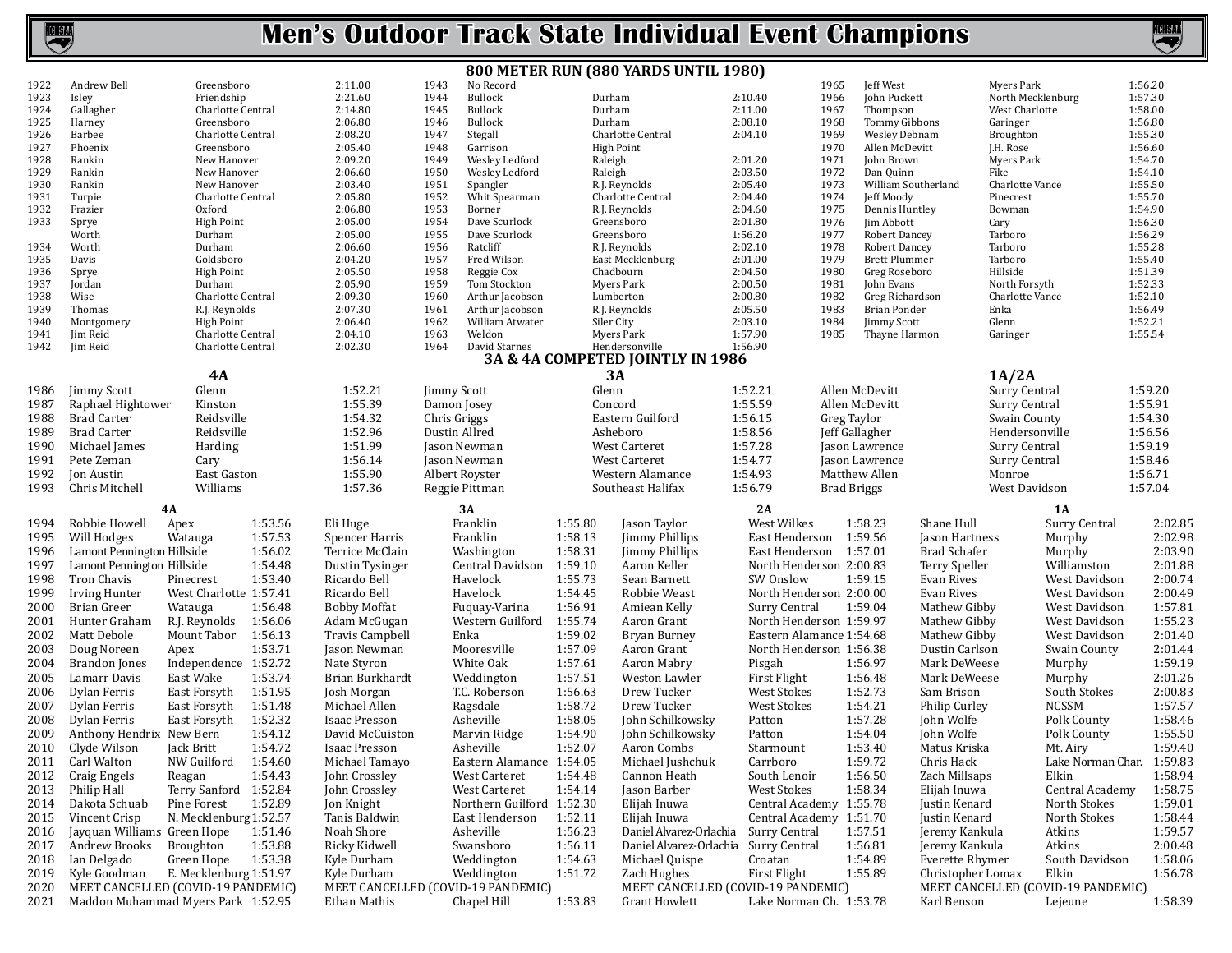

**NCHSAA** 

**1600 METER RUN (1 Mile UNTIL 1980)**

| 1921                                                                 | Andrew Bell                        | Greensboro               |         | 4:54.20                            | 1943        | No Record                 |         |                                    |                          | 1965        | Truett Goodwin      |                      | Durham           |                                    | 4:22.00 |
|----------------------------------------------------------------------|------------------------------------|--------------------------|---------|------------------------------------|-------------|---------------------------|---------|------------------------------------|--------------------------|-------------|---------------------|----------------------|------------------|------------------------------------|---------|
| 1922                                                                 | Andrew Bell                        | Greensboro               |         | 4:51.00                            | 1944        | Piephoff                  |         | Greensboro                         | 4:47.00                  | 1966        | Ken Helms           |                      | East Mecklenburg |                                    | 4:24.30 |
| 1923                                                                 | Fogleman                           | <b>High Point</b>        |         | 4:55.40                            | 1945        | Powell                    | Durham  |                                    | 4:50.50                  | 1967        | <b>Frank Spratt</b> |                      | Chapel Hill      |                                    | 4:17.70 |
| 1924                                                                 | Gallagher                          | Charlotte Central        |         | 4:57.00                            | 1946        | <b>Bobby Byrd</b>         | Durham  |                                    | 4:44.00                  | 1968        | Silas Mayfield      |                      | Hillside         |                                    | 4:17.30 |
| 1925                                                                 | Barclay                            | Statesville              |         | 4:44.50                            | 1947        | Bobby Byrd                | Durham  |                                    | 4:44.00                  | 1969        | Jim Wilkins         |                      | Roxboro          |                                    | 4:16.10 |
| 1926                                                                 | Phoenix                            | Greensboro               |         | 4:49.00                            | 1948        | Bobby Byrd                | Durham  |                                    | 4:36.90                  | 1970        | Jim Wilkins         |                      | Roxboro          |                                    | 4:15.20 |
| 1927                                                                 | Phoenix                            | Greensboro               |         | 4:47.30                            | 1949        | Bobby Byrd                | Durham  |                                    | 4:31.60                  | 1971        | Joe Browder         |                      | Grimsley         |                                    | 4:18.60 |
|                                                                      |                                    |                          |         |                                    |             |                           |         |                                    |                          |             |                     |                      |                  |                                    |         |
| 1928                                                                 | Phoenix                            | Greensboro               |         | 4:46.20                            | 1950        | Shockley                  | Raleigh |                                    | 4:39.00                  | 1972        | Tom Ward            |                      | Chapel Hill      |                                    | 4:14.20 |
| 1929                                                                 | Jones                              | Asheville                |         | 4:40.60                            | 1951        | Newman                    |         | <b>High Point</b>                  | 4:53.70                  | 1973        | Tom Ward            |                      | Chapel Hill      |                                    | 4:14.00 |
| 1930                                                                 | Williamson                         | <b>High Point</b>        |         | 4:41.00                            | 1952        | Jim Beatty                |         | Charlotte Central                  | 4:40.50                  | 1974        | Henry Jones         |                      | Ashbrook         |                                    | 4:09.80 |
| 1931                                                                 | Seaman Hudson                      | Raleigh                  |         | 4:36.40                            | 1953        | Jim Beatty                |         | Charlotte Central                  | 4:31.90                  | 1975        | Dennis Huntley      |                      | Bowman           |                                    | 4:15.50 |
| 1932                                                                 | Frazier                            | Oxford                   |         | 4:43.40                            | 1954        | Rigsbee                   |         | Hillsborough                       | 4:43.70                  | 1976        | David Eakins        |                      | East Durham      |                                    | 4:19.90 |
| 1933                                                                 | Morse                              | Charlotte Central        |         | 4:43.20                            | 1955        | Cowles Leippert           |         | R.J. Reynolds                      | 4:41.10                  | 1977        | <b>Leland Adams</b> |                      | Asheville        |                                    | 4:22.65 |
| 1934                                                                 | Holt                               | Old Town                 |         | 4:40.00                            | 1956        | Cowles Leippert           |         | R.J. Reynolds                      | 4:38.50                  | 1978        | Glenn Sparrow       |                      | South Point      |                                    | 4:17.15 |
| 1935                                                                 | Hendrix                            | Greensboro               |         | 4:46.00                            | 1957        | Jerry Fincher             |         | East Mecklenburg                   | 4:34.00                  | 1979        | Gelnn Sparrow       |                      | South Point      |                                    | 4:19.90 |
| 1936                                                                 | Chastain                           | High Point               |         | 4:53.00                            | 1958        | David Gilmore             |         | Myers Park                         | 4:28.80                  | 1980        | Jeff Hutchinson     |                      | West Rowan       |                                    | 4:08.01 |
| 1937                                                                 | Hanes                              | Charlotte Central        |         | 4:40.60                            | 1959        | <b>Eddie West</b>         |         | Myers Park                         | 4:25.00                  | 1981        | Greg Richardson     |                      | Charlotte Vance  |                                    | 4:15.70 |
| 1938                                                                 | Vawter                             | R.J. Reynolds            |         | 4:51.50                            | 1960        | Rocky Soderburg           |         | Garinger                           | 4:23.00                  | 1982        | Greg Richardson     |                      | Charlotte Vance  |                                    | 4:16.58 |
| 1939                                                                 | Moore                              | Rural Hall               |         | 4:45.80                            | 1961        | Rocky Soderburg           |         | Garinger                           | 4:28.40                  | 1983        | <b>Iim Farmer</b>   |                      | Broughton        |                                    | 4:13.10 |
| 1940                                                                 | Tyndall                            | Greenville               |         | 4:42.80                            | 1962        | No Record                 |         |                                    |                          | 1984        | Reggie Littlejohn   |                      | A.L. Brown       |                                    | 4:13.78 |
|                                                                      |                                    |                          |         |                                    | 1963        | Gibbons                   |         |                                    | 4:28.00                  | 1985        |                     |                      |                  |                                    |         |
| 1941                                                                 | Julian McKenzie                    | Salisbury                |         | 4:31.80                            |             |                           |         | Garinger                           |                          |             | Thayne Harmon       |                      | Garinger         |                                    | 4:19.41 |
| 1942                                                                 | No Record                          |                          |         |                                    | 1964        | Truett Goodwin            | Durham  |                                    | 4:28.90                  |             |                     |                      |                  |                                    |         |
|                                                                      |                                    |                          |         |                                    |             |                           |         | 3A & 4A COMPETED JOINTLY IN 1986   |                          |             |                     |                      |                  |                                    |         |
|                                                                      |                                    | 4A                       |         |                                    |             |                           |         | <b>3A</b>                          |                          |             |                     |                      | 1A/2A            |                                    |         |
| 1986                                                                 | Paul DeWitt                        | Cary                     |         | 4:19.59                            |             | Paul DeWitt               | Cary    |                                    | 4:19.59                  | John High   |                     |                      | Zebulon          |                                    | 4:30.23 |
|                                                                      |                                    |                          |         |                                    |             |                           |         |                                    |                          |             |                     |                      |                  |                                    |         |
| 1987                                                                 | Eric Hichman                       | Ashbrook                 |         | 4:15.06                            |             | Shannon Reynolds          |         | Western Harnett                    | 4:19.11                  |             | Donald Jenkins      |                      | Salisbury        |                                    | 4:27.33 |
| 1988                                                                 | Vince Howard                       | Page                     |         | 4:19.43                            |             | Chris Griggs              |         | Eastern Guilford                   | 4:20.80                  | Mark Birens |                     |                      | Monroe           |                                    | 4:24.65 |
| 1989                                                                 | Nelson Solorzano                   | Douglas Byrd             |         | 4:25.71                            |             | Robbie Sellati            |         | Sun Valley                         | 4:24.46                  |             | John Cuthrell       |                      | Roanoke Rapids   |                                    | 4:25.93 |
| 1990                                                                 | Jamie Griggs                       | Eastern Guilford         |         | 4:24.88                            |             | Jamie Griggs              |         | Eastern Guilford                   | 4:24.88                  |             | Lemuel Anderson     |                      | Manteo           |                                    | 4:28.17 |
| 1991                                                                 | paul Kinser                        | Page                     |         | 4:21.09                            | Eric Pragle |                           |         | North Buncombe                     | 4:16.56                  |             | Jason Lawrence      |                      | Surry Central    |                                    | 4:26.10 |
| 1992                                                                 | John Cline                         |                          |         |                                    |             |                           |         |                                    |                          |             |                     |                      |                  |                                    |         |
|                                                                      |                                    | Myers Park               |         | 4:23.79                            |             | Reginald Pittman          |         | Southeast Halifax                  | 4:20.66                  | Jon Weldon  |                     |                      | Thomasville      |                                    | 4:27.92 |
|                                                                      |                                    |                          |         |                                    |             |                           |         |                                    |                          |             |                     |                      |                  |                                    |         |
| 1993                                                                 | Robert Easter                      | Garinger                 |         | 4:19.01                            |             | Bryan Zmijewski           |         | Sun Valley                         | 4:21.22                  | Jon Weldon  |                     |                      | Thomasville      |                                    | 4:21.95 |
|                                                                      |                                    |                          |         |                                    |             |                           |         |                                    |                          |             |                     |                      |                  |                                    |         |
|                                                                      |                                    | 4A                       |         |                                    |             | 3A                        |         |                                    | 2A                       |             |                     |                      |                  | 1A                                 |         |
|                                                                      | Robbie Howell                      | Apex                     | 4:15.40 | Eli Huge                           |             | Franklin                  | 4:19.33 | Jon Weldon                         | Thomasville              |             | 4:19.54             | Shane Hull           |                  | Surry Central                      | 4:30.28 |
|                                                                      | Will Hodges                        | Watauga                  | 4:17.37 | Jeff Conelly                       |             | North Buncombe            | 4:23.18 | Bill Jackson                       | SE Guilford              |             | 4:23.83             | Mike Perry           |                  | Lejeune                            | 4:30.60 |
|                                                                      |                                    |                          |         |                                    |             |                           |         |                                    |                          |             |                     |                      |                  |                                    |         |
|                                                                      | Lamont Pennington Hillside         |                          | 4:22.24 | Jason Dingess                      |             | Statesville               | 4:30.78 | Aaron Keller                       | North Henderson 4:18.56  |             |                     | Lee Marrow           |                  | South Davidson                     | 4:34.38 |
|                                                                      | Lamont Pennington Hillside         |                          | 4:18.42 | Darrell Metcalf                    |             | North Buncombe            | 4:30.75 | Aaron Keller                       | North Henderson 4:25.35  |             |                     | Alan Marion          |                  | Surry Central                      | 4:36.97 |
| 1994<br>1995<br>1996<br>1997<br>1998                                 | Bradsher Wilkins Orange            |                          | 4:17.42 | Darrell Metcalf                    |             | North Buncombe            | 4:23.90 | Allan Marion                       | Surry Central            |             | 4:27.84             | Matt McRae           |                  | Murphy                             | 4:37.30 |
|                                                                      | Ricky Brookshire Watauga           |                          | 4:23.40 | Jessie Norman                      |             | Fuquay-Varina             | 4:25.13 | Shiloh Mielke                      | North Henderson 4:30.38  |             |                     | D.J. Dore            |                  | Durham Magnet                      | 4:34.20 |
| 1999<br>2000                                                         | Ricky Brookshire Watauga           |                          | 4:07.99 | Nate McCall                        |             | East Lincoln              | 4:27.97 | John Henderson                     | North Henderson 4:29.49  |             |                     | Jeffrey Sparks       |                  | Tar Heel                           | 4:40.72 |
|                                                                      |                                    |                          |         |                                    |             |                           |         | Mark Hoffman                       |                          |             |                     |                      |                  | Albemarle                          |         |
|                                                                      | Stephen Haas                       | N. Mecklenburg           | 4:16.29 | Phillip Stafford                   |             | NW Cabarrus               | 4:23.92 |                                    | Lincolnton               |             | 4:26.90             | Casey Xiong          |                  |                                    | 4:31.93 |
| 2001<br>2002                                                         | Matt Debole                        | Mount Tabor              | 4:13.75 | Lance Hall                         |             | Ragsdale                  | 4:28.87 | David Blackley                     | Shelby                   |             | 4:30.54             | Chris Hiatt          |                  | Surry Central                      | 4:27.11 |
|                                                                      | Matt Debole                        | Mount Tabor              | 4:09.64 | <b>Brandon Helms</b>               |             | Piedmont                  | 4:23.48 | Daniel Slayden                     | Reidsville               |             | 4:31.50             | Aaron Frost          |                  | Swain County                       | 4:38.06 |
|                                                                      | Chase Eckard                       | South                    | 4:15.52 | Jeremy Hyder                       |             | Hickory                   | 4:23.96 | Richard Bernard                    | Charlotte                |             | 4:26.45             | Mark DeWeese         |                  | Murphy                             | 4:34.18 |
|                                                                      | Jack Bolas                         | Chapel Hill              | 4:08.23 | Will Collins                       |             | Eastern Wayne             | 4:23.60 | Alexis Torre                       | Gray's Creek             |             | 4:23.06             | Mark DeWeese         |                  | Murphy                             | 4:29.14 |
| 2003<br>2004<br>2005<br>2006                                         | Jack Bolas                         | Chapel Hill              | 4:04.38 | Josh Morgan                        |             | T.C. Roberson             |         | Sean Sewell                        | Cardinal Gibbons 4:24.58 |             |                     | Sam Brison           |                  | South Stokes                       | 4:34.25 |
|                                                                      |                                    |                          |         |                                    |             |                           | 4:23.41 |                                    |                          |             |                     |                      |                  |                                    |         |
| 2007                                                                 | Dylan Ferris                       | East Forsyth             | 4:14.12 | Ryan Hill                          |             | Hickory                   | 4:23.96 | Sean Sewell                        | Cardinal Gibbons 4:17.69 |             |                     | Philip Curley        |                  | <b>NCSSM</b>                       | 4:28.65 |
|                                                                      | Dylan Ferris                       | East Forsyth             | 4:17.96 | Patrick Campbell                   |             | Mooresville               | 4:18.16 | Jeremy Gerlach                     | Cedar Ridge              |             | 4:28.90             | John Wolfe           |                  | Polk County                        | 4:26.34 |
|                                                                      | Zak Roshdy                         | Green Hope               | 4:16.32 | Steven Bollinger                   |             | Olympic                   | 4:20.15 | Chase Miller                       | Wilkes Central           |             | 4:58.68             | John Wolfe           |                  | Polk County                        | 4:26.64 |
| 2008<br>2009<br>2010                                                 | <b>Blake Williams</b>              | No. Durham               | 4:13.11 | <b>Issac Presson</b>               |             | Asheville                 | 4:15.99 | Chase Miller                       | Wilkes Central           |             | 4:28.28             | Matus Kriska         |                  | Mt. Airy                           | 4:33.89 |
|                                                                      | Blake Williams                     | No. Durham               | 4:19.20 | Braedon Koerwitz                   |             | J.M. Robinson             | 4:18.80 | <b>Brather Cline</b>               | East Lincoln             |             | 4:30.36             | Matus Kriska         |                  | Mt. Airy                           | 4:24.55 |
|                                                                      |                                    |                          |         |                                    |             |                           |         |                                    |                          |             |                     |                      |                  |                                    |         |
|                                                                      | Craig Engels                       | Reagan                   | 4:18.24 | Jimmy Hollingsworth                |             | Northern Guilford 4:20.36 |         | A.J. Tucker                        | Cedar Ridge              |             | 4:22.47             | Levi Rolles          |                  | <b>NCSSM</b>                       | 4:25.34 |
|                                                                      | 2013 Philip Hall                   | Terry Sanford            | 4:13.03 | John Crossley                      |             | West Carteret             | 4:21.25 | A.J. Tucker                        | Cedar Ridge              |             | 4:21.23             | Zach Boone           |                  | Mitchell                           | 4:31.22 |
|                                                                      | 2014 Ian Milder                    | Mount Tabor              | 4:15.63 | Philip Hall                        |             | Terry Sanford             | 4:16.11 | <b>Blanton Gillespie</b>           | Shelby                   |             | 4:28.11             | Chris O'Brien        |                  | Raleigh Charter                    | 4:31.22 |
|                                                                      | Philip Hall                        | South View               | 4:12.07 | Tanis Baldwin                      |             | East Henderson            | 4:17.10 | <b>Blanton Gillespie</b>           | Shelby                   |             | 4:24.40             | Zach Boone           |                  | Mitchell                           | 4:24.51 |
|                                                                      | Kenny Kneisel                      | Mount Tabor              | 4:15.08 | Noah Shore                         |             | Asheville                 | 4:14.48 | Noah Graham                        | Brevard                  |             | 4:26.69             | Adam Urbaniuk        |                  | Hayesville                         | 4:30.29 |
|                                                                      |                                    |                          |         |                                    |             |                           |         |                                    |                          |             |                     |                      |                  |                                    |         |
|                                                                      | Connor Lane                        | Cardinal Gibbons 4:17.58 |         | Haven Honeycutt                    |             | Asheville                 | 4:19.94 | Noah Graham                        | Brevard                  |             | 4:23.52             | Luke Bennett         |                  | Voyager Academy                    | 4:30.11 |
|                                                                      | Ian Delgado                        | Green Hope               | 4:18.56 | Laderique McNeill                  |             | Harnett Central           | 4:14.14 | Skylar Stultz                      | First Flight             |             | 4:20.52             | Lucas Brown          |                  | Queens Grant                       | 4:28.60 |
|                                                                      | Anton Idhammar Cary                |                          | 4:15.55 | Kyle Stamper                       |             | Cuthbertson               | 4:22.04 | Jason Thomson                      | North Lincoln            |             | 4:22.07             | <b>Brent Surratt</b> |                  | South Davidson                     | 4:19.06 |
|                                                                      | MEET CANCELLED (COVID-19 PANDEMIC) |                          |         | MEET CANCELLED (COVID-19 PANDEMIC) |             |                           |         | MEET CANCELLED (COVID-19 PANDEMIC) |                          |             |                     |                      |                  | MEET CANCELLED (COVID-19 PANDEMIC) |         |
| 2011<br>2012<br>2015<br>2016<br>2017<br>2018<br>2019<br>2020<br>2021 | Justin Hayes                       | Panther Creek            | 4:11.92 | Jack Dingman                       |             | Northern Guilford 4:16.97 |         | <b>Grant Howlett</b>               | Lake Norman Ch. 4:21.65  |             |                     | Aaron Rovnak         |                  | Franklin Academy 4:17.39           |         |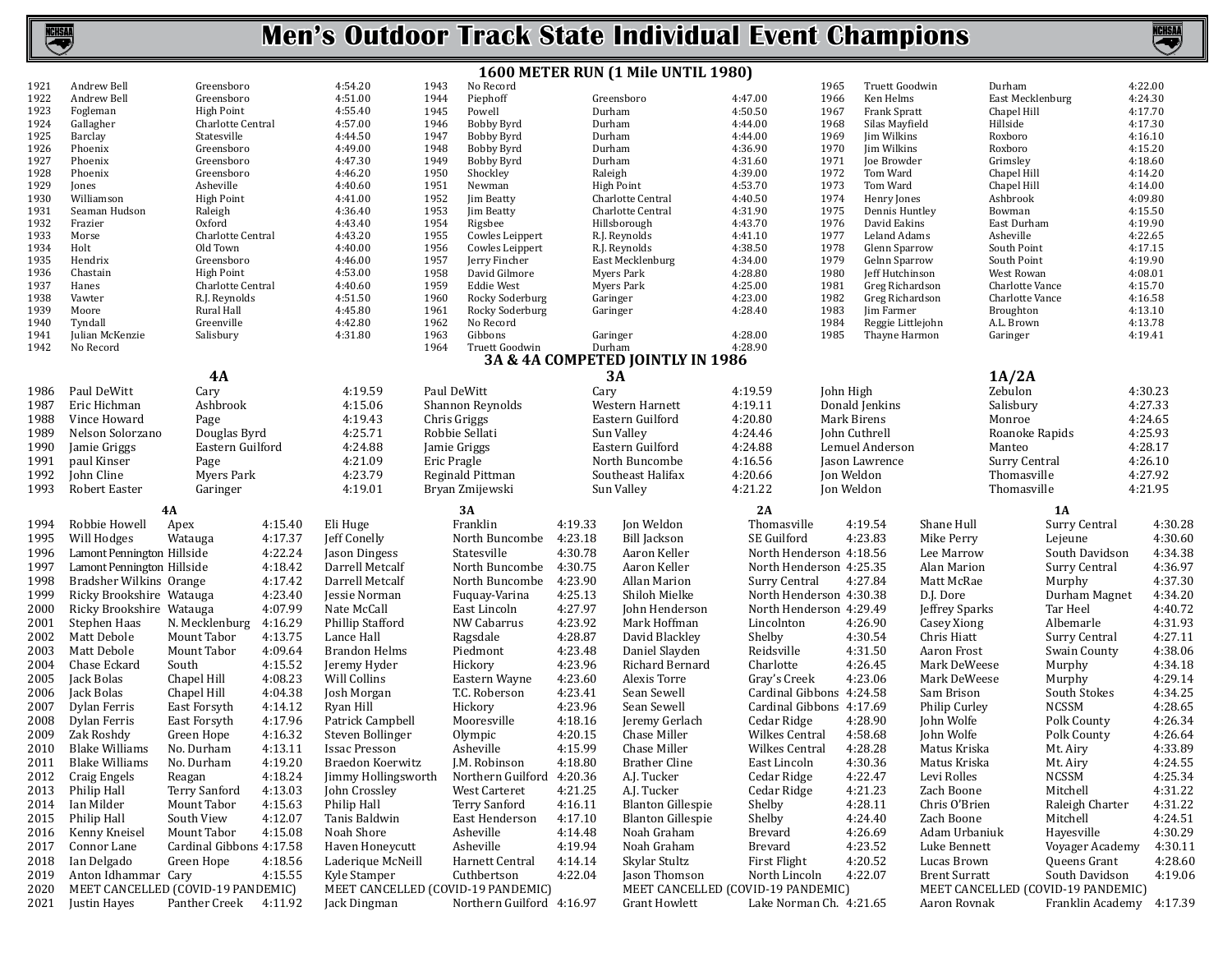

|              |                                  |                                    |       |                         |                                              |                | 200 METER DASH (220 YARDS UNTIL 1980)                       |                   |              |                                      |                      |                         |                                    |       |
|--------------|----------------------------------|------------------------------------|-------|-------------------------|----------------------------------------------|----------------|-------------------------------------------------------------|-------------------|--------------|--------------------------------------|----------------------|-------------------------|------------------------------------|-------|
| 1922         | Branch                           | Selma                              |       | 24.00                   | 1944<br>Phil Feeney                          |                | Greensboro                                                  | 23.50             | 1966         | Lewis Jewell                         |                      | Myers Park              | 21.70                              |       |
| 1923         | Councilman                       | Burlington                         |       | 26.40                   | 1945<br>Laddie Terrell                       | Raleigh        |                                                             | 23.80             | 1967         | Lewis Jewell                         |                      | Myers Park              | 22.10                              |       |
| 1924         | R.W. Smith                       | Charlotte Central                  |       | 24.30                   | 1946<br>Breedon                              |                | Greensboro                                                  | 23.00             | 1968         | McGrew Booker                        |                      | Jacksonville            | 22.00                              |       |
| 1925         | Houghens                         | R.J. Reynolds                      |       | 23.00                   | 1947<br>Jimmy Cain                           | Raleigh        |                                                             | 22.40             | 1969         | Pike Jones                           |                      | Myers Park              | 21.70                              |       |
| 1926         | Wade Ison                        | Charlotte Central                  |       | 22.60                   | 1948<br>Talmadge Henry                       |                | Greensboro                                                  | 22.90             | 1970         | Pike Jones                           |                      | Myers Park              | 21.80                              |       |
| 1927<br>1928 | Farmer                           | New Hanover<br>New Hanover         |       | 22.80<br>23.40          | 1949<br>Jones<br>1950<br>William McDaniels   | Durham         | <b>High Point</b>                                           | 22.80<br>23.10    | 1971<br>1972 | Dennis Jones<br><b>Charles Romes</b> |                      | Rocky Mount<br>Hillside | 21.80<br>21.90                     |       |
| 1929         | Farmer<br>Hancock                | New Hanover                        |       | 22.60                   | 1951<br>Jimmy Hale                           |                | Greensboro                                                  | 22.40             | 1973         | Carter Suggs                         |                      | Tarboro                 | 21.10                              |       |
| 1930         | Goodwin                          | Greensboro                         |       | 23.20                   | 1952<br><b>Bobby Honeycutt</b>               | Durham         |                                                             | 22.50             | 1974         | Carter Suggs                         |                      | Tarboro                 | 21.00                              |       |
| 1931         | Frank Sizemore                   | <b>High Point</b>                  |       | 22.40                   | 1953<br><b>Bobby Honeycutt</b>               | Durham         |                                                             | 23.00             | 1975         | Anthony Parker                       |                      | West Mecklenburg        | 21.40                              |       |
| 1932         | Frank Sizemore                   | <b>High Point</b>                  |       | 22.80                   | 1954<br><b>Bobby Honeycutt</b>               | Durham         |                                                             | 22.40             | 1976         | Otie Melvin                          |                      | <b>Terry Sanford</b>    | 21.00                              |       |
| 1933         | Spain                            | Durham                             |       | na                      | 1955<br>Don Moss                             |                | Charlotte Central                                           | 22.80             | 1977         | Derius Covington                     |                      | Richmond                | 21.42                              |       |
| 1934         | <b>Elmore Hackney</b>            | Durham                             |       | 22.00                   | 1956<br>West                                 |                | Greenville                                                  | 22.70             | 1978         | Jeff Cairo                           |                      | Jacksonville            | 21.66                              |       |
| 1935         | Southerland                      | Durham                             |       | 22.90                   | 1957<br>Scot Bowers                          |                | Broughton                                                   | 22.50             | 1979         | Kelvin Bryant                        |                      | Tarboro                 | 21.60                              |       |
| 1936         | Johnson                          | <b>Barium Springs</b>              |       | 23.00                   | 1958<br><b>Bill Houston</b>                  |                | Myers Park                                                  | 21.60             | 1980         | Alston Glenn                         |                      | Northern Durham         | 21.02                              |       |
| 1937         | <b>Bill Wartman</b>              | Charlotte Central                  |       | 22.80                   | 1959<br><b>Bill Houston</b>                  |                | Myers Park                                                  | 22.00             | 1981         | Alston Glenn                         |                      | Northern Durham         | 21.44                              |       |
| 1938         | <b>Bill Wartman</b>              | Charlotte Central                  |       | 22.60                   | 1960<br>John McNinch                         | Garinger       |                                                             | 22.70             | 1982         | Nathan McCorkle                      |                      | Newton-Conover          | 21.30                              |       |
| 1939         | Joe Hornbuckle                   | Durham                             |       | 23.10                   | 1961<br>Wayne Serett                         |                | East Mecklenburg                                            | 22.70             | 1983         | Daron Council                        |                      | Lee County              | 21.15                              |       |
| 1940<br>1941 | Bill Lyon<br>John Spearman       | Durham<br>Greenville               |       | 22.50<br>23.20          | 1962<br>Dave Dunaway<br>1963<br>Dave Dunaway |                | Jacksonville<br>Jacksonville                                | 21.60<br>21.50    | 1984<br>1985 | Lee McNeill<br>Tim Worley            |                      | St. Pauls<br>Lumberton  | 21.23<br>21.66                     |       |
| 1942         | No Record                        |                                    |       |                         | 1964<br>Carroll Maxwell                      |                | Hendersonville                                              | 21.40             |              |                                      |                      |                         |                                    |       |
| 1943         | No Record                        |                                    |       |                         | 1965                                         |                |                                                             | 21.70             |              |                                      |                      |                         |                                    |       |
|              |                                  |                                    |       |                         |                                              |                | George Soule<br><b>3A &amp; 4A COMPETED JOINTLY IN 1986</b> |                   |              |                                      |                      |                         |                                    |       |
|              |                                  | <b>4A</b>                          |       |                         |                                              |                | <b>3A</b>                                                   |                   |              |                                      |                      | 1A/2A                   |                                    |       |
| 1986         | Randy Jones                      | Glenn                              |       | 21.30                   | Randy Jones                                  | Glenn          |                                                             | 21.30             |              | Richard Wright                       |                      | St. Pauls               | 22.20                              |       |
| 1987         | Randy Jones                      | Glenn                              |       | 21.55                   | Randy Jordan                                 |                | Warren County                                               | 21.20             |              | Roosevelt Colson                     |                      | Whiteville              | 21.87                              |       |
| 1988         | Rayford Phillips                 | Independence                       |       | 21.63                   | Randy Jordan                                 |                | Warren County                                               | 21.28             | Adam Boyd    |                                      |                      | Salisbury               | 22.02                              |       |
| 1989         | Clyde Stephens                   | Hillside                           |       | 21.92                   | Dean Lytle                                   | <b>Brevard</b> |                                                             | 21.49             | Andre Steele |                                      |                      | Salisbury               | 21.91                              |       |
| 1990         | Dave Adair                       | Garinger                           |       | 21.42                   | Darius Brewington                            |                | T.W. Andrews                                                | 21.51             |              | Robert Carelock                      |                      | Monroe                  | 21.99                              |       |
| 1991         | Dave Adair                       | Garinger                           |       | 21.31                   | Darius Brewington                            |                | T.W. Andrews                                                | 21.23             | Mike Dowby   |                                      |                      | East Montgomery         | 22.11                              |       |
| 1992         | Pablo Smith                      | Glenn                              |       | 21.62                   | Steve McKnight                               |                | A.L. Brown                                                  | 22.23             |              | Kevin Lotharp                        |                      | <b>Forest Hills</b>     | 21.95                              |       |
| 1993         | Alvis Whited                     | Orange                             |       | 21.21                   | Darius Brewington                            |                | T.W. Andrews                                                | 21.24             |              | Kevin Lotharp                        |                      | Forest Hills            | 22.21                              |       |
|              |                                  |                                    |       |                         |                                              |                |                                                             |                   |              |                                      |                      |                         |                                    |       |
|              |                                  | 4A                                 |       |                         | 3A                                           |                |                                                             | 2A                |              |                                      |                      |                         | 1A                                 |       |
| 1994         | Theodore Chavis HIllside         |                                    | 21.59 | Chris Frazier           | Statesville                                  | 21.86          | Keith Marrow                                                | Ayden-Grifton     |              | 21.69                                | Saleem Lopez         |                         | Roanoke                            | 22.08 |
| 1995         | Ramondo North                    | West Charlotte                     | 21.45 | Yieta Johnson           | Havelock                                     | 22.26          | Bennie Geter                                                | North Rowan       |              | 22.02                                | Turell Little        |                         | East Montgomery                    | 22.70 |
| 1996         | Ramondo North                    | West Charlotte                     | 21.66 | Yieta Johnson           | Havelock                                     | 22.28          | Bennie Geter                                                | North Rowan       |              | 21.88                                | Derek Stiles         |                         | Camden                             | 22.80 |
| 1997         | Darren Tuitt                     | E. Mecklenburg                     | 21.37 | Thomas Littlejohn       | Asheville                                    | 22.04          | Jontae Snipes                                               | Eastern Alamance  |              | 22.11                                | <b>Brian Waters</b>  |                         | SW Onslow                          | 22.80 |
| 1998         | Charles Hawkins Seventy-First    |                                    | 21.64 | Marcus O'Neal           | Dudley                                       | 21.53          | <b>Billy Blackstock</b>                                     | Reidsville        |              | 21.82                                | Seneca Rogers        |                         | Cummings                           | 22.75 |
| 1999         | Duan Barrino                     | Charlotte Vance                    | 21.35 | Derrick High            | Southern Nash                                | 21.94          | Jason Green                                                 | North Henderson   |              | 22.49                                | B.J. Jessup          |                         | Elkin                              | 22.57 |
| 2000         | Donnie Beamer                    | Independence                       | 21.44 | Jeremy Holman           | Hillside                                     | 22.16          | Emmanuel Carr                                               | Wallace-Rose Hill |              | 22.06                                | Frederick Fisher     |                         | Pamlico                            | 22.25 |
| 2001         | Donnie Beamer                    | Independence                       | 21.22 | Brett Wilson            | Northeast Guilford                           | 22.14          | Emmanuel Carr                                               | Wallace-Rose Hill |              | 21.85                                | Chad Jordan          |                         | Perquimans                         | 22.46 |
| 2002         | Mike Loyd                        | Mount Tabor                        | 21.44 | Manny Lawson            | Eastern Wayne                                | 22.09          | Albert Ashcraft                                             | Monroe            |              | 22.11                                | Trevan Davis         |                         | Thomasville                        | 22.39 |
| 2003         | Corey Brown                      | West Charlotte                     | 21.58 | Joel Jackson            | T.C. Roberson                                | 22.04          | Albert Ashcraft                                             | Monroe            |              | 21.86                                | Jimmy Russell        |                         | Hendersonville                     | 22.17 |
| 2004         | Johnathon Hancock West Charlotte |                                    | 21.74 | Matt Pritchett          | Enka                                         | 21.55          | Willie Perry                                                | West Caldwell     |              | 21.89                                | <b>Brandon Small</b> |                         | Lejeune                            | 22.56 |
| 2005         | J-Mee Samuels                    | Mount Tabor                        | 20.61 | Jerek Hewett            | West Brunswick                               | 21.32          | Willie Perry                                                | West Caldwell     |              | 21.98                                | John Carr            |                         | Wallace-Rose Hill                  | 22.72 |
| 2006         | Brandon Banks                    | Garner                             | 21.55 | Atolani Akinkuotu       | South Central                                | 21.96          | Brandon Ashcraft                                            | Monroe            |              | 22.26                                | Antoinne McNeil      |                         | East Carteret                      | 21.72 |
| 2007         | Antonio Sales                    | East Chapel Hill                   | 21.34 | <b>Bryce Sherman</b>    | Carver                                       | 21.43          | Phillip Bush                                                | North Rowan       |              | 21.66                                | Lamar Whidbee        |                         | Perquimans                         | 22.20 |
| 2008         | T.J. Graham                      | Wakefield                          | 20.82 | Darryl Williams         | White Oak                                    | 21.45          | Jamaal Williams                                             | SW Onslow         |              | 21.87                                | Corey Wilkerson      |                         | Jordan-Matthews                    | 22.02 |
| 2009         | Hunter Furr                      | Mount Tabor                        | 21.37 | <b>Brandon Hairston</b> | Carver                                       | 22.40          | Romar Morris                                                | Salisbury         |              | 21.85                                | Thomas Fryar         |                         | Jones                              | 21.90 |
|              | 2010 Mar-Keo Jones               | Knightdale                         | 21.68 | Eric Winfrey            | Douglas Byrd                                 | 21.58          | Romar Morris                                                | Salisbury         |              | 21.47                                | C.J. Brinson         |                         | W-S Prep                           | 22.23 |
|              | 2011 Anthony Bynum Hopewell      |                                    | 21.33 | Harvey McSwain          | Crest                                        |                | 21.50 Camron Hudson                                         | Berry Academy     |              | 21.33                                | Herbert Robinson     |                         | West Montgomery                    | 22.03 |
|              | 2012 Joseph Horton               | Knightdale                         | 21.03 | T.J. Logan              | Northern Guilford                            | 21.54          | Cameron Cooper                                              | Cedar Ridge       |              | 21.85                                | Jaquil Capel         |                         | West Montgomery                    | 22.03 |
| 2013         | Jahmaal Daniel                   | <b>Terry Sanford</b>               | 21.39 | T.J. Logan              | Northern Guilford                            | 21.61          | James Drummond                                              | Lexington         |              | 21.23                                | Trentavis Friday     |                         | Cherryville                        | 21.71 |
| 2014         | Quashawn Cunningham Mount Tabor  |                                    | 21.53 | Jahmaal Daniels         | Terry Sanford                                | 22.02          | <b>Brian Sessoms</b>                                        | Carver            |              | 21.88                                | Trentavis Friday     |                         | Cherryville                        | 20.95 |
| 2015         | Christian Bass                   | <b>Wake Forest</b>                 | 21.24 | Kadarius Lotharp        | Sun Valley                                   | 21.54          | Brian Sessoms                                               | Carver            |              | 21.73                                | Tyreik Gaskin        |                         | Southside                          | 22.65 |
| 2016         | Dontavian Smith Person           |                                    | 21.51 | Nadir Thompson          | Southern Nash                                | 21.55          | <b>Bruce Squires</b>                                        | Chase             |              | 21.89                                | Josh Polk            |                         | Hobbton                            | 21.82 |
| 2017         | Ishaq Smith                      | North Mecklenburg 21.83            |       | Cameron Council         | Northwood                                    | 21.74          | <b>Bruce Squires</b>                                        | Chase             |              | 22.10                                | Josh Polk            |                         | Hobbton                            | 21.76 |
| 2018         | Cameron Rose                     | Hickory Ridge                      | 21.74 | Cameron Council         | Northwood                                    | 21.41          | Josh Moore                                                  | West Craven       |              | 21.96                                | Josh Polk            |                         | Hobbton                            | 21.94 |
| 2019         | Cameron Rose                     | Hickory Ridge                      | 21.37 | <b>Emerson Douds</b>    | Weddington                                   | 21.78          | Jenovah McKiver                                             | T.W. Andrews      |              | 21.97                                | Kimani McDaniels     |                         | Tarboro                            | 21.77 |
| 2020         |                                  | MEET CANCELLED (COVID-19 PANDEMIC) |       |                         | MEET CANCELLED (COVID-19 PANDEMIC)           |                | MEET CANCELLED (COVID-19 PANDEMIC)                          |                   |              |                                      |                      |                         | MEET CANCELLED (COVID-19 PANDEMIC) |       |
| 2021         | Jadarien Parker Hoke County      |                                    | 21.00 | Isaiah Monroe           | Dudley                                       | 21.35          | <b>Blaise Atkinson</b>                                      | Lake Norman Ch.   |              | 22.15                                | Trae Nickelson       |                         | Mountain Island Ch.                | 22.41 |
|              |                                  |                                    |       |                         |                                              |                |                                                             |                   |              |                                      |                      |                         |                                    |       |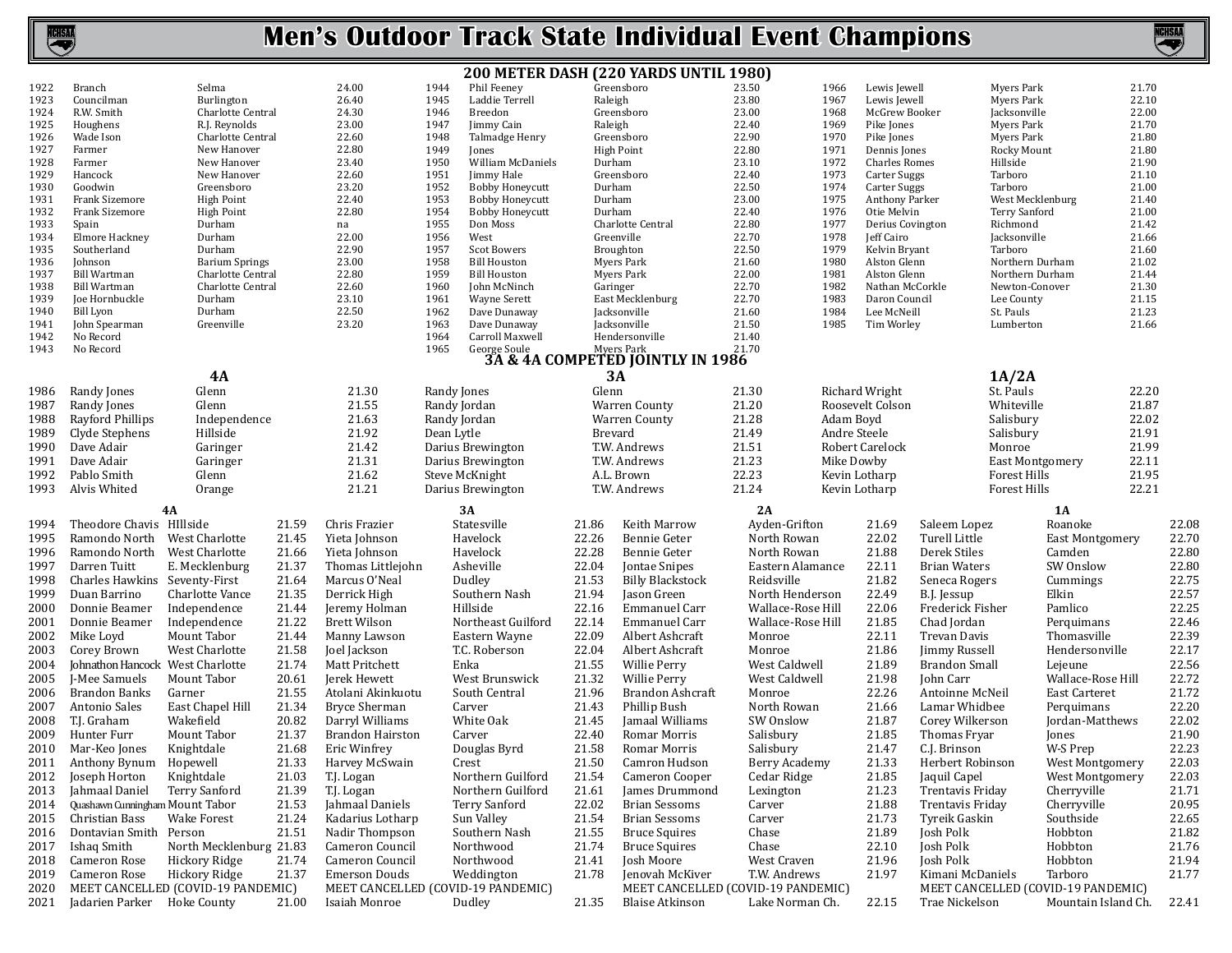

|              |                                |                                                   |       |                                                     |                    |                                   |         | 400 METER DASH (440 YARDS UNTIL 1980)                  |                   |                    |                                    |                       |                                |                                                           |                |       |
|--------------|--------------------------------|---------------------------------------------------|-------|-----------------------------------------------------|--------------------|-----------------------------------|---------|--------------------------------------------------------|-------------------|--------------------|------------------------------------|-----------------------|--------------------------------|-----------------------------------------------------------|----------------|-------|
| 1921         | Koenig                         | Greensboro                                        |       | 53.60                                               | 1943               | No Record                         |         |                                                        |                   | 1965               | Jeff Prather                       |                       | West Mecklenburg               |                                                           | 49.20          |       |
| 1922         | Waldo                          | Wilson                                            |       | 54.40                                               | 1944               | Roy McKnight                      |         | Charlotte Central                                      | 53.00             | 1966               | Gary Tratton                       |                       | Harding                        |                                                           | 50.50          |       |
| 1923         | Wyrick                         | Greensboro                                        |       | 57.60                                               | 1945               | Cave                              | Raleigh |                                                        | 54.00             | 1967               | Ed Camp                            |                       | West Charlotte                 |                                                           | 50.20          |       |
| 1924         | R. Wilkins                     | Greensboro                                        |       | 57.40                                               | 1946               | Jimmy Cain                        | Raleigh |                                                        | 52.70             | 1968               | Thomas Little                      |                       | R.J. Reynolds                  |                                                           | 49.30          |       |
| 1925         | Packer                         | High Point Central                                |       | 55.00                                               | 1947               | Jimmy Cain                        | Raleigh |                                                        | 50.50             | 1969               | Ron Hunt                           |                       | Jacksonville                   |                                                           | 49.50<br>49.70 |       |
| 1926<br>1927 | Farris<br>Payne                | Charlotte Central<br>Asheville                    |       | 53.80<br>53.80                                      | 1948<br>1949       | Jones<br>Propst                   |         | <b>High Point</b><br>Charlotte Central                 | 52.80<br>51.80    | 1970<br>1971       | Whitfield<br><b>Richard Holmes</b> |                       | Hillside<br>Smithfield         |                                                           | 48.60          |       |
| 1928         | Ilsen                          | New Hanover                                       |       | 54.60                                               | 1950               | Wesley Ledford                    | Raleigh |                                                        | 52.90             | 1972               | Wayne Douthit                      |                       | R.J. Reynolds                  |                                                           | 48.90          |       |
| 1929         | Meacham                        | Charlotte Central                                 |       | 53.80                                               | 1951               | Stone                             | Durham  |                                                        | 54.60             | 1973               | Fred Cundiff                       |                       | Ben L. Smith                   |                                                           | 49.20          |       |
| 1930         | Robinson                       | New Hanover                                       |       | 53.60                                               | 1952               | Massey                            |         | Charlotte Central                                      | 51.10             | 1974               | Ron Davis                          |                       | Durham                         |                                                           | 48.50          |       |
| 1931         | James Montgomery               | <b>High Point</b>                                 |       | 53.00                                               | 1953               | Harwood                           |         | R.J. Reynolds                                          | 52.30             | 1975               | Jim Parrott                        |                       | Pisgah                         |                                                           | 48.40          |       |
| 1932         | James Montgomery               | <b>High Point</b>                                 |       | 52.80                                               | 1954               | Johnson                           |         | Burlington                                             | 51.70             | 1976               | James Fields                       |                       | New Bern                       |                                                           | 48.10          |       |
| 1933         | McNulty                        | R.J. Reynolds                                     |       | 53.00                                               | 1955               | Tommy Hutchins                    |         | Charlotte Central                                      | 52.00             | 1977               | <b>Broderick Bennett</b>           |                       | East Mecklenburg               |                                                           | 48.52          |       |
| 1934         | Southerland                    | Durham                                            |       | 53.20                                               | 1956               | <b>Bobby Powell</b>               |         | Myers Park                                             | 50.10             | 1978               | Carlton Bell                       |                       | Tarboro                        |                                                           | 48.86          |       |
| 1935         | James                          | Goldsboro                                         |       | 54.20                                               | 1957               | <b>Jimmy Mooney</b>               |         | <b>Myers Park</b>                                      | 50.70             | 1979               | Carlton Frazier                    |                       | East Mecklenburg               |                                                           | 48.31          |       |
| 1936<br>1937 | Sprye<br>Jimmy Williams        | <b>High Point</b><br>Durham                       |       | 52.90<br>52.70                                      | 1958<br>1959       | <b>Jimmy Mooney</b><br>Larry Budd |         | Myers Park<br>R.J. Reynolds                            | 50.50<br>52.10    | 1980<br>1981       | Carlton Frazier<br>Reuben Pierce   |                       | East Mecklenburg<br>E.E. Smith |                                                           | 47.36<br>48.17 |       |
| 1938         | Dalton Clower                  | R.J. Reynolds                                     |       | 53.70                                               | 1960               | Tom Hunter                        |         | Chapel Hill                                            | 51.80             | 1982               | Chris Brooks                       |                       | Broughton                      |                                                           | 47.30          |       |
| 1939         | Dalton Clower                  | R.J. Reynolds                                     |       | 52.30                                               | 1961               | Steve Phile                       |         | R.J. Reynolds                                          | 51.20             | 1983               | Delton Hall                        |                       | Grimsley                       |                                                           | 46.41          |       |
| 1940         | Dalton Clower                  | R.J. Reynolds                                     |       | 50.90                                               | 1962               | No Record                         |         |                                                        |                   | 1984               | Shane Manuel                       |                       | Washington                     |                                                           | 48.35          |       |
| 1941         | Dalton Clower                  | R.J. Reynolds                                     |       | 51.80                                               | 1963               | Carroll Maxwell                   |         | Hendersonville                                         | 50.00             | 1985               | Michael Brooks                     |                       | Page                           |                                                           | 47.56          |       |
| 1942         | No Record                      |                                                   |       |                                                     | 1964               | Carroll Maxwell                   |         | Hendersonville                                         | 48.30             |                    |                                    |                       |                                |                                                           |                |       |
|              |                                |                                                   |       |                                                     |                    |                                   |         | 3A & 4A COMPETED JOINTLY IN 1986                       |                   |                    |                                    |                       |                                |                                                           |                |       |
|              |                                | <b>4A</b>                                         |       |                                                     |                    |                                   |         | 3A                                                     |                   |                    |                                    |                       | 1A/2A                          |                                                           |                |       |
| 1986         | Keith Malone                   | Grimsley                                          |       | 48.25                                               | Keith Malone       |                                   |         | Grimsley                                               | 48.25             | Jemal Jones        |                                    |                       | White Oak                      |                                                           | 49.00          |       |
| 1987         | Dennis Waddell                 | Charlotte Vance                                   |       | 47.98                                               |                    | <b>Elliot Armstrong</b>           |         | Asheboro                                               | 48.20             | Walter Jones       |                                    |                       | Roanoke Rapids                 |                                                           | 49.04          |       |
| 1988         | Doramus Brewer                 | Hillside                                          |       | 47.63                                               | <b>Brian Davis</b> |                                   |         | Southern Durham                                        | 49.42             | Andre Steele       |                                    |                       | Salisbury                      |                                                           | 48.28          |       |
| 1989         | Steve Brown                    | Millbrook                                         |       | 48.05                                               | Dion Mapp          |                                   |         | Cummings                                               | 47.69             | Andre Steele       |                                    |                       | Salisbury                      |                                                           | 47.41          |       |
| 1990         | Dave Adair                     | Garinger                                          |       | 47.20                                               | Andre Steele       |                                   |         | Salisbury                                              | 47.51             |                    | Jeremiah Williams                  |                       | Clinton                        |                                                           | 49.16          |       |
| 1991         | Dave Adair                     | Garinger                                          |       | 46.91                                               | Andre Steele       |                                   |         | Salisbury                                              | 46.86             |                    | Preston Thomas                     |                       | Northwood                      |                                                           | 48.95          |       |
| 1992         | Lewis Harris                   | Anson County                                      |       | 49.01                                               | Noel Peterkin      |                                   |         | T.W. Andrews                                           | 48.23             |                    | Preston Thomas                     |                       | Northwood                      |                                                           | 48.78          |       |
| 1993         | Reggie Love                    | Hillside                                          |       | 48.34                                               | Rakeem Felton      |                                   |         | Cummings                                               | 48.95             | <b>Bruce Smith</b> |                                    |                       | Weldon                         |                                                           | 49.19          |       |
|              |                                | 4A                                                |       |                                                     | 3A                 |                                   |         |                                                        | 2A                |                    |                                    |                       |                                | 1A                                                        |                |       |
| 1994         | Jasmine Johnson Harding        |                                                   | 48.49 | Derrick Hylton                                      |                    | <b>Bartlett Yancey</b>            | 50.12   | Marcus Gladden                                         | North Rowan       |                    | 48.50                              | <b>Bree Smith</b>     |                                | Weldon                                                    |                | 49.13 |
| 1995         | Chris Wylie                    | Myers Park                                        | 46.97 | Chris Waters                                        |                    | Franklin                          | 49.08   | Michael Miller                                         | East Duplin       |                    | 48.72                              | Aswad Credle          |                                | Pamlico                                                   |                | 50.99 |
| 1996         | <b>Tyrone Dozier</b>           | Leesville Road                                    | 48.01 | Chris Waters                                        |                    | Franklin                          | 49.19   | Saladine Peets                                         | Albemarle         |                    | 49.90                              | Jared Maliska         |                                | Hayesville                                                |                | 50.80 |
| 1997         | <b>Tyrone Dozier</b>           | Leesville Road                                    | 47.50 | Keddrain Bowen                                      |                    | Washington                        | 48.79   | Jontae Snipes                                          | Eastern Alamance  |                    | 49.86                              | Jared Maliska         |                                | Hayesville                                                |                | 50.22 |
| 1998         | Monterrio Adams Ashbrook       |                                                   | 48.73 | Tim Wells                                           | Fike               |                                   | 50.05   | <b>Billy Blackstock</b>                                | Reidsville        |                    | 49.25                              | Seneca Rogers         |                                | Cummings                                                  |                | 50.31 |
| 1999         | Keith McMillian                | Southern Wayne                                    | 47.49 | Derrick High                                        |                    | Southern Nash                     | 47.92   | Charlie Drummond                                       | Newton-Conover    |                    | 51.06                              | Dontae Morgan         |                                | Cummings                                                  |                | 50.16 |
| 2000         | Chris Martin                   | East Mecklenburg                                  | 48.06 | Monterrio Adams                                     |                    | Forestview                        | 48.71   | Charlie Drummond                                       | Newton-Conover    |                    | 49.71                              | Gwyhan Parker         |                                | Red Springs                                               |                | 50.56 |
| 2001         | B.J. Henderson                 | Sanderson                                         | 49.18 | <b>Brett Wilson</b>                                 |                    | Northeast Guilford                | 47.10   | Emmanuel Carr                                          | Wallace-Rose Hill |                    | 49.65                              | Deronte Polite        |                                | Pamlico                                                   |                | 50.32 |
| 2002         |                                | Andrew Pearman South Mecklenburg 48.20            |       | Marques Wollford                                    |                    | White Oak                         | 48.76   | Andrew Barber                                          | T.W. Andrews      |                    | 48.65                              | Mathew Gibby          |                                | West Davidson                                             |                | 48.67 |
| 2003         | A.J. Kaschak                   | Athens Drive                                      | 49.65 | Anthony Beamon                                      |                    | West Carteret                     | 50.08   | Bryan Burney                                           | Eastern Alamance  |                    | 49.15                              | Blair Jonston         |                                | Albemarle                                                 |                | 51.03 |
| 2004         | Zebedee Johnson Garinger       |                                                   | 48.28 | Ivan Scott                                          |                    | T.C. Roberson                     | 49.31   | Ryan Witherspoon                                       | Monroe            |                    | 48.86                              | Phlip Hardman         |                                | Heide Trask                                               |                | 49.55 |
| 2005         | Steve Gardner                  | Leesville Road                                    | 48.83 | <b>Brandon Small</b>                                |                    | Jacksonville                      | 48.79   | <b>Blake Floyd</b>                                     | Croatan           |                    | 49.81                              | Drew McManus          |                                | Albemarle                                                 |                | 51.51 |
| 2006         | Karjuan Williams New Bern      |                                                   | 47.28 | Marcelis Martis                                     |                    | Jacksonville                      | 49.23   | Brandon Ashcraft                                       | Monroe            |                    | 48.86                              | Lindsay Hunt          |                                | Swain County                                              |                | 50.74 |
| 2007         | Lamarr Davis                   | East Wake                                         | 47.46 | Mike Eddy                                           |                    | Asheboro                          | 48.97   | LePatrick Currie                                       | St. Pauls         |                    | 49.69                              | Raphael Nixon         |                                | Heide Trask                                               |                | 49.89 |
| 2008         | Dmitri Bouttry                 | Myers Park                                        | 47.48 | Jarrell Elliott                                     |                    | Parkland                          | 48.17   | William Graves                                         | Southern Guilford |                    | 48.29                              | Jarvis Murphy         |                                | Ayden-Grifton                                             |                | 50.48 |
| 2009         | Eric Winfrey                   | Douglas Byrd                                      | 47.77 | <b>Brandon Hairston</b>                             |                    | Carver                            | 48.51   | Cardin Jones                                           | Carrboro          |                    | 49.41                              | Darryl Demps          |                                | Hendersonville                                            |                | 49.24 |
| 2010         | Jarrett Samuels                | Charlotte Vance                                   | 48.12 | Eric Winfrey                                        |                    | Douglas Byrd                      | 47.51   | Dyronne Mabry                                          | Atkins            |                    | 49.56                              | Aaron Tribble         |                                | Highland Tech                                             |                | 48.40 |
| 2011         | Burkheart Ellis Jr. Knightdale |                                                   | 48.05 | Eric Winfrey                                        |                    | Douglas Byrd                      | 48.73   | Larry Gibson                                           | Berry Academy     |                    | 49.41                              | Marty DeFrancesco Jr. |                                | Bishop McGuinness                                         |                | 49.38 |
| 2012         | Kwame Donyinah Myers Park      |                                                   | 47.48 | Larry Gibson                                        |                    | Berry Academy                     | 48.96   | Marcus McDowell                                        | East Lincoln      |                    | 48.72                              | Trentavis Friday      |                                | Cherryville                                               |                | 48.12 |
| 2013         | Marquavious Johnson Knightdale |                                                   | 47.16 | LeAndre McGill                                      |                    | Northeast Guilford                | 48.85   | Amari Devaughn                                         | T.W. Andrews      |                    | 48.50                              | Trentavis Friday      |                                | Cherryville                                               |                | 48.00 |
| 2014         | Jamaree Murray                 | Southeast Raleigh                                 | 47.77 | Ty Jaye Robbins-Lockhart Piedmont                   |                    |                                   | 47.49   | Stepfon Rodman                                         | Washington        |                    | 49.05                              | Trentavis Friday      |                                | Chr                                                       |                | 47.87 |
| 2015         | Kymani Dula                    | Southern Alamance 48.21                           |       | Ty Jaye Robbins-Lockhart Piedmont                   |                    |                                   | 46.72   | Aurelio Ottey                                          | Southwest Onslow  |                    | 48.64                              | Terrace Ellis         |                                | Albemarle                                                 |                | 49.70 |
| 2016         | Jalen Jones                    | Hoke County                                       | 47.91 | R.J. Russell                                        |                    | Richlands                         | 48.86   | Derek Puryear                                          | T.W. Andrews      |                    | 48.94                              | Tony Davis            |                                | Atkins                                                    |                | 49.65 |
| 2017         | Jalen Jones                    | Hoke County                                       | 47.89 | Cameron Council                                     |                    | Northwood                         | 48.39   | Lathan Kee                                             | Shelby            |                    | 48.59                              | <b>Brody Smith</b>    |                                | Mitchell                                                  |                | 50.20 |
| 2018         | Randolph Ross                  | Garner                                            | 47.58 | Dahlia Cutler                                       |                    | Cuthbertson                       | 56.15   | Josh Hardin                                            | Ashe County       |                    | 47.99                              | <b>Brody Smith</b>    |                                | Mitchell                                                  |                | 48.98 |
| 2019         | Randolph Ross                  | Garner                                            | 46.80 | Joshua Parks                                        |                    | A.L. Brown                        | 47.52   | Jenovah McKiver                                        | T.W. Andrews      |                    | 48.59                              | Cole Krehnbrink       |                                | Pine Lake Prep                                            |                | 49.61 |
|              |                                |                                                   |       |                                                     |                    |                                   |         |                                                        |                   |                    |                                    |                       |                                |                                                           |                |       |
|              |                                |                                                   |       |                                                     |                    |                                   |         |                                                        |                   |                    |                                    |                       |                                |                                                           |                |       |
| 2020<br>2021 | Jamier Moten                   | MEET CANCELLED (COVID-19 PANDEMIC)<br>Ardrey Kell | 47.94 | MEET CANCELLED (COVID-19 PANDEMIC)<br>Aidan McNally |                    | Cuthbertson                       | 48.33   | MEET CANCELLED (COVID-19 PANDEMIC)<br>Dalton Zimmerman | Ledford           |                    | 49.86                              | Giovanni Bernard      |                                | MEET CANCELLED (COVID-19 PANDEMIC)<br>Mountain Island Ch. |                | 50.65 |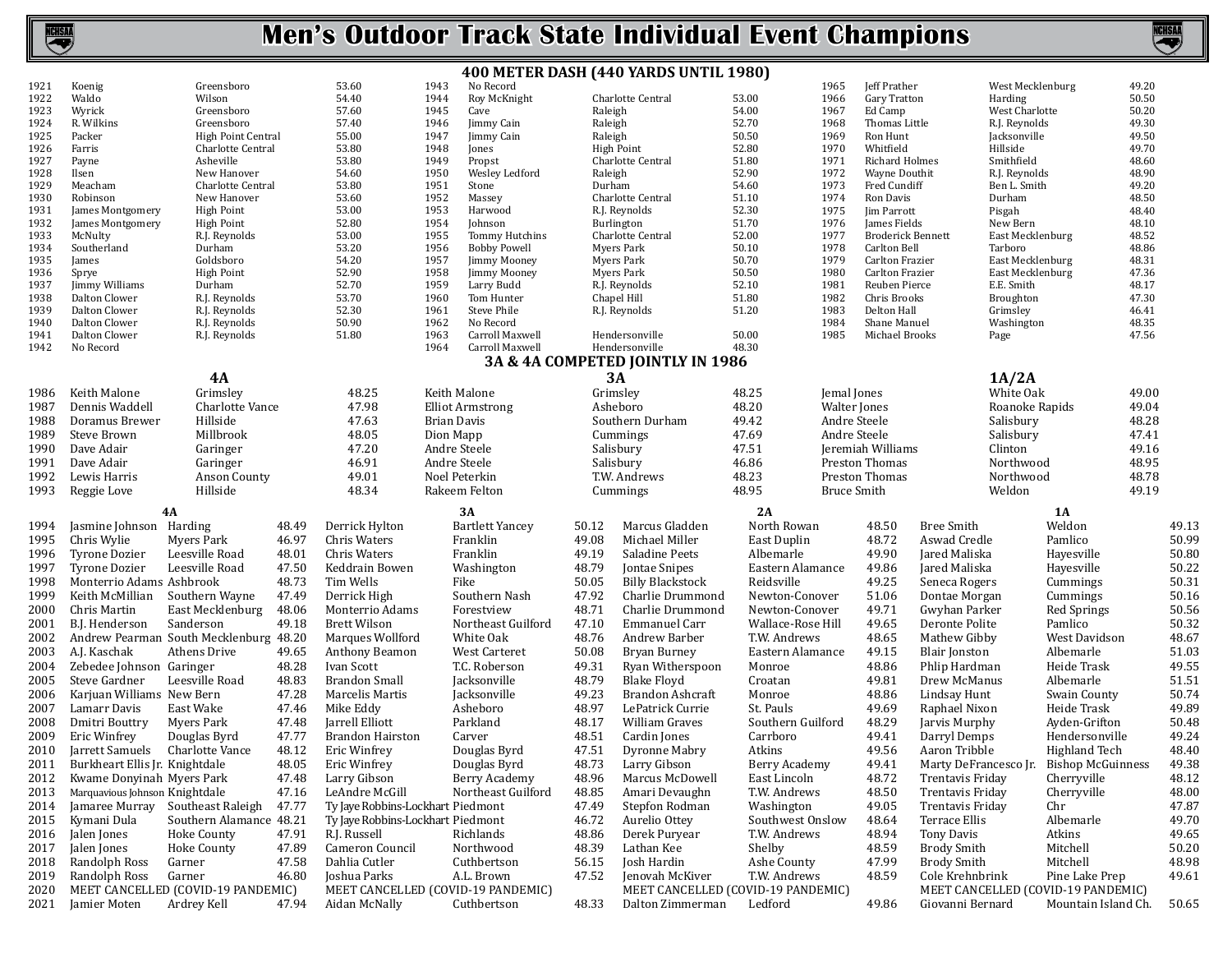



### **300 METER INTERMEDIATE HURDLES 3A & 4A COMPETED JOINTLY IN 1986**

|      |                                 | <b>4A</b>                          |       |                      |                                    | 3A       |                                    |                    |                    |                | 1A/2A                              |                 |       |       |
|------|---------------------------------|------------------------------------|-------|----------------------|------------------------------------|----------|------------------------------------|--------------------|--------------------|----------------|------------------------------------|-----------------|-------|-------|
| 1986 | Elbert Ellis                    | Hillside                           |       | 37.29                | Elbert Ellis                       | Hillside |                                    | 37.29              |                    | Harvey Archy   | North Rowan                        |                 | 39.95 |       |
| 1987 | Elbert Ellis                    | HIllside                           |       | 36.84                | Scott Grell                        |          | Western Alamance                   | 37.80              | Harvey Archy       |                | North Rowan                        |                 | 39.30 |       |
| 1988 | Michael Clark                   | Smithfield-Selma                   |       | 37.64                | Greg Jeffries                      |          | T.W. Andrews                       | 39.05              | <b>Brian Payne</b> |                | Thomasville                        |                 | 39.05 |       |
| 1989 | Larry Harrington                | Millbrook                          |       | 38.18                | Greg Jeffries                      |          | T.W. Andrews                       | 37.98              |                    | Jeffrey Waters | East Duplin                        |                 | 38.77 |       |
| 1990 | Rico Moser                      | Garinger                           |       | 39.23                | Neveth Gidney                      | Shelby   |                                    | 38.83              | Robert Flythe      |                | South Brunswick                    |                 | 38.58 |       |
| 1991 | John Leak                       | West Mecklenburg                   |       | 38.31                | Charles Barger                     |          | North Rowan                        | 38.80              |                    | Maurice Perry  | Northwood                          |                 | 38.79 |       |
| 1992 | <b>Fred Douglas</b>             | Northern Nash                      |       | 38.00                | Chris Heath                        | Tarboro  |                                    | 39.02              | <b>Adil Diggs</b>  |                | Thomasville                        |                 | 39.92 |       |
| 1993 | Jeff Savage                     | Fike                               |       | 37.93                | Kennan Lott                        |          | A.L. Brown                         | 38.86              |                    | Keenan Parks   | Ayden-Grifton                      |                 | 38.99 |       |
|      |                                 | <b>4A</b>                          |       |                      | 3A                                 |          |                                    | 2A                 |                    |                |                                    | 1A              |       |       |
| 1994 | <b>Frank Bonsu</b>              | Sanderson                          | 38.51 | Ronnie Glover        | Durham                             | 39.45    | <b>Anthony Marshall</b>            | Southeast Guilford |                    | 39.90          | Seth Adams                         | Robbinsville    |       | 39.82 |
| 1995 | Lane Jesseph                    | Myers Park                         | 38.72 | Michael Carroll      | SW Edgecombe                       | 39.57    | <b>Robert Steele</b>               | North Rowan        |                    | 37.71          | Andre Bruinton                     | Richlands       |       | 41.07 |
| 1996 | Ramondo North                   | West Charlotte                     | 38.64 | Frank Harris         | <b>High Point Central</b>          | 39.76    | Albert Whitaker                    | Southeast Halifax  |                    | 39.31          | Darren Shuff                       | North Stokes    |       | 40.92 |
| 1997 | Aaron Sink                      | Sanderson                          | 37.81 | Glenn Hicks          | South Caldwell                     | 38.73    | Randy Marion                       | Mooresville        |                    | 39.10          | Warren Evans                       | North Brunswick |       | 40.17 |
| 1998 | Jeremy Carter                   | Leesville Road                     | 38.41 | Chad Milsaps         | North Gaston                       | 38.78    | Mario Williams                     | North Rowan        |                    | 38.33          | Antonio King                       | Cummings        |       | 39.22 |
| 1999 | <b>Tico Waiters</b>             | Myers Park                         | 38.39 | Jamal Brand          | T.W. Andrews                       | 38.80    | Chris Douglas                      | <b>Bandys</b>      |                    | 38.44          | Mike Hinton                        | Cummings        |       | 41.11 |
| 2000 | Robert Boulware Charlotte Vance |                                    | 38.06 | Freddy Turner        | Hillside                           | 38.70    | Antonio Kelly                      | South Columbus     |                    | 39.17          | Antonio King                       | Cummings        |       | 38.81 |
| 2001 | Robert Boulware Charlotte Vance |                                    | 37.72 | Jamal Brand          | T.W. Andrews                       | 38.04    | Markes Hardin                      | Lexington          |                    | 39.62          | Mike Hinton                        | Cummings        |       | 38.75 |
| 2002 | John Gattis                     | Northern Durham                    | 38.60 | Jermaine Baker       | Southern Wayne                     | 39.63    | Mike Hinton                        | Cummings           |                    | 38.32          | Al Rush                            | South Stanly    |       | 38.80 |
| 2003 | Reggie Hall                     | Charlotte Vance                    | 37.94 | Gerald Kennedy       | Dudley                             | 39.10    | Michael Enzlow                     | Cummings           |                    | 38.91          | Ty Gibbs                           | Robbinsville    |       | 39.87 |
| 2004 | Cade Liverman                   | A.C. Reynolds                      | 38.00 | <b>Jerre Wyatt</b>   | Ben L. Smith                       | 38.37    | Andre Tillman                      | North Rowan        |                    | 38.55          | Frankie Adams                      | Union           |       | 41.68 |
| 2005 | <b>Brent LaRue</b>              | East Forsyth                       | 37.14 | Johnny Dutch         | Clayton                            | 38.01    | Larry Jackson                      | North Rowan        |                    | 39.29          | Michael Townsend                   | South Stokes    |       | 40.93 |
| 2006 | Johnny Dutch                    | Clayton                            | 36.60 | <b>Jeremy Bell</b>   | Northern Nash                      | 38.35    | Donte Wooden                       | Cummings           |                    | 39.44          | Michael Washington                 | Dixon           |       | 40.24 |
| 2007 | Spencer Adams                   | Butler                             | 36.04 | Charles Lindsay      | Parkland                           | 38.55    | John Bostick                       | North Rowan        |                    | 39.18          | Darius Little                      | Thomasville     |       | 38.85 |
| 2008 | Keare Smith                     | Southeast Raleigh                  | 37.64 | Danny Allen          | Nash Central                       | 37.89    | Rodney Smith                       | North Rowan        |                    | 39.16          | T.J. Wilson                        | Princeton       |       | 38.86 |
| 2009 | Ben Major                       | E.E. Smith                         | 36.84 | Cordell Livingston   | Southwest Guilford                 | 39.03    | David Shaw                         | St. Pauls          |                    | 39.09          | Trey Jones                         | Robbinsville    |       | 38.94 |
| 2010 | Anthony Colon                   | Broughton                          | 38.12 | D. Breedlove         | Forestview                         | 39.39    | Kewitt Koonce                      | Kinston            |                    | 39.13          | T.J. Wilson                        | Princeton       |       | 38.58 |
| 2011 | <b>Stanley Broaden</b>          | Ashley                             | 37.41 | Demonte Wilson       | Crest                              | 38.36    | Thomas Jones                       | Cummings           |                    | 38.80          | Johnny Oglesby                     | North Rowan     |       | 38.71 |
| 2012 | Erin Jenkins                    | Charlotte Vance                    | 37.92 | Wesley Tucker        | Jacksonville                       | 38.17    | Thomas Jones                       | Cummings           |                    | 38.26          | Johnny Oglesby                     | North Rowan     |       | 39.08 |
| 2013 | Xavier Brown                    | South View                         | 37.38 | <b>Breon Borders</b> | Statesville                        | 38.59    | Thomas Jones                       | Cummings           |                    | 37.61          | Ethan Bischof                      | Heide Trask     |       | 39.82 |
| 2014 | Xavier Brown                    | South View                         | 37.38 | Damian Silver        | Nash Central                       | 39.63    | Isaiah Moore                       | Cummings           |                    | 37.61          | <b>Tyler Sprouse</b>               | Camden County   |       | 40.63 |
| 2015 | <b>McKinly Brown</b>            | Hillside                           | 37.10 | Corey Thompson       | East Gaston                        | 38.03    | Dylan Andrade                      | Forbush            |                    | 37.48          | Vidusha Rao                        | Raleigh Charter |       | 40.48 |
| 2016 | Raymonte Dow                    | High Point Central                 | 37.39 | Earl Green           | Southern Guilford                  | 38.97    | <b>Elliott Graves</b>              | Reidsville         |                    | 37.65          | Jermaine Smith                     | South Creek     |       | 40.69 |
| 2017 | Dexter McDuffie                 | South Central                      | 37.91 | Jacobi Lloyd         | Jacksonville                       | 37.95    | Will Manneh                        | T.W. Andrews       |                    | 38.90          | Enoch Cheung                       | Raleigh Charter |       | 39.94 |
| 2018 | Dexter McDuffie                 | South Central                      | 37.66 | Cory Gaither         | South Iredell                      | 37.18    | Brendon Hodge                      | Croatan            |                    | 37.98          | Aaron Pryce                        | John A. Holmes  |       | 39.81 |
| 2019 | Jabari Dalton                   | South Mecklenburg 37.66            |       | Khaleb McRae         | Southern Durham                    | 36.78    | Brendon Hodge                      | Croatan            |                    | 40.02          | Aaron Pryce                        | John A. Holmes  |       | 40.73 |
| 2020 |                                 | MEET CANCELLED (COVID-19 PANDEMIC) |       |                      | MEET CANCELLED (COVID-19 PANDEMIC) |          | MEET CANCELLED (COVID-19 PANDEMIC) |                    |                    |                | MEET CANCELLED (COVID-19 PANDEMIC) |                 |       |       |
| 2021 | Dillon Leacock                  | Millbrook                          | 36.53 | Mekhi Wall           | Dudley                             | 14.06    | <b>Blaise Atkinson</b>             | Lake Norman Ch.    |                    | 38.94          | Lukas Valley                       | Pine Lake Prep  |       | 40.71 |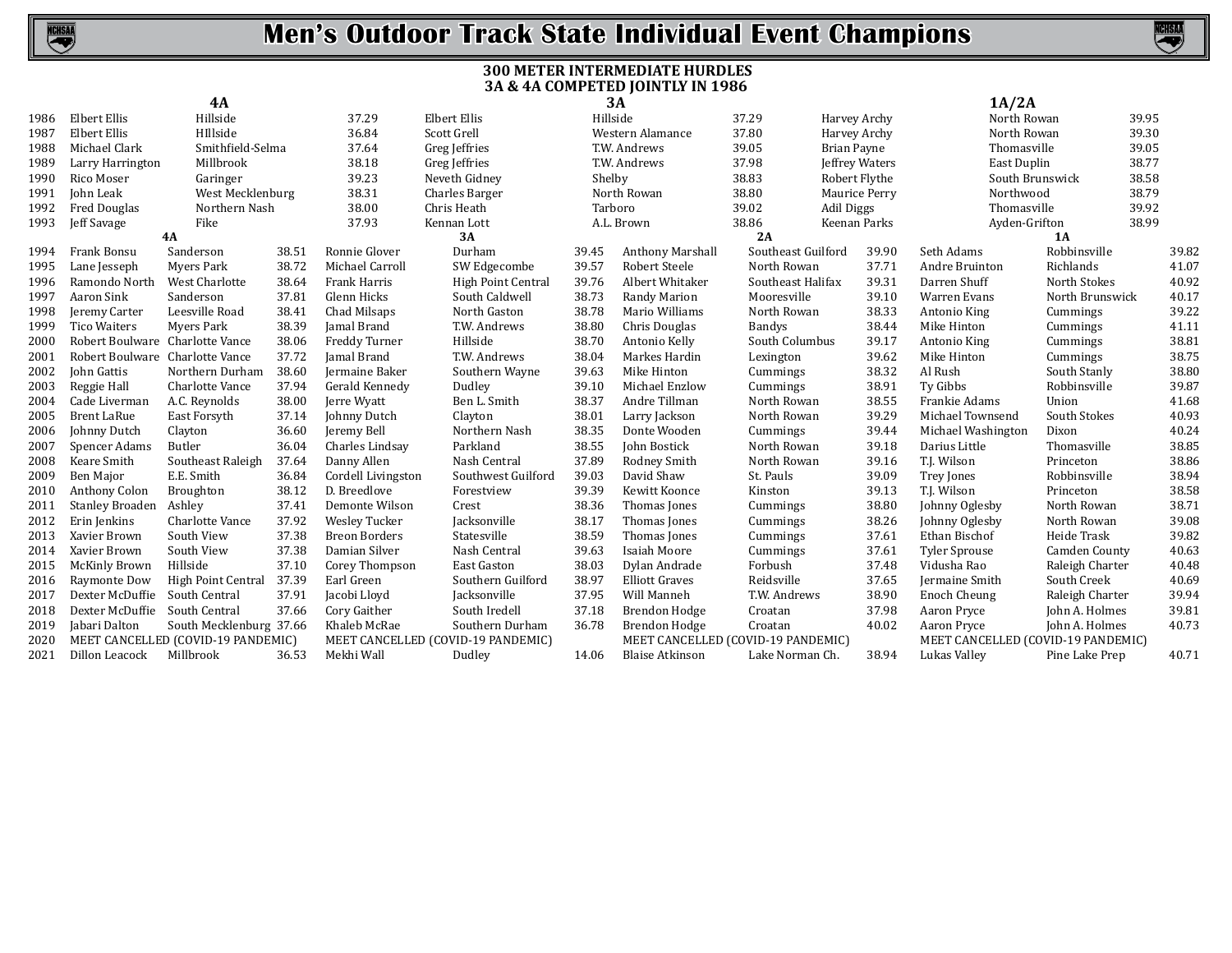

### **3200 METER RUN 3A & 4A COMPETED JOINTLY IN 1986**

|      |                              | <b>4A</b>                          |         |                       |                                    |                | 3A                  | 1A/2A                    |                                                                          |                     |                          |          |
|------|------------------------------|------------------------------------|---------|-----------------------|------------------------------------|----------------|---------------------|--------------------------|--------------------------------------------------------------------------|---------------------|--------------------------|----------|
| 1986 | Mike Clinebell               | Watauga                            |         | 9:08.00               | Mike Clinebell                     |                | Watauga             | 9:08.00                  | Colin Smith                                                              | West Brunswick      |                          | 9:53.20  |
| 1987 | Eric Hitchman                | Ashbrook                           |         | 9:20.08               | David Honea                        | Enka           |                     | 9:39.11                  | John Kaneer                                                              | <b>Bunker Hill</b>  |                          | 9:49.56  |
| 1988 | Glen Mays                    | R.J. Reynolds                      |         | 9:22.14               | Shanon Reynolds                    |                | Western Harnett     | 9:34.52                  | John Kaneer                                                              | <b>Bunker Hill</b>  |                          | 9:44.56  |
| 1989 | Frankie Prevatte             | Lumberton                          |         | 9:25.57               | Robbie Sellati                     |                | Sun Valley          | 9:36.82                  | Chad Daniels                                                             | Clayton             |                          | 9:45.33  |
| 1990 | Kyle Armentrout              | Mount Tabor                        |         | 9:14.76               | Eric Pragle                        | North Buncombe |                     | 9:34.30                  | Mike Helms                                                               | West Stanly         |                          | 9:43.32  |
| 1991 | Paul Kinser                  | Page                               |         | 9:36.99               | Eric Pragle                        |                | North Buncombe      | 9:32.81                  | Jon Weldon                                                               | Thomasville         |                          | 9:50.85  |
| 1992 | Brian Calloway               | Providence                         |         | 9:41.86               | Fred Gant                          |                | Cummings            | 9:32.17                  | Ion Weldon                                                               | Thomasville         |                          | 9:44.99  |
| 1993 | Robert Easter<br>Garinger    |                                    | 9:26.26 | <b>Brandon Coonse</b> |                                    | Hibriten       | 9:21.40             | Tommy Trehern            | Swain County                                                             |                     | 9:35.10                  |          |
|      |                              | 4A                                 |         |                       | 3A                                 |                |                     | 2A                       |                                                                          |                     | 1A                       |          |
| 1994 | Justin Niedsiziak Providence |                                    | 9:27.14 | Todd Morgan           | WF-Rolesville                      | 9:36.21        | Jon Weldon          | Thomasville              | 9:27.32                                                                  | Patrick Edwards     | Surry Central            | 9:58.41  |
| 1995 | Will Hodges                  | Watauga                            | 9:26.90 | Corby Pons            | Franklin                           | 9:50.56        | Daniel Poole        | West Stanly              | 9:47.51                                                                  | Mike Perry          | Lejeune                  | 10:03.00 |
| 1996 | <b>Buddy Priest</b>          | Person                             | 9:27.51 | Jason Dingess         | Statesville                        | 9:57.35        | Aaron Keller        | North Henderson          | 9:35.42                                                                  | Jody Mitchell       | Surry Central            | 10:06.76 |
| 1997 | Nick Winkel                  | Rocky Mount                        | 9:31.19 | James Slagle          | WF-Rolesville                      | 10:02.83       | Shiloh Mielke       | North Henderson 9:57.43  |                                                                          | Erik Perkins        | Swain County             | 10:15.54 |
| 1998 | Bradsher Wilkins Orange      |                                    | 9:24.78 | Jessie Norman         | Fuquay-Varina                      | 9:44.00        | Shiloh Mielke       | North Henderson 10:04.25 |                                                                          | Matt McRae          | Murphy                   | 10:08.13 |
| 1999 | Ricky Brookshire Watauga     |                                    | 9:26.55 | Jessie Norman         | Fuquay-Varina                      | 9:43.47        | Shiloh Mielke       | North Henderson          | 9:47.50                                                                  | D.J. Dore           | Durham Magnet            | 10:08.04 |
| 2000 | Ricky Brookshire Watauga     |                                    | 9:33.90 | Rocky Bilotta         | R-S Central                        | 9:46.69        | John Henderson      | North Henderson 9:54.66  |                                                                          | Erik Perkins        | Swain County             | 10:16.22 |
| 2001 | Stephen Haas                 | N. Mecklenburg                     | 9:28.44 | Lance Hall            | Ragsdale                           | 9:39.85        | John Henderson      | North Henderson          | 9:55.59                                                                  | Clarence Kinley     | South Davidson           | 10:13.77 |
| 2002 | <b>Bobby Mack</b>            | North Forsyth                      | 9:25.18 | Lance Hall            | Ragsdale                           | 9:41.46        | Adam Lindsay        | Reidsville               | 9:58.47                                                                  | Chris Hiatt         | Surry Central            | 9:58.40  |
| 2003 | <b>Bobby Mack</b>            | North Forsyth                      | 9:12.09 | <b>Brandon Helms</b>  | Piedmont                           | 9:56.44        | Will Ricks          | Roanoke Rapids           | 9:54.96                                                                  | <b>Adam Stanley</b> | Surry Central            | 10:06.55 |
| 2004 | Sandy Roberts                | Broughton                          | 9:27.02 | Ollie Ehlinger        | T.C. Roberson                      | 9:50.34        | <b>Brandon Pung</b> | Owen                     | 9:35.56                                                                  | Miguel Ocampo       | Surry Central            | 10:19.61 |
| 2005 | Sandy Roberts                | Broughton                          | 9:14.33 | Will Collins          | Eastern Wayne                      | 9:38.52        | <b>Brandon Pung</b> | Owen                     | 9:39.52                                                                  | Miguel Ocampo       | Surry Central            | 9:59.49  |
| 2006 | Sandy Roberts                | Broughton                          | 9:08.65 | Ryan Hill             | Hickory                            | 9:40.34        | <b>Brad Popple</b>  | East Lincoln             | 9:45.70                                                                  | Sam Brison          | South Stokes             | 10:18.64 |
| 2007 | <b>Taylor Gilland</b>        | Chapel Hill                        | 9:23.52 | Ryan Hill             | Hickory                            | 9:24.87        | Sean Sewell         | Cardinal Gibbons         | 9:25.83                                                                  | Philip Curley       | <b>NCSSM</b>             | 10:21.05 |
| 2008 | <b>Taylor Gilland</b>        | Chapel Hill                        | 9:28.14 | Ryan Hill             | Hickory                            | 9:24.80        | <b>Josey Weaver</b> | Madison                  | 9:58.49                                                                  | Matus Kriska        | Mt. Airy                 | 10:07.21 |
| 2009 | <b>Taylor Gilland</b>        | Chapel Hill                        | 9:01.68 | Steven Bollinger      | Olympic                            | 9:37.16        | Chase Miller        | Wilkes Central           | 9:58.68                                                                  | Matus Kriska        | Mt. Airy                 | 9:57.64  |
| 2010 | Mitch Mallory                | Wakefield                          | 9:14.58 | Jake Hurysz           | Eastern Alamance                   | 9:11.88        | Chase Miller        | Wilkes Central           | 10:04.00                                                                 | Dalton Wally        | Gray Stone Day           | 10:17.71 |
| 2011 | Mitch Mallory                | Wakefield                          | 9:13.00 | Mitch McLeod          | Chapel Hill                        | 9:30.59        | Travis Alfaro       | Lincolnton               | 9:51.10                                                                  | Bobby Baraldi       | <b>NCSSM</b>             | 10:02.31 |
| 2012 | Sam Roberson                 | Broughton                          | 9:20.73 | Mitch McLeod          | Chapel Hill                        | 9:38.13        | Corbin Boyles       | Maiden                   | 9:45.18                                                                  | Levi Rolles         | <b>NCSSM</b>             | 9:53.87  |
| 2013 | Ian Milder                   | Mount Tabor                        | 9:19.71 | Tanis Baldwin         | East Henderson                     | 9:31.00        | A.J. Tucker         | Cedar Ridge              | 9:32.18                                                                  | Zach Boone          | Mitchell                 | 10:08.15 |
| 2014 | Ian Milder                   | Mount Tabor                        | 9:08.99 | Tanis Baldwin         | East Henderson                     | 9:26.31        | Corbin Boyles       | Maiden                   | 9:36.96                                                                  | Zach Boone          | Mitchell                 | 9:45.54  |
| 2015 | Philip Hall                  | South View                         | 9:24.68 | <b>Matthew Conner</b> | Weddington                         | 9:37.32        | Harrison Conner     | Franklin                 | 9:57.89                                                                  | Zach Boone          | Mitchell                 | 9:45.88  |
| 2016 | Connor Lane                  | Car. Gibbons                       | 9:06.43 | Matthew Conner        | Weddington                         | 9:18.41        | Noah Graham         | <b>Brevard</b>           | 9:31.44                                                                  | Hayden Alexander    | Thomas Jefferson         | 9:46.85  |
| 2017 | Connor Lane                  | Cardinal Gibbons 8:59.90           |         | David Melville        | Northern Guilford                  | 9:21.59        | Noah Graham         | <b>Brevard</b>           | 9:35.82                                                                  | Luke Bennett        | Voyager Academy          | 9:48.92  |
| 2018 | John Tatter                  | R.J. Reynolds                      | 9:22.72 | David Melville        | Northern Guilford 9:16.27          |                | Ben Armentrout      | Atkins                   | 9:33.46                                                                  | Jake Baugher        | C.S. of Davidson         | 9:50.22  |
| 2019 | Lowell Hensgen               | Cardinal Gibbons 9:22.14           |         | Ben Verchick          | <b>Union Pines</b>                 | 9:21.57        | <b>Brian Risse</b>  | North Lincoln            | 9:30.59                                                                  | Ryan Jenkins        | Swain County             | 9:46.71  |
| 2020 |                              | MEET CANCELLED (COVID-19 PANDEMIC) |         |                       | MEET CANCELLED (COVID-19 PANDEMIC) |                |                     |                          | MEET CANCELLED (COVID-19 PANDEMIC)<br>MEET CANCELLED (COVID-19 PANDEMIC) |                     |                          |          |
| 2021 | Jean-Lou Pare                | Page                               | 9:15.26 | Ryan Motondo          | Williams                           | 9:22.50        | Jacob Scott         | North Lincoln            | 9:41.16                                                                  | Aaron Rovnak        | Franklin Academy 9:27.48 |          |
|      |                              |                                    |         |                       |                                    |                |                     |                          |                                                                          |                     |                          |          |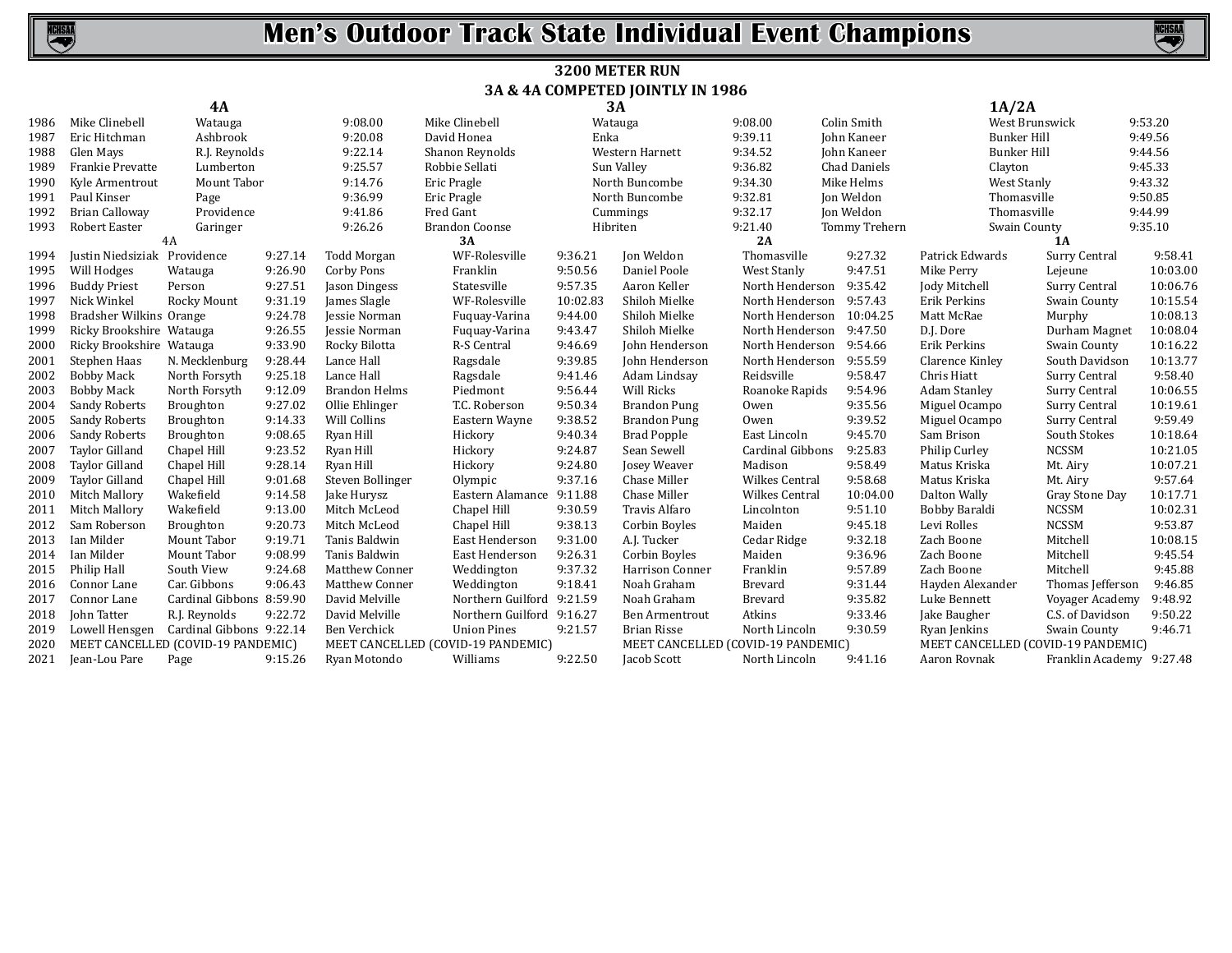

### **400 METER RELAY 3A & 4A COMPETED JOINTLY IN 1986**

|      |                                    |                 |       |                                    |                         |       | $\alpha$ + $\alpha$ comencies for the $\alpha$ in 1980 |                                    |       |                                    |                           |       |
|------|------------------------------------|-----------------|-------|------------------------------------|-------------------------|-------|--------------------------------------------------------|------------------------------------|-------|------------------------------------|---------------------------|-------|
|      |                                    | 4A              |       |                                    |                         |       | 3A                                                     |                                    |       | 1A/2A                              |                           |       |
| 1986 |                                    | T.W. Andrews    |       | 41.45                              |                         |       | T.W. Andrews                                           | 41.45                              |       | Whiteville                         |                           | 43.01 |
| 1987 |                                    | Douglas Byrd    |       | 41.62                              |                         |       | Wilkes Central                                         | 42.36                              |       |                                    | Southwest Guilford        | 42.95 |
| 1988 |                                    | Jacksonville    |       | 41.47                              |                         |       | Bertie                                                 | 42.42                              |       | Fuquay-Varina                      |                           | 42.87 |
| 1989 |                                    | Douglas Byrd    |       | 41.91                              |                         |       | T.W. Andrews                                           | 42.41                              |       | Hendersonville                     |                           | 43.18 |
| 1990 |                                    | North Forsyth   |       | 41.83                              |                         |       | T.W. Andrews                                           | 42.16                              |       | Monroe                             |                           | 43.19 |
| 1991 |                                    | South View      |       | 41.80                              |                         |       | T.W. Andrews                                           | 42.26                              |       | <b>Forest Hills</b>                |                           | 43.17 |
| 1992 |                                    | J.H. Rose       |       | 42.09                              |                         |       | T.W. Andrews                                           | 42.37                              |       | Whiteville                         |                           | 43.50 |
| 1993 |                                    | Hillside        |       | 42.42                              |                         |       | High Point Central                                     | 42.63                              |       | Ayden-Grifton                      |                           | 43.24 |
|      |                                    | <b>4A</b>       |       |                                    | 3A                      |       |                                                        | 2A                                 |       |                                    | 1A                        |       |
| 1994 |                                    | HIllside        | 41.90 |                                    | Fike                    | 42.93 |                                                        | Ayden-Grifton                      | 42.79 |                                    | Williamston               | 45.12 |
| 1995 |                                    | West Charlotte  | 42.41 |                                    | J.F. Webb               | 43.11 |                                                        | Cummings                           | 42.90 |                                    | Lejeune                   | 44.32 |
| 1996 |                                    | Garinger        | 42.01 |                                    | T.W. Andrews            | 42.84 |                                                        | Salisbury                          | 42.30 |                                    | Williamston               | 44.70 |
| 1997 |                                    | Mount Tabor     | 42.37 |                                    | Harnett Central         | 43.11 |                                                        | West Montgomery 43.17              |       |                                    | South Robeson             | 43.52 |
| 1998 |                                    | Mount Tabor     | 41.96 |                                    | Hillside                | 42.66 |                                                        | West Iredell                       | 42.51 |                                    | Midway                    | 44.01 |
| 1999 |                                    | Douglas Byrd    | 41.24 |                                    | HIllside                | 42.46 |                                                        | North Stanly                       | 43.34 |                                    | Pamlico                   | 41.19 |
| 2000 |                                    | Garner          | 41.30 |                                    | J.F. Webb               | 42.28 |                                                        | Lexington                          | 43.12 |                                    | Pamlico                   | 42.44 |
| 2001 |                                    | Mount Tabor     | 42.11 |                                    | Andrews                 | 42.54 |                                                        | Lexington                          | 42.73 |                                    | Thomasville               | 43.00 |
| 2002 |                                    | Scotland        | 41.82 |                                    | Crest                   | 42.45 |                                                        | Lexington                          | 42.97 |                                    | Thomasville               | 42.52 |
| 2003 |                                    | Providence      | 42.26 |                                    | T.C. Roberson           | 42.44 |                                                        | Northern Vance                     | 43.60 |                                    | South Stanly              | 43.99 |
| 2004 |                                    | West Charlotte  | 42.13 |                                    | Crest                   | 42.42 |                                                        | West Caldwell                      | 43.07 |                                    | Heide Trask               | 43.03 |
| 2005 |                                    | Sanderson       | 41.67 |                                    | Asheville               | 42.65 |                                                        | Graham                             | 43.08 |                                    | Southside                 | 42.87 |
| 2006 |                                    | Charlotte Vance | 41.52 |                                    | Andrews                 | 42.51 |                                                        | <b>Forest Hills</b>                | 42.87 |                                    | Jordan-Matthews           | 42.41 |
| 2007 |                                    | West Charlotte  | 41.84 |                                    | Carver                  | 41.80 |                                                        | <b>Forest Hills</b>                | 43.25 |                                    | Jordan-Matthews           | 41.68 |
| 2008 |                                    | Butler          | 42.03 |                                    | South Johnston          | 42.50 |                                                        | Shelby                             | 43.05 |                                    | Union                     | 43.51 |
| 2009 |                                    | Mount Tabor     | 41.33 |                                    | Marvin Ridge            | 42.15 |                                                        | Tarboro                            | 43.10 |                                    | W-S Prep                  | 43.05 |
| 2010 |                                    | Knightdale      | 42.24 |                                    | Crest                   | 42.15 |                                                        | Tarboro                            | 42.50 |                                    | Monroe                    | 43.30 |
| 2011 |                                    | Millbrook       | 42.01 |                                    | Mount Pleasant          | 42.54 |                                                        | Berry Academy                      | 41.78 |                                    | North Rowan               | 43.16 |
| 2012 |                                    | Knightdale      | 41.93 |                                    | Berry Academy           | 42.25 |                                                        | <b>Forest Hills</b>                | 42.37 |                                    | Monroe                    | 43.76 |
| 2013 |                                    | WF-Rolesville   | 41.30 |                                    | Northern Guilford 41.99 |       |                                                        | Bunn                               | 42.20 |                                    | Union                     | 43.13 |
| 2014 |                                    | Mallard Creek   | 41.48 |                                    | Freedom                 | 41.99 |                                                        | Carver                             | 48.08 |                                    | North Edgecombe           | 43.02 |
| 2015 |                                    | Mallard Creek   | 41.44 |                                    | Sun Valley              | 42.01 |                                                        | Bunn                               | 42.07 |                                    | West Montgomery           | 43.69 |
| 2016 |                                    | Mallard Creek   | 41.54 |                                    | Sun Valley              | 41.75 |                                                        | North Brunswick                    | 42.51 |                                    | West Montgomery           | 43.29 |
| 2017 |                                    | Parkland        | 41.46 |                                    | Weddington              | 42.04 |                                                        | <b>Forest Hills</b>                | 42.24 |                                    | Wallace-Rose Hill         | 43.08 |
| 2018 |                                    | N. Mecklenburg  | 41.84 |                                    | Williams                | 41.87 |                                                        | <b>Forest Hills</b>                | 42.20 |                                    | Pender                    | 43.47 |
| 2019 | Keasean Dirks                      | Reagan          | 41.16 | Zach Barksdale                     | Parkwood                | 41.62 | Jalen Marshall                                         | Anson                              | 42.98 | Nakevin Hill                       | John A. Holmes            | 42.14 |
|      | Tazhae Woods                       |                 |       | Wyne McGriff                       |                         |       | Tyrek Hardison                                         |                                    |       | Zakeem Brooks                      |                           |       |
|      | Zavion Hamilton                    |                 |       | Chandler McClendon                 |                         |       | Colin Coppage                                          |                                    |       | Kentreaz Coston                    |                           |       |
|      | Daniel Moyer, Jr.                  |                 |       |                                    |                         |       | Jacquavis Booker                                       |                                    |       | Aaron Pryce                        |                           |       |
| 2020 | MEET CANCELLED (COVID-19 PANDEMIC) |                 |       | MEET CANCELLED (COVID-19 PANDEMIC) |                         |       |                                                        | MEET CANCELLED (COVID-19 PANDEMIC) |       | MEET CANCELLED (COVID-19 PANDEMIC) |                           |       |
| 2021 | Tristen Bowden Reagan              |                 | 41.83 |                                    | Cuthbertson             | 41.90 | Yu'Neeke Payne                                         | Thomasville                        | 42.96 | Trae Nickelson                     | Mountain Island Ch. 44.05 |       |
|      | Christopher Joines, Jr.            |                 |       |                                    |                         |       | Cameron Walker                                         |                                    |       | <b>Jonavon Fisher</b>              |                           |       |
|      | Tazhae Woods                       |                 |       |                                    |                         |       | Landon Johnson                                         |                                    |       | Reginald Taylor                    |                           |       |
|      | Sanchez Redden                     |                 |       |                                    |                         |       | Corj CJ Dickerson                                      |                                    |       | Armonte Ferguson                   |                           |       |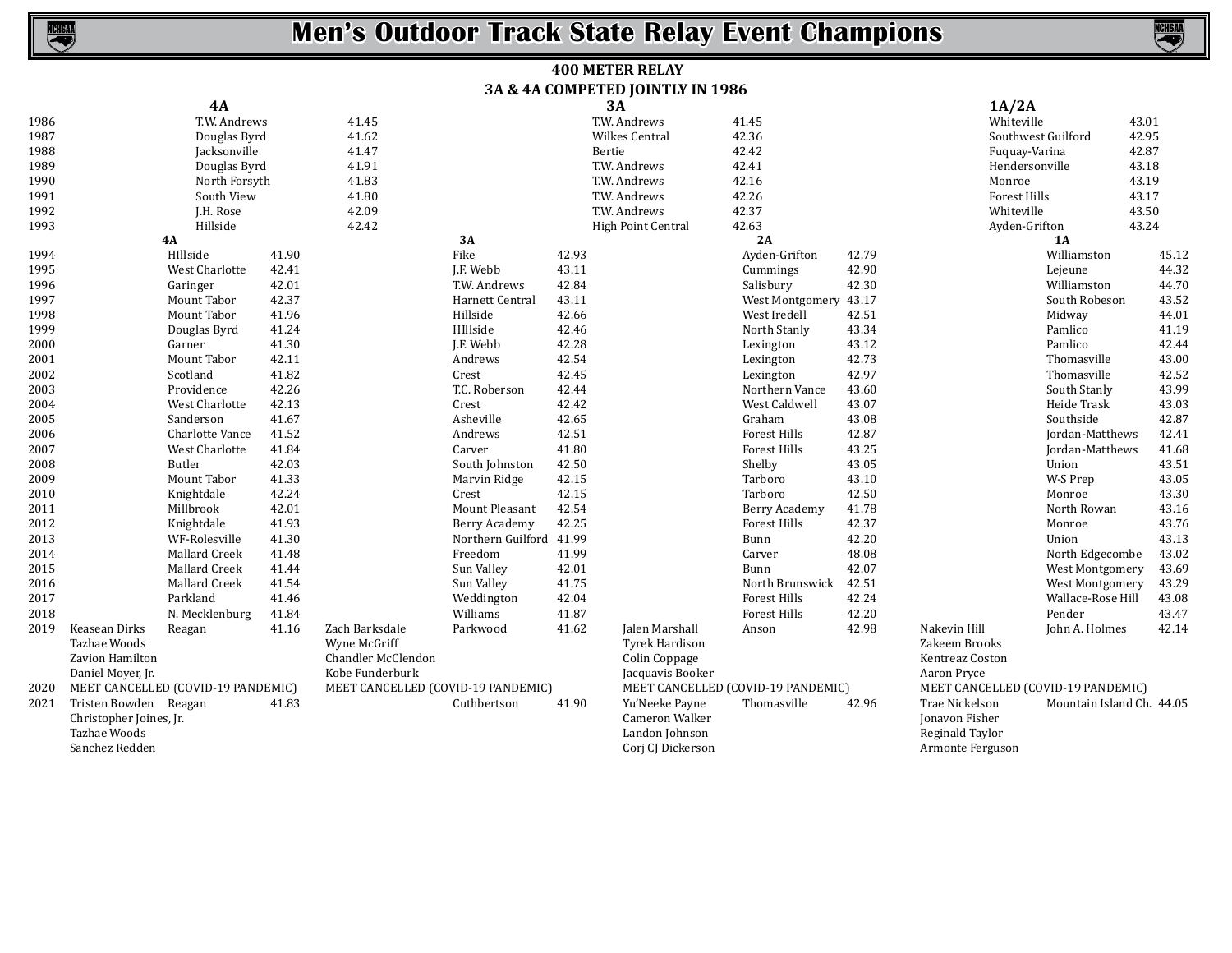

### **800 METER RELAY 3A & 4A COMPETED JOINTLY IN 1986**

| 3A<br><b>4A</b>                                                                                                                                              | 1A/2A                             |  |  |  |
|--------------------------------------------------------------------------------------------------------------------------------------------------------------|-----------------------------------|--|--|--|
| 1986<br>1:26.44<br>Glenn<br>1:26.44<br>Hendersonville<br>Glenn                                                                                               | 1:30.04                           |  |  |  |
| 1987<br>Hillside<br>1:26.44<br>Asheboro<br>1:26.47<br>North Rowan                                                                                            | 1:28.82                           |  |  |  |
| 1:26.46<br>Bertie<br>1:28.56<br>North Rowan<br>1988<br>Douglas Byrd                                                                                          | 1:29.80                           |  |  |  |
| 1:27.39<br>1989<br>Douglas Byrd<br>1:27.01<br>T.W. Andrews<br>Lexington                                                                                      | 1:28.58                           |  |  |  |
| 1:27.74<br>1:26.54<br>1990<br>Seventy-First<br>T.W. Andrews<br>Clinton                                                                                       | 1:28.71                           |  |  |  |
| 1:25.35<br>1991<br>1:27.74<br>Olympic<br>T.W. Andrews<br>Monroe                                                                                              | 1:29.64                           |  |  |  |
| 1:28.38<br>1:28.56<br>T.W. Andrews<br><b>Forest Hills</b><br>1992<br>Grimsley                                                                                | 1:30.36                           |  |  |  |
| Jordan<br>1:28.39<br>T.W. Andrews<br>1:28.16<br>1993<br>Ayden-Grifton                                                                                        | 1:29.42                           |  |  |  |
| 4A<br>3A<br>2A<br><b>1A</b>                                                                                                                                  |                                   |  |  |  |
| 1994<br>Hillside<br>1:28.82<br>Bertie<br>1:29.71<br>North Rowan<br>1:30.04                                                                                   | Weldon<br>1:32.32                 |  |  |  |
| 1:29.86<br>1:27.05<br>1995<br>Lumberton<br>1:28.44<br>T.W. Andrews<br>North Rowan                                                                            | 1:33.17<br>Richlands              |  |  |  |
| 1:26.35<br>Southeast Guilford 1:28.38<br>1:28.59<br>1996<br>Garinger<br>North Rowan                                                                          | 1:32.07<br>Camden                 |  |  |  |
| East Mecklenburg 1:26.70<br>1:30.23<br>1997<br>Southeast Guilford 1:28.73<br>North Rowan                                                                     | 1:32.39<br>South Robeson          |  |  |  |
| 1:27.22<br>Dudley<br>1:27.30<br>1:29.51<br>1998<br>Lumberton<br>Roanoke Rapids                                                                               | 1:30.19<br>Cummings               |  |  |  |
| 1:26.97<br>1999<br>Hillside<br>1:28.33<br>Northern Vance<br>1:31.55<br>Douglas Byrd                                                                          | 1:31.29<br>Cummings               |  |  |  |
| 1:27.62<br>1:26.87<br>HIllside<br>Newton-Conover<br>1:30.36<br>2000<br>Garner                                                                                | 1:30.95<br>Pamlico                |  |  |  |
| 1:27.33<br>1:29.05<br>2001<br>Lumberton<br>J.F. Webb<br>1:28.38<br>Lexington                                                                                 | 1:31.72<br>Pamlico                |  |  |  |
| Mount Tabor<br>1:27.43<br>1:28.70<br>T.W. Andrews<br>1:29.46<br>2002<br>Southern Durham                                                                      | 1:29.25<br>Thomasville            |  |  |  |
| 1:27.08<br>2003<br>West Charlotte<br>Ben L. Smith<br>1:27.67<br>North Rowan<br>1:28.88                                                                       | 1:31.03<br>Williamston            |  |  |  |
| 1:28.07<br>1:26.96<br>2004<br>Sanderson<br>Ben L. Smith<br>North Rowan<br>1:27.56                                                                            | 1:30.06<br>Heide Trask            |  |  |  |
| 1:28.33<br>1:27.72<br>Sanderson<br>Crest<br>West Caldwell<br>1:28.59<br>2005                                                                                 | 1:29.77<br>North Brunswick        |  |  |  |
| 1:46.20<br>Parkland<br>1:28.50<br>1:28.61<br>2006<br>West Charlotte<br>Monroe                                                                                | 1:28.32<br>Jordan-Matthews        |  |  |  |
| 1:28.06<br>2007<br>Southeast Raleigh 1:26.90<br>T.W. Andrews<br>Southern Vance<br>1:29.48                                                                    | Jordan-Matthews<br>1:28.11        |  |  |  |
| 1:27.62<br>1:29.71<br>2008<br>Butler<br>1:27.02<br>Carver<br>Shelby                                                                                          | 1:30.27<br>Hendersonville         |  |  |  |
| 1:27.08<br>Southwest Guilford 1:29.63<br>1:29.93<br>2009<br>West Charlotte<br>Shelby                                                                         | 1:28.10<br>Hendersonville         |  |  |  |
| 1:27.73<br>1:26.64<br>1:28.95<br>2010<br>Charlotte Vance<br>Crest<br>St. Pauls                                                                               | 1:29.64<br>Hendersonville         |  |  |  |
| 1:29.29<br>1:26.05<br>1:26.14<br>2011<br>Knightdale<br>Kings Mountain<br>Berry Academy                                                                       | 1:29.79<br><b>West Montgomery</b> |  |  |  |
| 1:29.32<br>1:28.39<br>2012<br>Enloe<br>1:26.61<br>Southern Nash<br><b>Forest Hills</b>                                                                       | 1:28.65<br>Monroe                 |  |  |  |
| Mallard Creek<br>1:26.81<br>1:27.26<br><b>Forest Hills</b><br>1:27.98<br>2013<br>South Central                                                               | 1:29.67<br>Monroe                 |  |  |  |
| Butler<br>1:27.79<br>2014<br>1:26.14<br>Northeast Guilford 1:27.76<br>Carver                                                                                 | 1:30.66<br>Murphy                 |  |  |  |
| 1:27.07<br>1:27.76<br><b>Bunker Hill</b><br>1:28.05<br>2015<br>Mallard Creek<br>Sun Valley                                                                   | 1:31.40<br>Southside              |  |  |  |
| 1:29.40<br>2016<br>1:25.89<br>Sun Valley<br>1:27.60<br>Lincolnton<br>Hoke County                                                                             | 1:30.52<br>Mount Airy             |  |  |  |
| Parkland<br>1:26.56<br>West Craven<br>1:28.03<br>1:28.31<br>2017<br>North Brunswick                                                                          | 1:29.70<br>Mount Airy             |  |  |  |
| 1:26.39<br>Williams<br>1:26.53<br><b>Forest Hills</b><br>1:28.29<br>2018<br>Reagan                                                                           | John A. Holmes<br>1:31.18         |  |  |  |
| 1:25.49<br>Marcos Chapman<br>1:26.87<br><b>Avion Price</b><br>1:29.37<br>Josiah Carter<br>2019<br>Dylan James<br>Reagan<br>A.L. Brown<br>Northeastern        | 1:28.70<br>John A. Holmes         |  |  |  |
| Joshua Parks<br>Zakeem Brooks<br>Keasean Dirks<br>Kentron King                                                                                               |                                   |  |  |  |
| Dezmond Adams<br>Tazhae Woods<br>Jordan Jones<br>Kentreaz Coston                                                                                             |                                   |  |  |  |
| Jalen Neal<br>Daniel Moyer, Jr.<br>Juan Riddick<br>Aaron Pryce                                                                                               |                                   |  |  |  |
| MEET CANCELLED (COVID-19 PANDEMIC)<br>MEET CANCELLED (COVID-19 PANDEMIC)<br>MEET CANCELLED (COVID-19 PANDEMIC)<br>MEET CANCELLED (COVID-19 PANDEMIC)<br>2020 |                                   |  |  |  |
| Jarrell Guy<br>Mallard Creek<br>Cuthbertson<br>Ledford<br>Trae Nickelson<br>1:26.70<br>1:26.41<br><b>Blake Boyette</b><br>1:30.25<br>2021                    | Mountain Island Ch. 1:31.50       |  |  |  |
| CJ Compton<br><b>Jonavon Fisher</b><br>Benjamin Black                                                                                                        |                                   |  |  |  |
| Jacob Brown<br>Demonte Furman<br>Reginald Taylor                                                                                                             |                                   |  |  |  |
| Dalton Zimmerman<br><b>Caleb Patton</b><br>David Lampkin, III                                                                                                |                                   |  |  |  |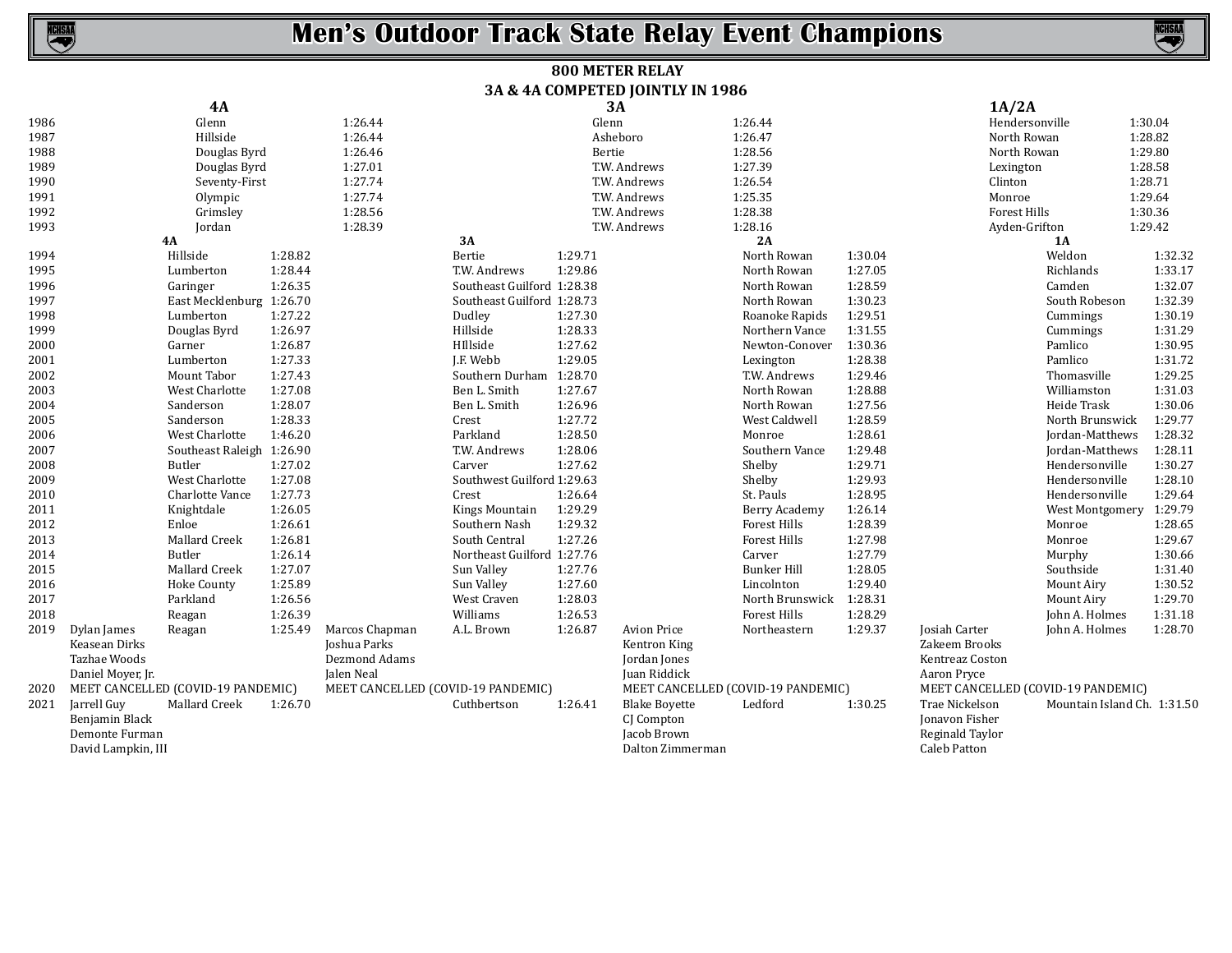| <b>1600 METER RELAY</b>          |
|----------------------------------|
| 3A & 4A COMPETED JOINTLY IN 1986 |

|      | <b>4A</b>                                 |         |                                    |                            |         | 3A                                 | 1A/2A                      |         |                                    |                             |          |
|------|-------------------------------------------|---------|------------------------------------|----------------------------|---------|------------------------------------|----------------------------|---------|------------------------------------|-----------------------------|----------|
| 1986 | Grimsley                                  |         | 3:19.60                            |                            |         | Grimsley                           | 3:19.60                    |         | Hendersonville                     |                             | 3:24.14  |
| 1987 | Hillside                                  |         | 3:13.92                            |                            |         | East Wake                          | 3:23.19                    |         | North Rowan                        |                             | 3:21.43  |
| 1988 | Smithfield-Selma                          |         | 3:16.79                            |                            |         | T.W. Andrews                       | 3:23.41                    |         | Salisbury                          |                             | 3:22.44  |
| 1989 | Hillside                                  |         | 3:16.21                            |                            |         | T.W. Andrews                       | 3:21.89                    |         | Salisbury                          |                             | 3:21.57  |
| 1990 | Fike                                      |         | 3:17.81                            |                            |         | Pender                             | 3:20.85                    |         | Monroe                             |                             | 3:23.32  |
| 1991 | Douglas Byrd                              |         | 3:20.69                            |                            |         | T.W. Andrews                       | 3:15.51                    |         | Monroe                             |                             | 3:25.38  |
| 1992 | Hillside                                  |         | 3:21.12                            |                            |         | T.W. Andrews                       | 3:20.28                    |         | Monroe                             |                             | 3:23.38  |
| 1993 | Jacksonville                              |         | 3:19.54                            |                            |         | T.W. Andrews                       | 3:20.91                    |         | Hendersonville                     |                             | 3.:25.45 |
|      | <b>4A</b>                                 |         |                                    | 3A                         |         |                                    | 2A                         |         |                                    | 1A                          |          |
| 1994 | Pine Forest                               | 3:18.49 |                                    | Franklin                   | 3:24.12 |                                    | Hendersonville             | 3:25.85 |                                    | Williamston                 | 3:34.54  |
| 1995 | Pine Forest                               | 3:17.67 |                                    | Williams                   | 3:25.93 |                                    | North Rowan                | 3:27.22 |                                    | Williamston                 | 3:34.27  |
| 1996 | Pine Forest                               | 3:18.21 |                                    | Southeast Guilford 3:22.34 |         |                                    | North Rowan                | 3:28.99 |                                    | Hayesville                  | 3:33.11  |
| 1997 | East Mecklenburg 3:18.55                  |         |                                    | Southeast Guilford 3:20.02 |         |                                    | North Rowan                | 3:29.66 |                                    | Camden County               | 3:34.47  |
| 1998 | East Mecklenburg 3:18.21                  |         |                                    | Southern Nash              | 3:23.10 |                                    | Northern Vance             | 3:25.87 |                                    | Cummings                    | 3:26.83  |
| 1999 | E.E. Smith                                | 3:22.32 |                                    | Southern Nash              | 3:23.54 |                                    | Northern Vance             | 3:29.87 |                                    | Red Springs                 | 3:30.34  |
| 2000 | East Mecklenburg 3:19.61                  |         |                                    | Ben L. Smith               | 3:25.95 |                                    | Shelby                     | 3:26.82 |                                    | Pamlico                     | 3:27.72  |
| 2001 | Jacksonville                              | 3:19.47 |                                    | Western Guilford           | 3:23.40 |                                    | High Point Central 3:27.65 |         |                                    | West Davidson               | 3:31.72  |
| 2002 | S. Mecklenburg                            | 3:20.91 |                                    | Dudley                     | 3:20.71 |                                    | T.W. Andrews               | 3:22.85 |                                    | Camden County               | 3:30.41  |
| 2003 | Southeast Raleigh 3:20.54                 |         |                                    | Dudley                     | 3:25.40 |                                    | Eastern Alamance 3:24.21   |         |                                    | Southside                   | 3:33.14  |
| 2004 | Southeast Raleigh 3:19.47                 |         |                                    | Ben L. Smith               | 3:23.27 |                                    | Reidsville                 | 3:21.51 |                                    | Rosewood                    | 3:35.28  |
| 2005 | Apex                                      | 3:20.08 |                                    | Nash Central               | 3:21.46 |                                    | Croatan                    | 3:27.61 |                                    | Robbinsville                | 3:30.87  |
| 2006 | Charlotte Vance                           | 3:17.71 |                                    | Jacksonville               | 3:22.72 |                                    | West Henderson             | 3:26.86 |                                    | Heide Trask                 | 3:33.43  |
| 2007 | West Charlotte                            | 3:18.25 |                                    | Nash Central               | 3:23.82 |                                    | Forest Hills               | 3:28.94 |                                    | Dixon                       | 3:27.11  |
| 2008 | New Bern                                  | 3:18.01 |                                    | Carver                     | 3:21.47 |                                    | <b>Brevard</b>             | 3:25.67 |                                    | Hendersonville              | 3:24.50  |
| 2009 | New Bern                                  | 3:14.47 |                                    | Marvin Ridge               | 3:21.03 |                                    | North Pitt                 | 3:24.81 |                                    | Hendersonville              | 3:20.42  |
| 2010 | Southeast Raleigh                         | 3:16.29 |                                    | Douglas Byrd               | 3:22.71 |                                    | Kinston                    | 3:25.50 |                                    | Murphy                      | 3:27.05  |
| 2011 | Knightdale                                | 3:15.41 |                                    | Douglas Byrd               | 3:24.14 |                                    | Berry Academy              | 3:24.37 |                                    | Swain County                | 3:29.06  |
| 2012 | Knightdale                                | 3:18.37 |                                    | Berry Academy              | 3:20.50 |                                    | Beddingfield               | 3:21.88 |                                    | Monroe                      | 3:26.05  |
| 2013 | Knightdale                                | 3:12.87 |                                    | Northeast Guilford 3:19.60 |         |                                    | Beddingfield               | 3:23.23 |                                    | Monroe                      | 3:28.97  |
| 2014 | Southeast Raleigh                         | 3:16.12 |                                    | Piedmont                   | 3:24.13 |                                    | North Brunswick            | 3:21.12 |                                    | Cherryville                 | 3:28.00  |
| 2015 | Southeast Raleigh 3:20.33                 |         |                                    | <b>West Carteret</b>       | 3:19.39 |                                    | Central Academy            | 3:23.95 |                                    | Rosewood                    | 3:29.46  |
| 2016 | Overhills                                 | 3:19.10 |                                    | Jacksonville               | 3:19.71 |                                    | Northeastern               | 3:25.85 |                                    | Rosewood                    | 3:29.00  |
| 2017 | Mallard Creek                             | 3:20.26 |                                    | Cuthbertson                | 3:19.91 |                                    | Croatan                    | 3:22.58 |                                    | Atkins                      | 3:28.87  |
| 2018 | Cary                                      | 3:20.16 |                                    | White Oak                  | 3:18.67 |                                    | Croatan                    | 3:22.65 |                                    | Avery County                | 3:32.72  |
| 2019 | Demetrius Martin East Mecklenburg 3:21.34 |         | Kyle Durham                        | Weddington                 | 3:17.92 | Thomas McCabe                      | Croatan                    | 3:22.29 | Antico Dalton                      | Mountain Island Ch. 3:29.85 |          |
|      | <b>Emmanuel Stewart</b>                   |         | Will Mazur                         |                            |         | David Wallis                       |                            |         | Jaden Fisher                       |                             |          |
|      | Kyle Goodman                              |         | Jake Toomey                        |                            |         | <b>Brendon Hodge</b>               |                            |         | <b>Anthony Phillips</b>            |                             |          |
|      | Lee Campbell                              |         | <b>Emerson Douds</b>               |                            |         | Noah Bibus                         |                            |         | Jacob Laughlin                     |                             |          |
| 2020 | MEET CANCELLED (COVID-19 PANDEMIC)        |         | MEET CANCELLED (COVID-19 PANDEMIC) |                            |         | MEET CANCELLED (COVID-19 PANDEMIC) |                            |         | MEET CANCELLED (COVID-19 PANDEMIC) |                             |          |
| 2021 | Reginald Love II Jordan                   | 3:22.19 |                                    | Cuthbertson                | 3:19.40 | <b>Blake Boyette</b>               | Ledford                    | 3:28.62 | Devin Fay                          | Lejeune                     | 3:31.27  |
|      | <b>Blake Leary</b>                        |         |                                    |                            |         | Jacob Brown                        |                            |         | Preston Berthold                   |                             |          |
|      | Jordan Polk                               |         |                                    |                            |         | CI Compton                         |                            |         | Nicholas Preslev                   |                             |          |
|      | Jordan Reece                              |         |                                    |                            |         | Dalton Zimmerman                   |                            |         | Karl Benson                        |                             |          |